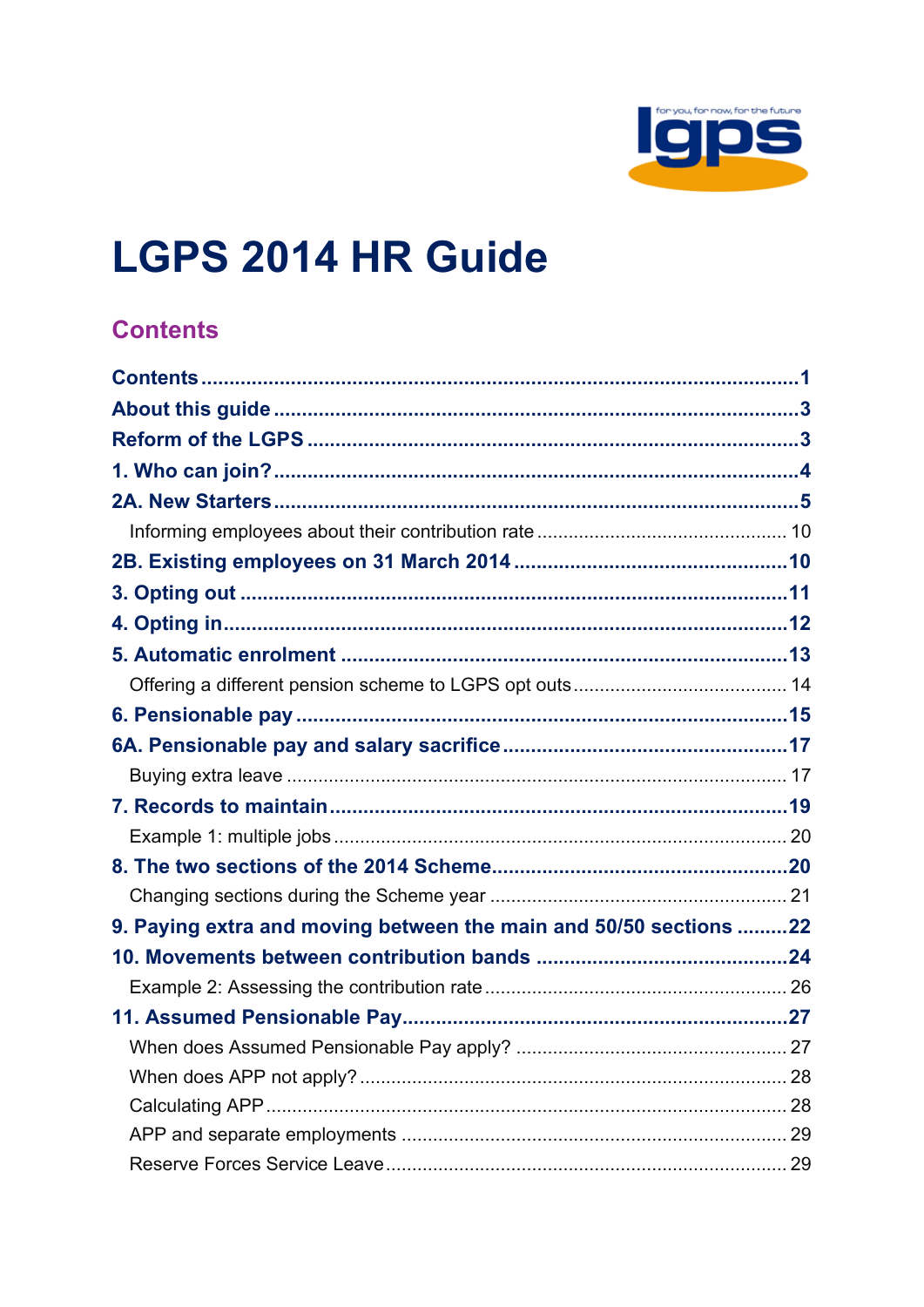| 16. Processes carried forward from the 2008 Scheme38 |  |  |  |
|------------------------------------------------------|--|--|--|
|                                                      |  |  |  |
|                                                      |  |  |  |
|                                                      |  |  |  |
|                                                      |  |  |  |
|                                                      |  |  |  |
|                                                      |  |  |  |
|                                                      |  |  |  |
|                                                      |  |  |  |
|                                                      |  |  |  |
|                                                      |  |  |  |
|                                                      |  |  |  |
|                                                      |  |  |  |
|                                                      |  |  |  |
|                                                      |  |  |  |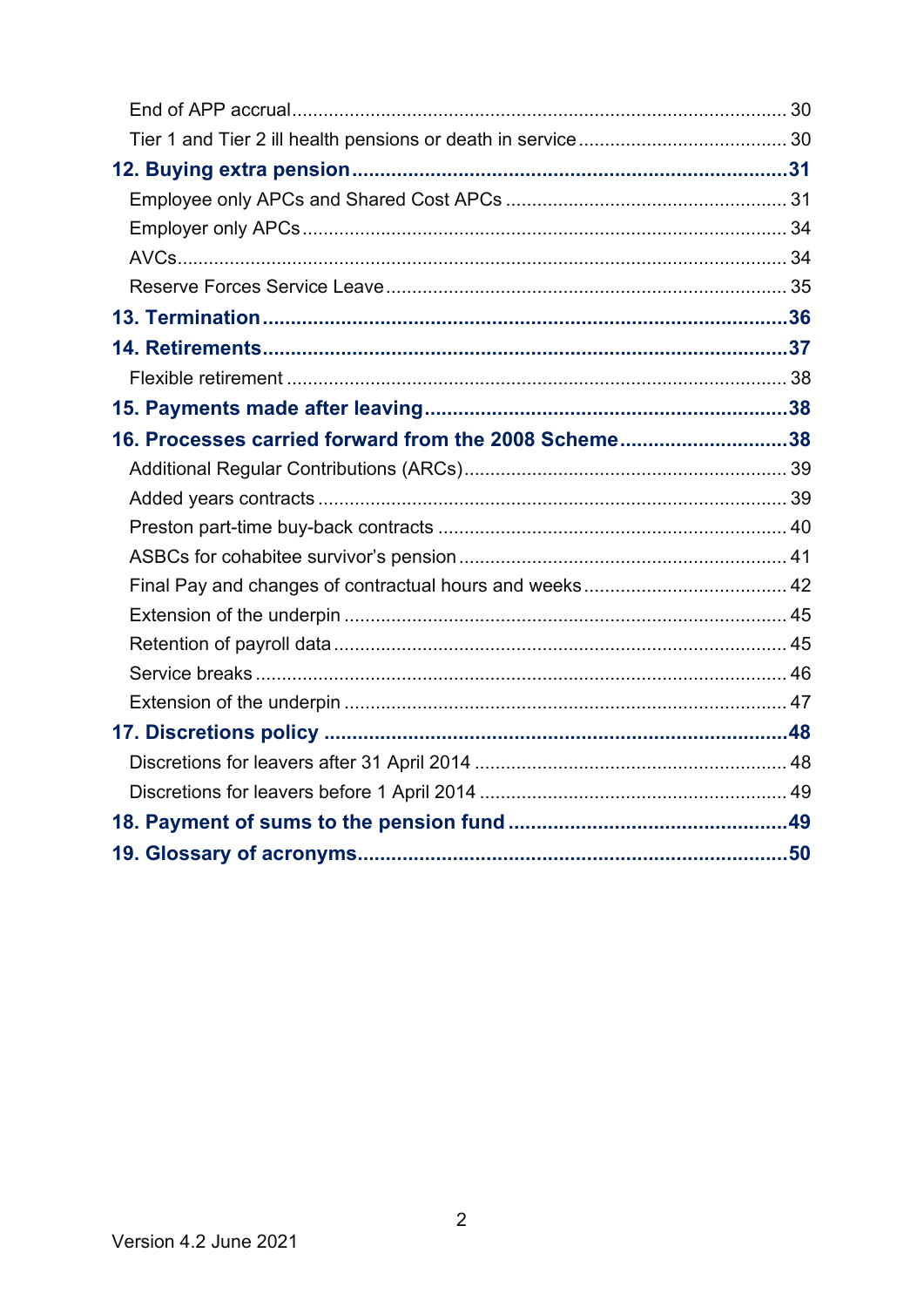# <span id="page-2-0"></span>**About this guide**

This guide sets out the requirements for Human Resource (HR) departments of employers who provide the Local Government Pension Scheme (LGPS) in England and Wales. It does not cover councillor pensions in the LGPS.

The guide provides information about the responsibilities and duties that an employer participating in the LGPS must undertake, as well as the minimum information an employer needs to supply to the relevant LGPS administering authority to enable them to administer the LGPS effectively.

This guide is provided in addition to, and does not replace, any requirements agreed with the LGPS administering authority.

# <span id="page-2-1"></span>**Reform of the LGPS**

As part of wider public service pension reforms, significant changes were made to the LGPS in England and Wales from 1 April 2014. The most significant changes were:

- the change from a final salary scheme to a career average revalued earnings scheme
- the Normal Pension Age (NPA) changed from age 65 to State Pension age (with a minimum of 65). NPA is the age at which a member can take their pension benefits without a reduction for early payment.

In this guide we refer to the career average scheme as 'the 2014 Scheme' and the final salary pension scheme as 'the 2008 Scheme'.

Employees who were active members of the 2008 Scheme on 31 March 2014 automatically became active members of the 2014 Scheme on 1 April 2014 (if they were still employed). Scheme membership up to 31 March 2014 was protected as final salary membership and further protections were put in place for members who were within 10 years of the 2008 Scheme NPA (normally age 65) at 1 April 2012, when the reforms were agreed.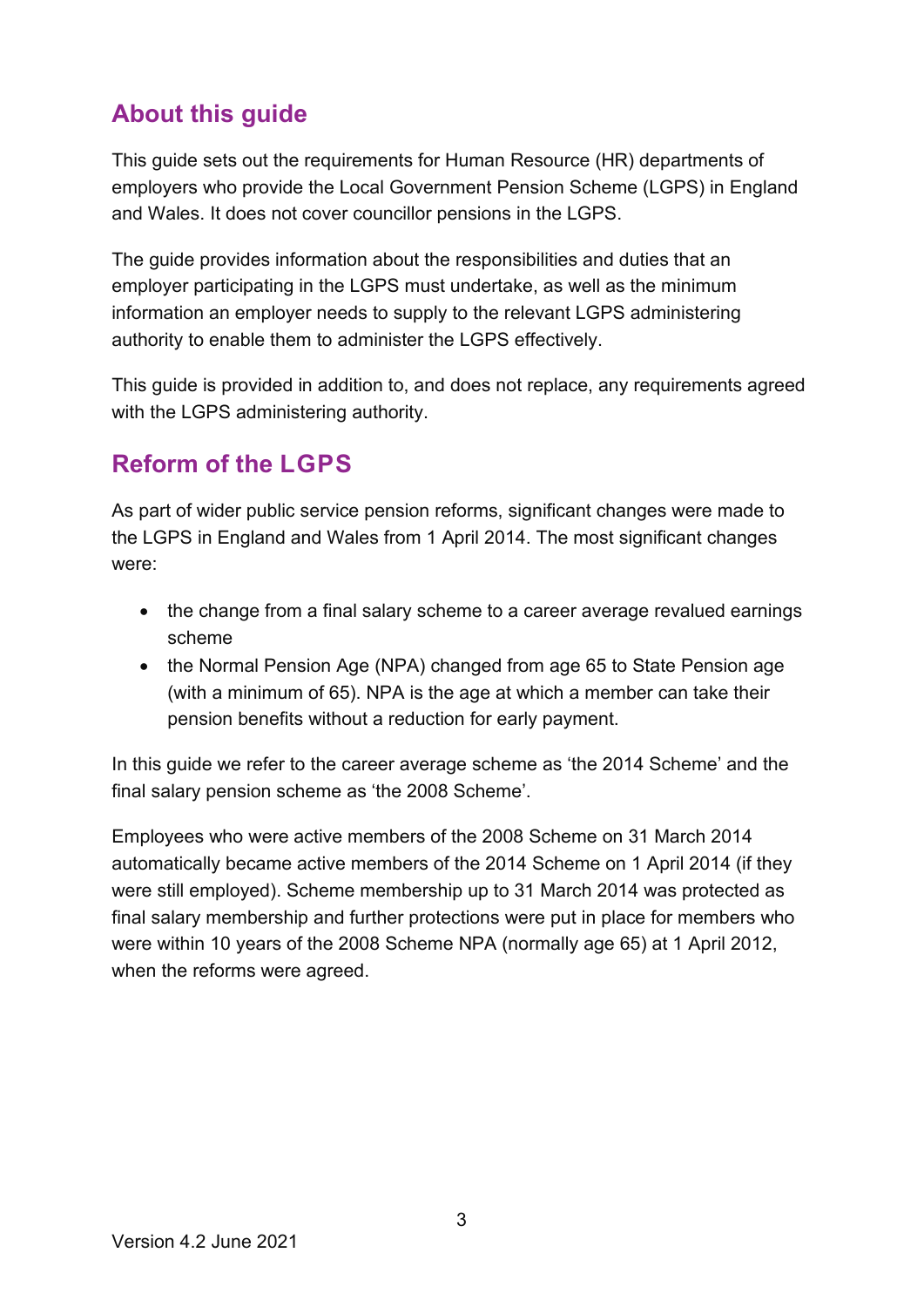# <span id="page-3-0"></span>**1. Who can join?**

Employees who have access to the LGPS are:

- employees of scheduled bodies, ie employers who have to provide the LGPS for their eligible employees. Scheduled body employers are listed in [Part 1 of](http://www.lgpsregs.org/schemeregs/lgpsregs2013/timeline.php#s2p1)  [Schedule 2 of the LGPS Regulations 2013.](http://www.lgpsregs.org/schemeregs/lgpsregs2013/timeline.php#s2p1) They include, among others, district, county and unitary councils, London Boroughs and academies
- employees of designation bodies whose employer has chosen to designate them, or a class of employees to which they belong, as being eligible for membership of the Scheme. Designated bodies are listed in [Part 2 of](http://www.lgpsregs.org/schemeregs/lgpsregs2013/timeline.php#s2p2)  [Schedule 2 of the LGPS Regulations 2013.](http://www.lgpsregs.org/schemeregs/lgpsregs2013/timeline.php#s2p2)
- employees of admission bodies whose employer has designated them, or a class of employees to which they belong, as being eligible for membership of the Scheme under the terms of the admission agreement the employer has with the LGPS administering authority and
- employees of other bodies who are deemed, for the purposes of the LGPS, to be in the employment of a scheduled, admission or designation body.

Some employees may not be LGPS members:

- employees aged 75 or over
- those employed by an admission body who are members of another occupational pension scheme in the employment
- employees eligible for membership of another public sector pension scheme, although there are some with dual eligibility for the LGPS and National Health Service Pension Scheme (NHSPS), and
- those eligible for membership of the Armed Forces Pension Scheme whilst on reserve forces service leave can elect to their Scheme employer to remain in the LGPS.

If a person is eligible for membership of the LGPS, that person is contractually enrolled into the LGPS from the first day of employment or the first date they become eligible, if later, providing they have a contract of employment for at least three months.

A person who is eligible for membership of the LGPS and who is employed under a contract of employment of less than three months is to be enrolled on their 'automatic enrolment' date. This means that an 'eligible jobholder' with a contract of less than three months would join the LGPS on the first day of employment unless the employer issues a 'postponement notice' delaying the 'automatic enrolment date'. 'Non-eligible jobholders' and 'entitled workers' with contracts of less than three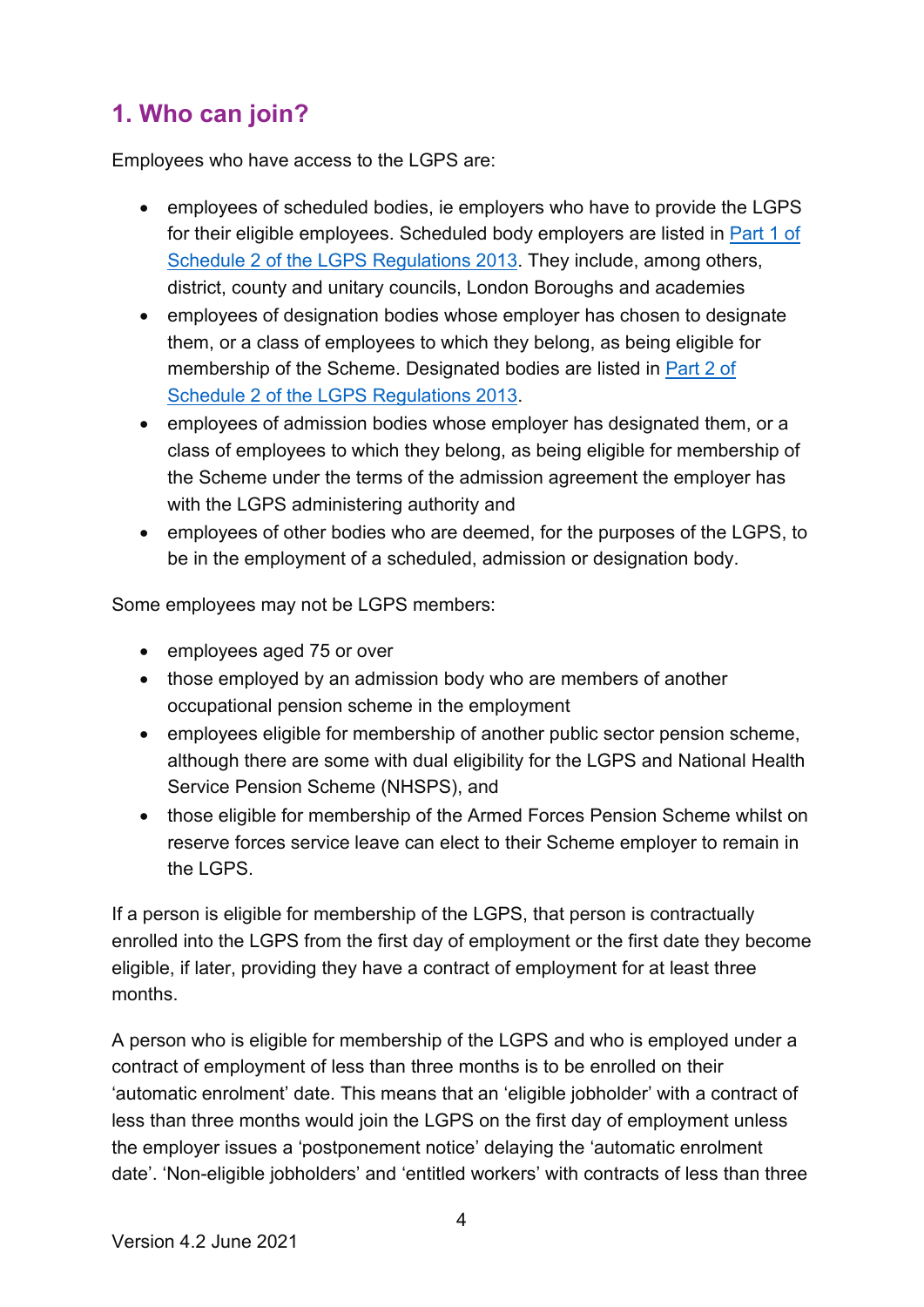months would not be contractually enrolled on commencement but if they subsequently became an 'eligible jobholder' under that contract and are eligible for membership of the LGPS they would be enrolled from the first day of the 'pay reference period' in which they first became an 'eligible jobholder' by reason of their earnings, or from age 22 if they first became an 'eligible jobholder' on attaining that age. An employer could issue a 'postponement notice' delaying the 'automatic enrolment date'.

By issuing a 'postponement notice' employers can exclude such employees from the LGPS. However, any employee who is not in the Scheme but is eligible for membership of the LGPS has the right to opt into the LGPS at any time. If the employee does so, they would be brought into the Scheme on the first day of the payment period following the date they submit their election to join the Scheme to their employer.

If a person employed under a contract of less than three months has that contract extended to be for three months or more and they have not already joined the LGPS they should be brought into the Scheme on the first day of the payment period following the extension to the contract of employment.

NB: The terms in quotation marks in the text above all relate to automatic enrolment and are defined in the Pensions Act 2008.

For more information on automatic enrolment and the LGPS, including a definition of the terms used above, please read the 'Automatic enrolment – Technical Guide' which you can find on the ['Employer guides and documents'](https://www.lgpsregs.org/employer-resources/guidesetc.php) page of [www.lgpsregs.org.](http://www.lgpsregs.org/)

### <span id="page-4-0"></span>**2A. New Starters**

On commencement of employment, all new employees who are contractually eligible for membership of the Scheme and who have a contract of employment of three months or more should be made members of the main section of the 2014 Scheme.

The rules for those with a contract of employment of less than three months are set out in [section 1.](#page-3-0)

The 2014 Scheme contains two sections, the main section and the 50/50 section. Please see [section 8](#page-19-1) for more information about the two sections of the Scheme.

A person cannot elect to join the 50/50 section of the Scheme before becoming a member of the main section of the 2014 Scheme. So, for example, a new starter with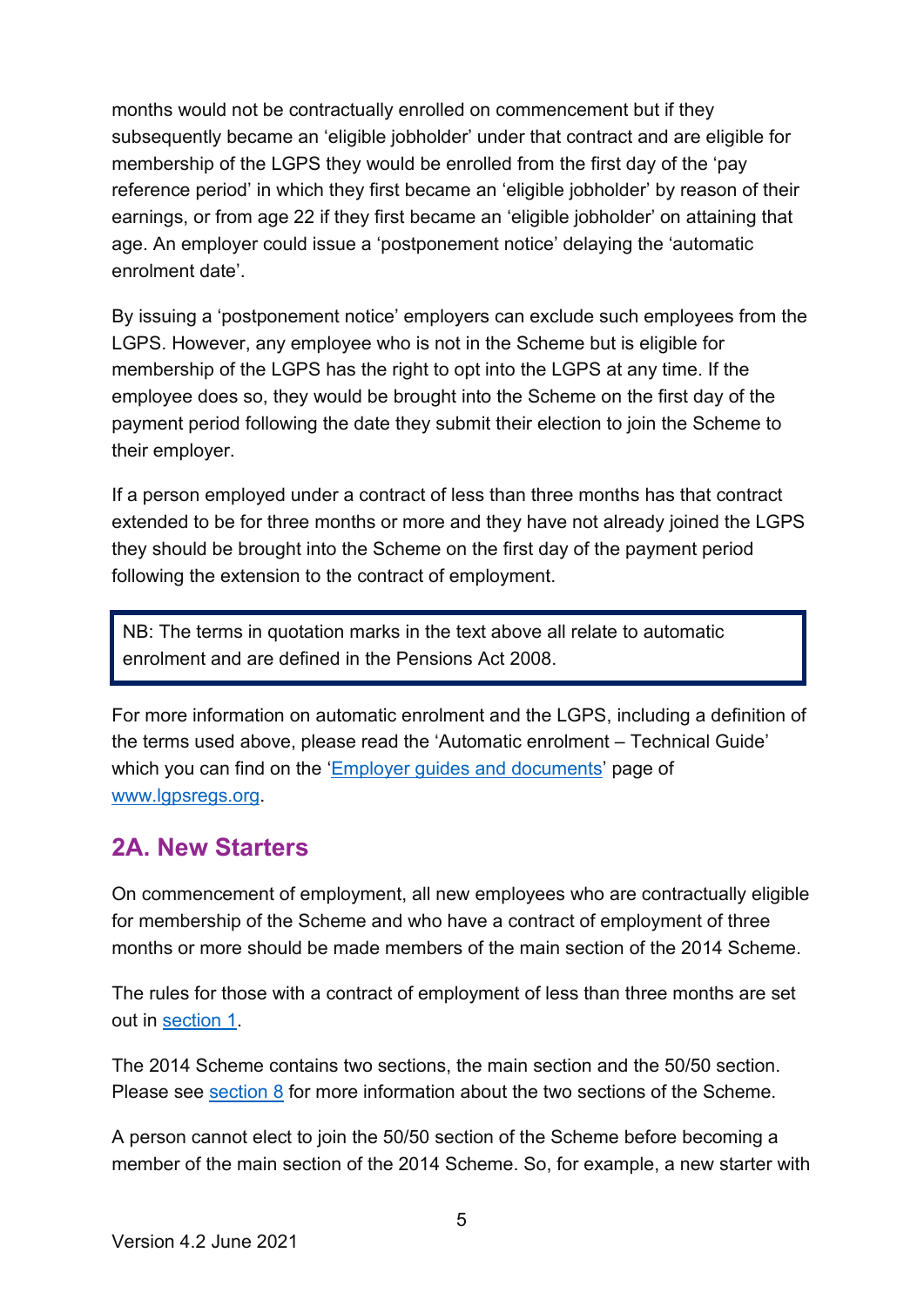a contract of employment of three months or more could not opt for the 50/50 section before they start their employment, but they could elect on or after starting. If they do so before the first payroll is closed, they can be brought into the 50/50 section from their first day of employment.

The employer must notify the payroll administrator about the new member. The employer will need to confirm which section the member is in - main or 50/50 - and the appropriate contribution rate. It will not be necessary to inform payroll of the member's contribution rate if allocating a member to the appropriate band has been automated. The employer must also notify the LGPS administering authority about the new member. If the member has joined the 50/50 section, the administering authority may require a copy of the election to join the 50/50 section.

Under Disclosure of Information legislation, basic information about the Scheme must be provided by the LGPS administering authority:

- a) automatically to prospective members (ie those people who are about to take up employment), if it is practicable to do so, and
- b) automatically to new members if not already provided under (a), and
- c) on request to existing members (if they have not already been given the information in the last 12 months).

For those falling within (a) or (b) the information must be provided within two months of joining the LGPS. For those falling within (c) the information must be provided within two months of the request being made. If a person has become a member as a result of overriding automatic enrolment provisions (under the Pensions Act 2008), this time limit is amended to six weeks from the date the LGPS administering authority receives the jobholder information from the employer. The employer must provide the jobholder information to the LGPS administering authority within six weeks of a person becoming a member under the automatic enrolment provisions of the Pensions Act 2008. There are significant fines for non-compliance.

The contribution rate bands for 1 April 2021 to 31 March 2022 are shown in the table below. The employee pays contributions at the appropriate band rate on all pensionable pay received in respect of that job, or at half that rate if the employee is in the 50/50 section.

If a person holds more than one employment and these are treated as separate jobs. Each job and the pensionable pay from that job is assessed separately when determining the contribution rate for each job. One job could have a rate of 5.8% and the other a rate of 6.5%. If the employer determines that a single employment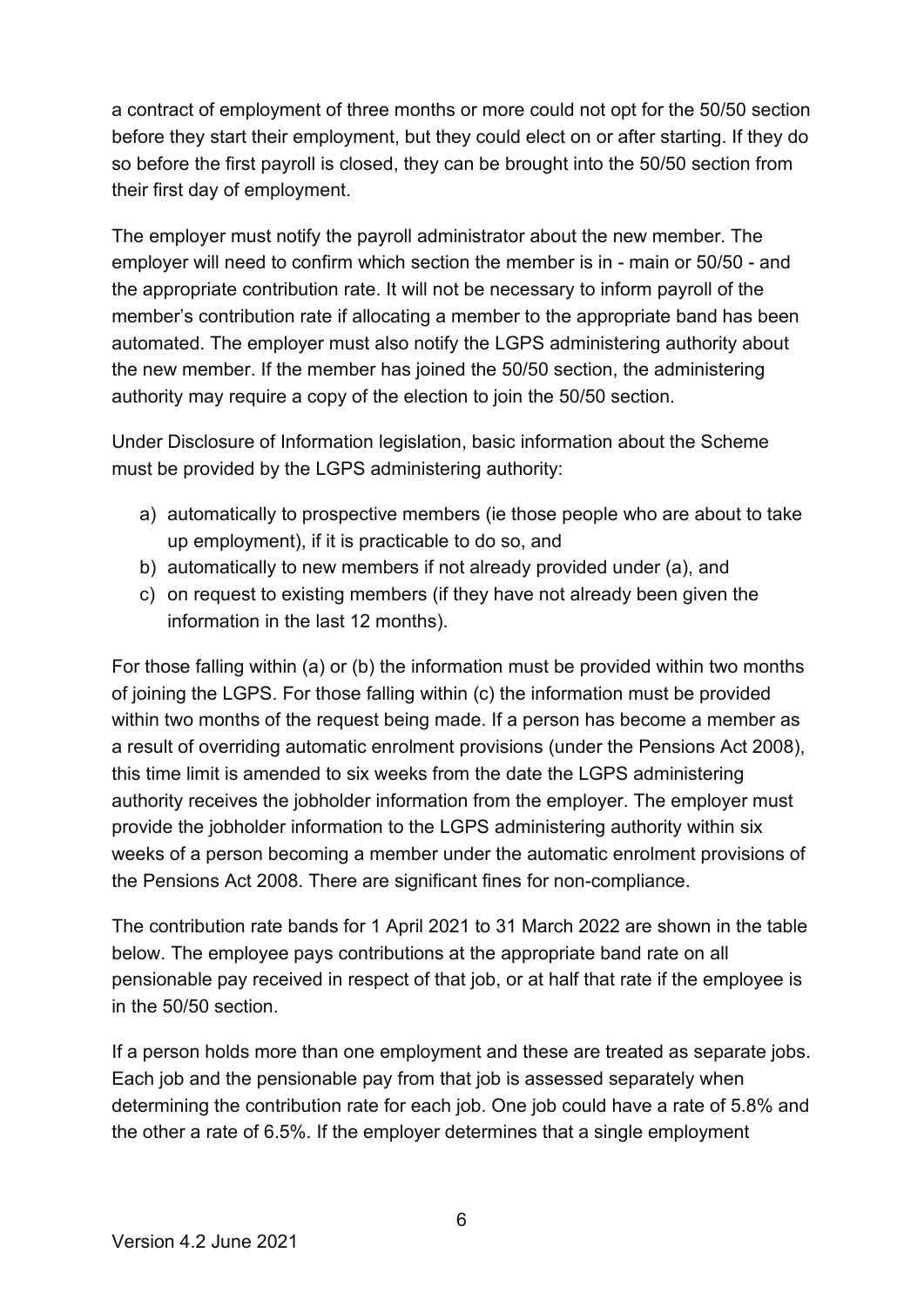relationship exists (see [section 7\)](#page-18-0) then the pay from each job should be combined to determine the single contribution rate.

| <b>Band</b>    | Actual pensionable pay for an<br>employment | <b>Main section</b><br>member<br>contribution rate | 50/50 section<br>member<br>contribution rate |
|----------------|---------------------------------------------|----------------------------------------------------|----------------------------------------------|
| 1              | Up to £ 14,600                              | 5.5%                                               | 2.75%                                        |
| 2              | £14,601 to £22,900                          | 5.8%                                               | 2.90%                                        |
| 3              | £ 22,901 to £ 37,200                        | 6.5%                                               | 3.25%                                        |
| $\overline{4}$ | £ 37,201 to £ 47,100                        | 6.8%                                               | 3.40%                                        |
| 5              | £47,101 to £65,900                          | 8.5%                                               | 4.25%                                        |
| 6              | £65,901 to £93,400                          | 9.9%                                               | 4.95%                                        |
| $\overline{7}$ | £93,401 to £110,000                         | 10.5%                                              | 5.25%                                        |
| 8              | £110,001 to £165,000                        | 11.4%                                              | 5.70%                                        |
| 9              | £ 165,001 or more                           | 12.5%                                              | 6.25%                                        |

**Table 1: member contribution rates 2021/22**

The pensionable pay bands are increased each year in line with the cost of living, if it is greater than zero. The contribution rates will be reviewed periodically and may change in the future.

The employer must determine the appropriate contribution rate by estimating the annual equivalent of the actual pay to be received in a full Scheme year (1 April to 31 March). The contribution rate is not based on the full-time equivalent salary. The employer can use one of the following to estimate the annual actual pay:

- the annual rate of contractual pay
- the annual rate of contractual pay plus an estimate of the pay for noncontractual overtime or hours worked in excess of the contractual hours which might be worked in a full year
- the hourly contractual rate multiplied by an estimate of the number of hours to be worked in a full year
- the weekly contractual rate multiplied by 52.143 (or whatever multiplier an employer deems appropriate)
- the weekly contractual rate multiplied by 52.143 (or whatever multiplier an employer deems appropriate) plus an estimate of other pensionable payments to be made in a full year.

Each employer should assess the appropriate rate in a reasonable and consistent manner.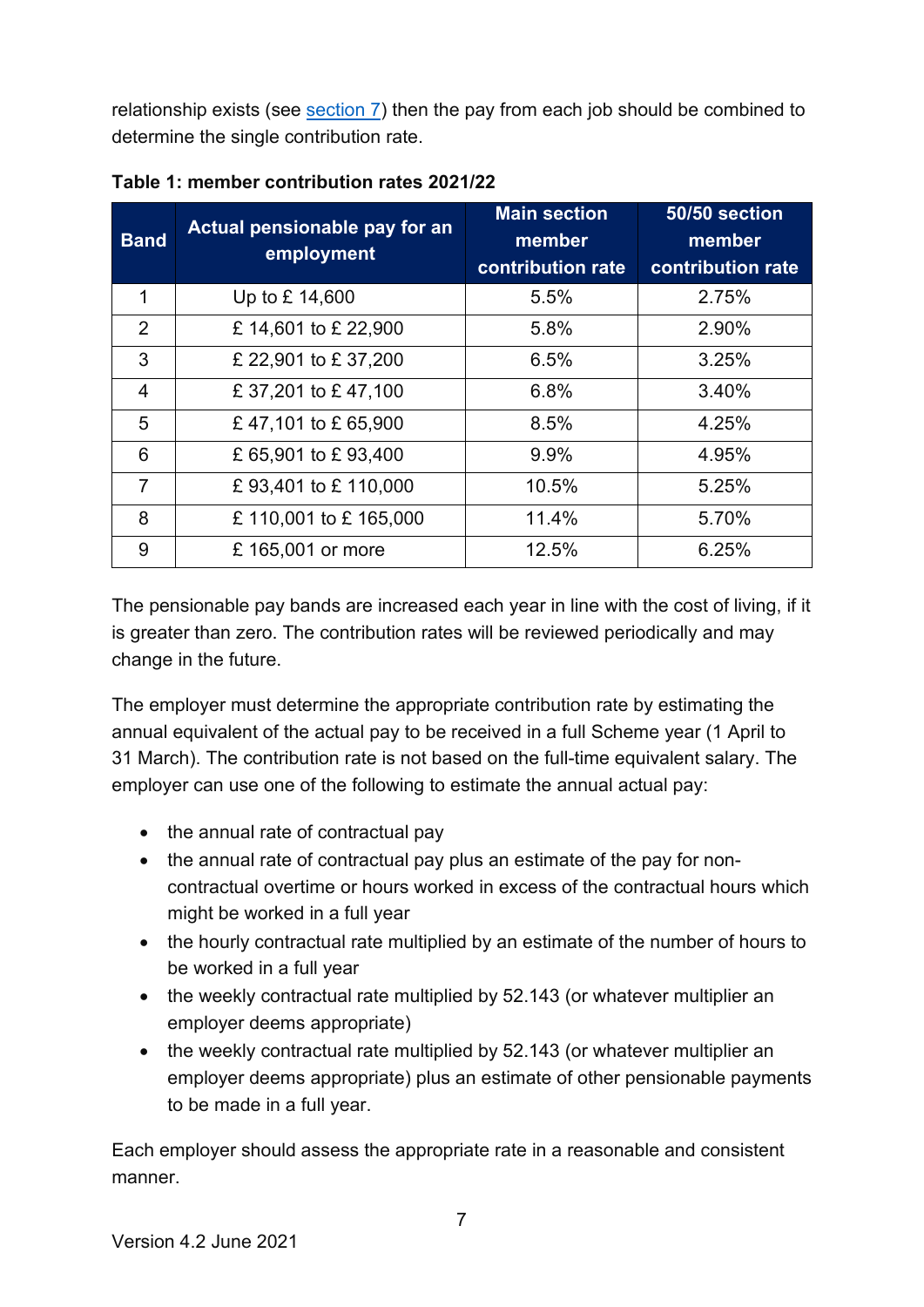Allocating employees to an appropriate band is relatively straightforward where the employee is not expected to undertake any additional hours or overtime. However, it is less straightforward where the number of hours an employee may work in a year is not known.

Where an employee with part-time contractual hours is likely to undertake a number of additional hours in excess of their contractual hours, the employer could:

- a) use one of the methods in the first and fourth bullet points above, ie place the employee in the band applicable to their contractual hours only and subsequently review the band allocation at an appropriate time (see section [10\)](#page-23-0), or
- b) use one of the methods set out in the second, third or fifth bullet points above, perhaps taking account of the hours worked by the previous holder (if any) of the post, and subsequently review the band allocation at an appropriate time (see [section 10\)](#page-23-0).

The advantage of option (a) is that it is less likely to lead to an appeal by the employee against the band to which they have been allocated. The employer can review the band allocation at a later date and reallocate to a new band, as appropriate (see [section 10\)](#page-23-0). The disadvantage of option (a) is that for a period it can result in a lesser contribution being collected from an employee's pay than the actual hours eventually worked might have warranted. However, the size of this 'loss' to the pension fund, which would become a cost to the employer, can be controlled by the employer undertaking a periodic review of the contribution banding (see [section 10\)](#page-23-0). There is nothing in the 2014 Scheme regulations that stops an employer retrospectively changing the contribution banding and recovering the underpaid contributions from the employee's pay. This might lead to complaints and / or appeals from disgruntled employees.

The advantage of option (b) is that it results in a contribution rate that the employer deems reasonable based on the number of hours that they expect the employee will work. It could result in a higher or lower contribution rate than the actual hours eventually worked might have warranted. This could result in an appeal by the employee against the band to which they have been allocated. If the employee works more hours than expected, this could result in a 'loss' to the pension fund which would become a cost to the employer. The employer could reallocate to the correct band following a successful appeal. The employer could undertake a review of the contribution banding from time to time (see [section 10\)](#page-23-0) regardless of whether there had been an appeal.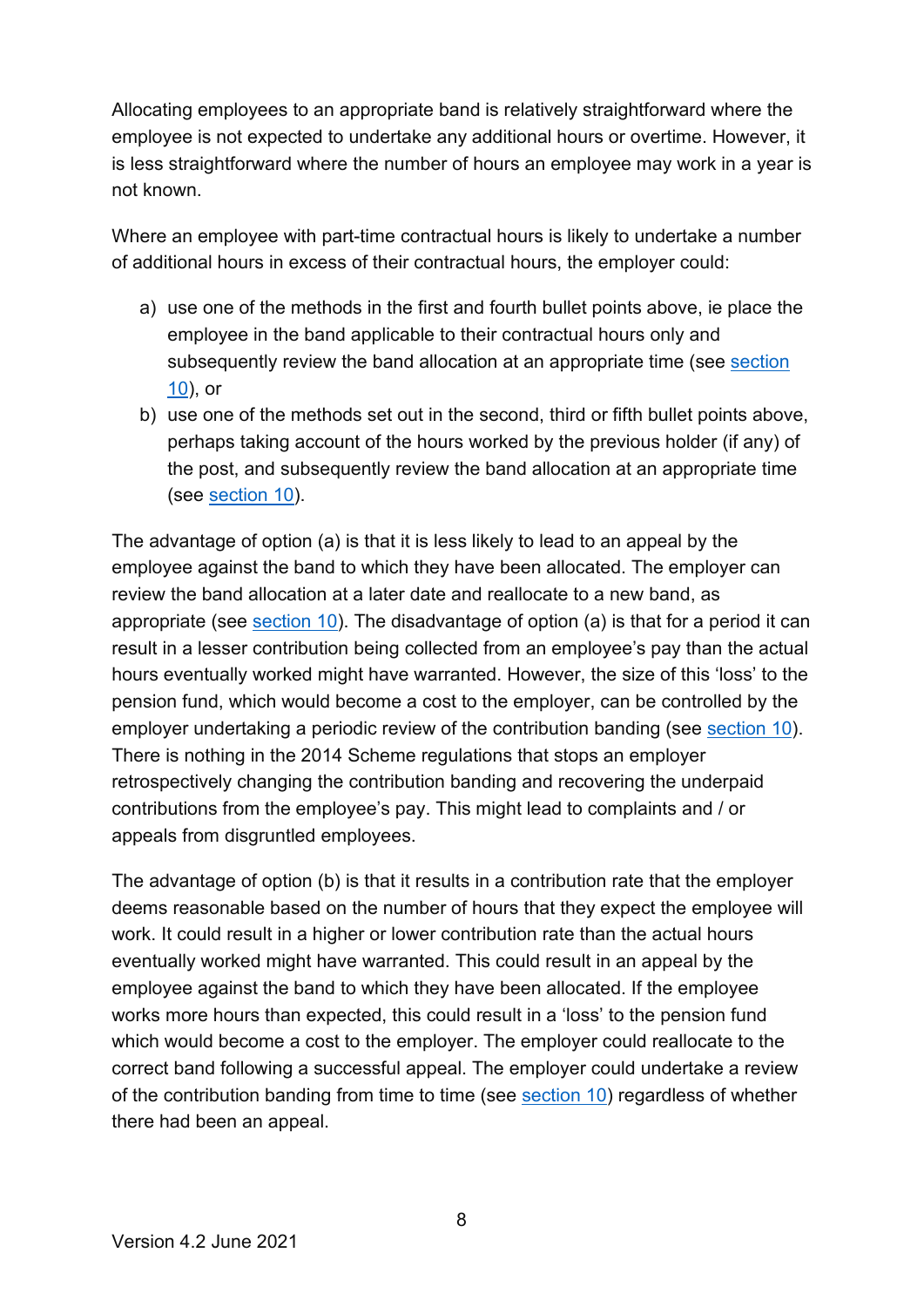Matters become more complicated with employees who have no contractual hours of employment eg casual employees, or employees on zero hours contracts. In these cases, employers will need to:

- a) make a reasonable initial assessment of the number of hours the person is likely to work on an annual basis, perhaps taking account of the hours worked by the previous holder (if any) of the post, and subsequently review the band allocation at an appropriate time (see [section 10\)](#page-23-0), or
- b) allocate the employee to the lowest band (5.5%) and subsequently review the band allocation at an appropriate time (see [section 10\)](#page-23-0), or
- c) allocate the employee to the 6.5% band, on the basis that this is the average contribution rate for Scheme members, and subsequently review the band allocation at an appropriate time (see [section 10\)](#page-23-0).

The advantage of option (a) is that it results in a contribution rate that the employer deems reasonable based on the number of hours the employer expects that the employee will work. It could result in a higher or lower contribution rate than the actual hours eventually worked might have warranted. This could result in an appeal by the employee against the band to which they have been allocated. If the employee works more hours than expected, this could result in a 'loss' to the pension fund which would become a cost to the employer. The employer could reallocate to the correct band following a successful appeal. The employer could undertake a review of the contribution banding from time to time (see [section](#page-23-0) 10) regardless of whether there had been an appeal.

The advantage of option (b) is that it is less likely to lead to an appeal by the employee against the band to which they have been allocated. The employer can review the band allocation at a later date and reallocate to a new band, as appropriate (see [section 10\)](#page-23-0). The disadvantage of option (b) is that for a period it can result in a lesser contribution being collected from an employee's pay than the actual hours worked might have warranted. However, the size of this 'loss' to the pension fund, which would become a cost to the employer, can be controlled by the employer undertaking a periodic review of the contribution banding (see [section 10\)](#page-23-0). There is nothing in the 2014 Scheme regulations that stops an employer retrospectively changing the contribution banding and recovering the underpaid contributions from the employee's pay. This might lead to complaints and / or appeals from disgruntled employees.

The advantage of option (c) is that it delivers the expected average contribution rate for Scheme members on which the LGPS 2014 has been costed. The disadvantage is that it is more likely to lead to an appeal if the member believes their pay falls within a lower band. The employer could retrospectively amend the band allocation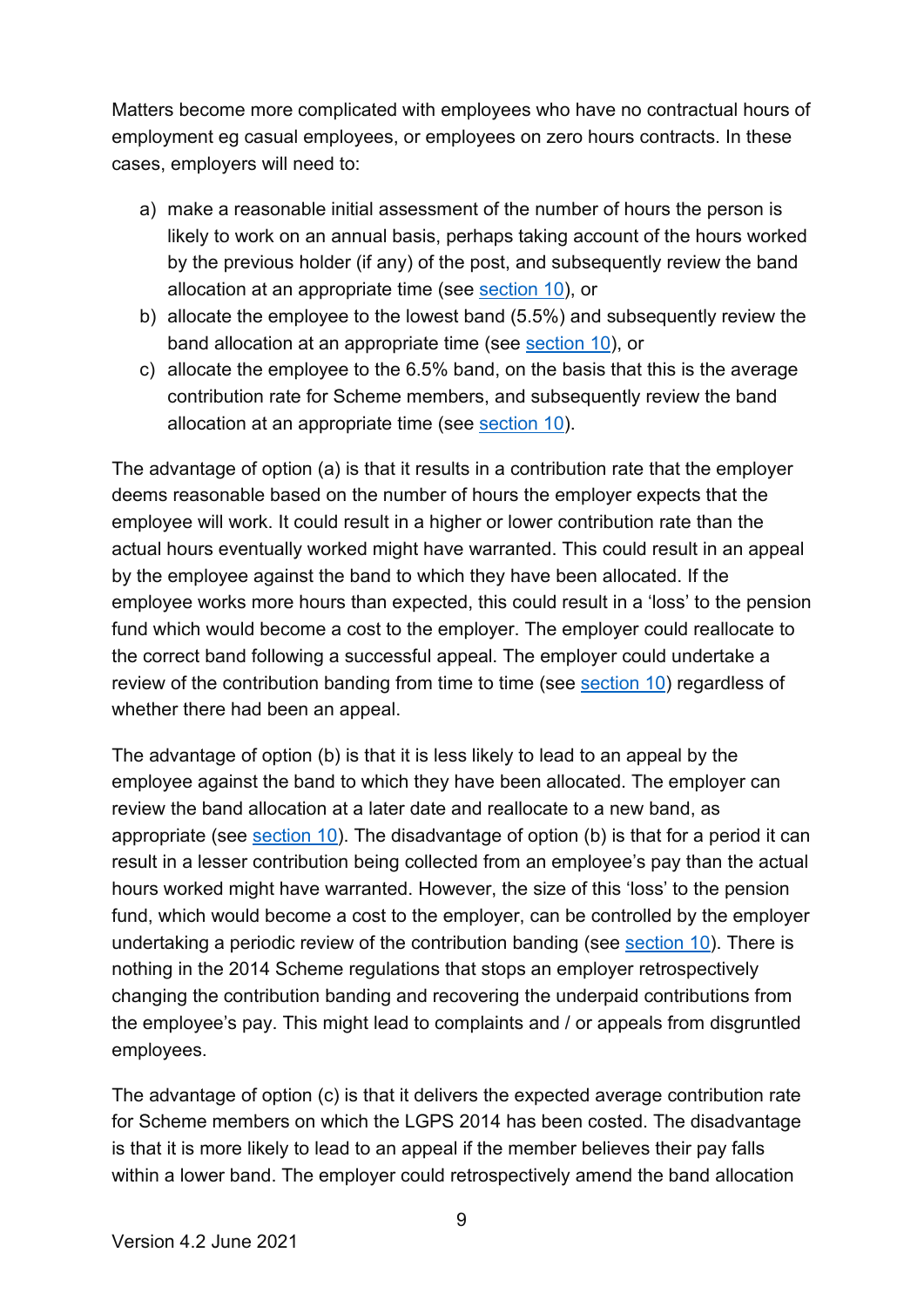following the appeal determination if it turns out that the employee should have been placed in a lower band. Placing the member in the 6.5% band could result in a lesser contribution being collected from an employee's pay for a time than is warranted by the actual hours worked (if the employee's pay turns out to fall within a higher band). The employer could undertake a review of the contribution banding from time to time (see [section 10\)](#page-23-0) regardless of whether there had been an appeal.

#### <span id="page-9-0"></span>**Informing employees about their contribution rate**

Once the employer has determined an appropriate contribution rate individually or by an automated process, they must notify the employee of:

- the contribution rate to be deducted from the employee's pensionable pay and
- the date from which the rate is payable

as soon as is reasonably practicable. The employer may decide how to notify the employee, but the notification must:

- contain a conspicuous statement telling the member where they can get further information about the decision
- notify the employee of the right to appeal to an adjudicator against the decision
- notify the employee that any appeal must be lodged within six months of being notified of the initial decision, or such longer period as the adjudicator allows
- set out the job title and address of the adjudicator (ie the person the employer has appointed to consider appeals) and
- notify the employee that, if they are unhappy with the adjudicator's decision, they have the right to ask the administering authority, within six months of the adjudicator's decision, to undertake a further review of the decision.

On commencement, the employee should be asked to declare any previous pension rights. The process for this should be agreed with the LGPS administering authority. It is important that the employee provides the relevant information. Failure to do so could jeopardise certain pension protections they may have under the Public Service Pensions Act 2013 and / or the rules of the LGPS.

### <span id="page-9-1"></span>**2B. Existing employees on 31 March 2014**

Those employees who were employed on 31 March 2014 and who were active members of the Scheme on 1 April 2014 automatically became active members of the main section of the 2014 Scheme (see  $section 8$ ). The only exceptions are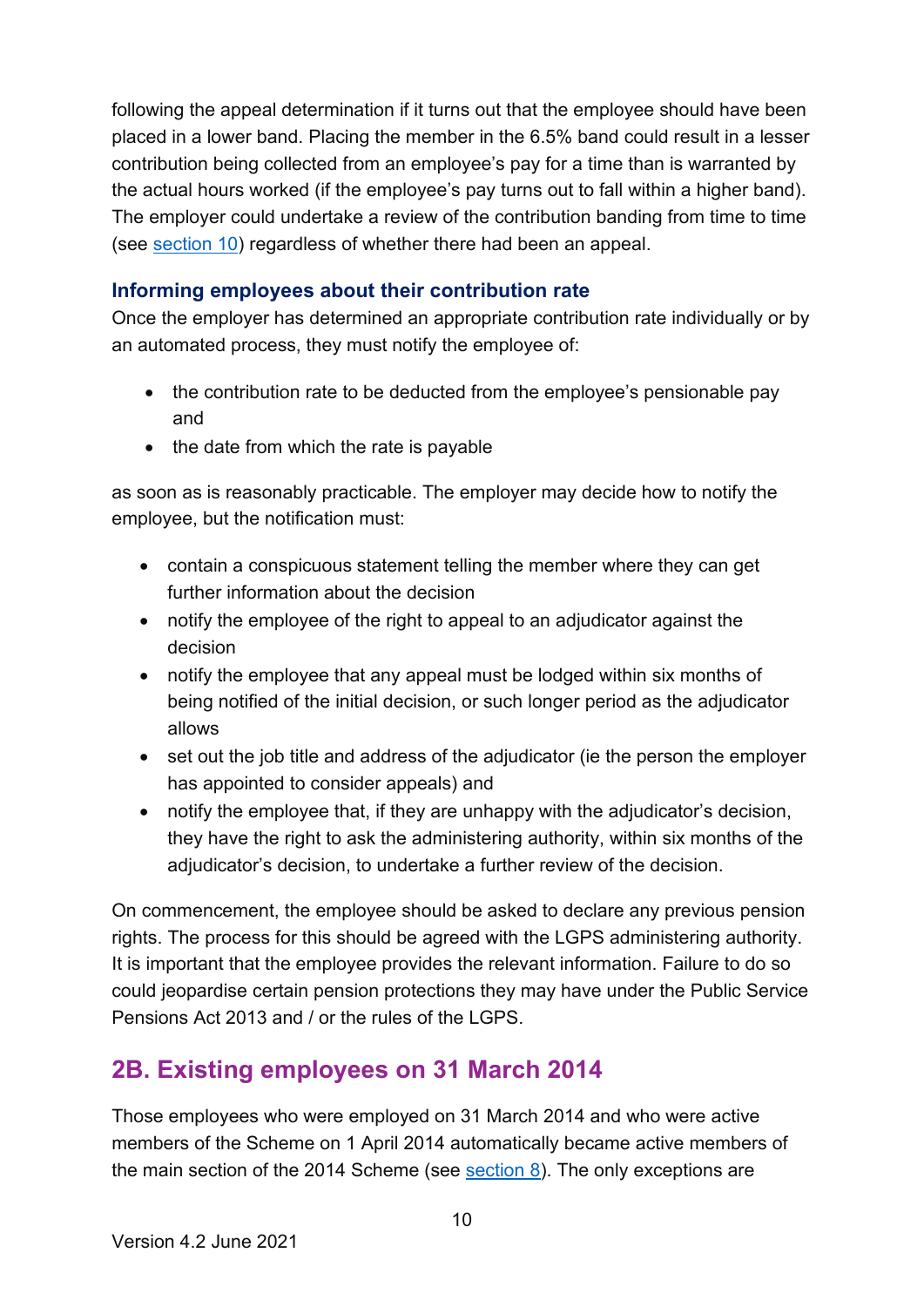members who opted out, opted to join the 50/50 section or happened to stop being eligible for membership on that date because, for example, they attained age 75.

# <span id="page-10-0"></span>**3. Opting out**

A person stops being an active member in an employment from the date they specify in a opt out form given to their employer that they wish to leave the Scheme. If they specify no date, or a date earlier than they give the notice, they stop being an active member in that employment at the end of the payment period in which the notice was given, ie at the end of the week or month.

If a member **opts out within three months of joining**, that person will be treated as not having been a member of the LGPS on that occasion and will be entitled to a refund via the payroll. As the person is treated as not having been a member of the LGPS, the employer should reduce the total contributions it pays over by the employee and employer contributions paid in respect of that person's membership when it next pays its monthly contributions to the LGPS administering authority. This is different from the treatment of an individual who **leaves their employment with less than three months' Scheme membership**. In this situation, the refund of employee contributions can only be paid by the LGPS administering authority from the pension fund (rather than via the employer's payroll) and no refund of employer contributions is due.

If a member opts out having been in the Scheme for three months or more, they should be treated as a normal 'leaver'. If they opt out after three months but before two years, they are generally entitled to claim a refund via the LGPS administering authority. They will not be able to claim a refund if they have a deferred pension or a pension in payment in an LGPS fund in England and Wales.

If a member:

- was an active member on 31 March 2014
- moved to the 2014 Scheme on 1 April 2014
- and then opted out with more than three months' but less than two years' membership

they had the option to have a deferred benefit instead of a refund.

If member opts out after meeting the two-year vesting period, they are entitled to a deferred benefit and they become a deferred member.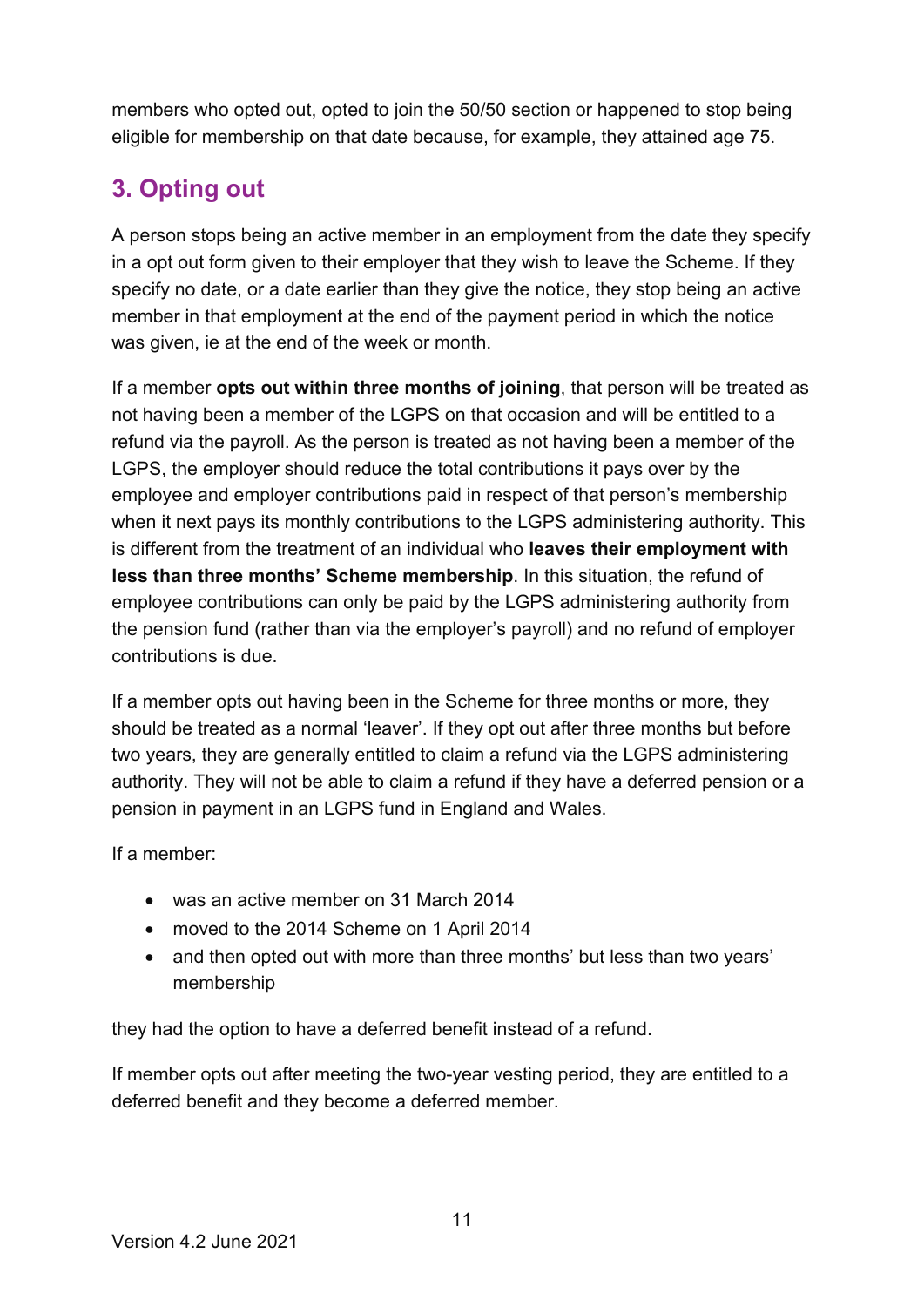**Important:** An employer should not issue an opt out form to its employees. The employee **must** obtain the opt out form directly from the LGPS administering authority.

A person cannot complete a valid opt out form before starting employment. A person who is due to join the Scheme under Automatic Enrolment rules cannot opt out until on or after the date their Scheme membership starts.

Employers and their LGPS administering authority should agree what information must be shared when a member opts out of the Scheme. The Pension Regulator (TPR) has produced detailed guidance on the rules covering automatic enrolment and opting out. Sections 70 to 75 of the [TPR guidance on opting out for employers](https://www.thepensionsregulator.gov.uk/-/media/thepensionsregulator/files/import/pdf/detailed-guidance-7.ashx) cover record keeping. If a person joins the LGPS under Automatic Enrolment rules and opts out, then:

"It is a requirement that both employers and pension schemes keep records of opt outs and are able to produce them, if the regulator asks to see them."

This is not a requirement if the member opts out after being contractually enrolled into the LGPS. For practical reasons, employers may choose to keep the same information for these employees as well.

# <span id="page-11-0"></span>**4. Opting in**

A person who is eligible for membership, but who is not an active member in that employment, can apply at any time to their employer to join the Scheme. If they do, they become an active member in that employment in the main section of the Scheme on the first day of the payment period following the application. A person is free to opt out of the Scheme and re-join as many times as they wish.

The 2014 Scheme contains two sections – the main section and the 50/50 section. Please see [section 8](#page-19-1) for more information about the two sections of the Scheme.

A person cannot elect to join the 50/50 section of the Scheme before becoming a member of the main section of the 2014 Scheme. An employee opting to join the Scheme would have to join the main section initially. Once they have joined the main section, they could elect to join the 50/50 section. If they did so before the first payroll after they opt into the Scheme is closed, they could be brought into the 50/50 section from the first day of joining the Scheme.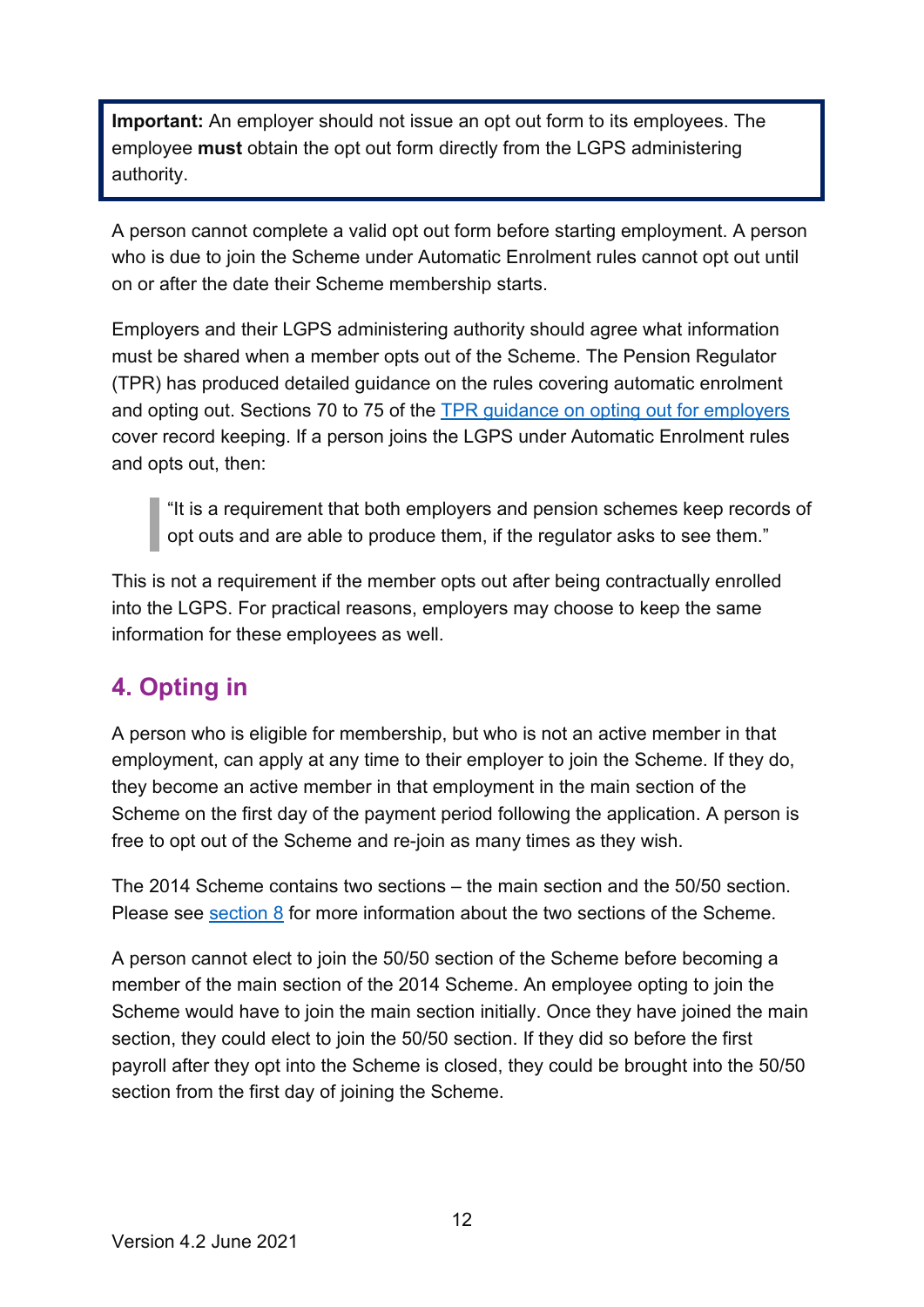The employer must tell the LGPS administering authority that the employee has joined the Scheme. They should supply a copy of the election to join the Scheme and, if relevant, the election to join the 50/50 section.

The employer should notify the payroll administrator that the employee has joined the main or 50/50 section of the Scheme. They should also tell payroll the appropriate contribution rate, unless this process has been automated. Note that any reduction in pensionable pay due to sickness, child related leave, reserve forces service leave or other absence from work at the point when the person opts into the 2014 Scheme are to be disregarded when determining the appropriate employee contribution rate.

Having determined the appropriate employee contribution rate for a member who has opted into the Scheme, the employer must provide the same information as they provide to any other new entrant. See [Informing employees about their contribution](#page-9-0)  [rate.](#page-9-0)

### <span id="page-12-0"></span>**5. Automatic enrolment**

Any terms in quotation marks in this section all relate to automatic enrolment and are defined in the Pensions Act 2008.

An 'eligible jobholder' who is eligible for membership of the Scheme, but who is not an active member in that employment and who doesn't apply to their employer to join the Scheme, becomes an active member of the main section on the 'automatic enrolment date' or 'automatic re-enrolment date' relating to that employment. An employer can delay automatic enrolment for up to three months by issuing a postponement notice on the 'automatic enrolment date'. It is not possible to use postponement on the 'automatic re-enrolment date', but that date can be any date within three months of the anniversary of the employer's staging date.

There are certain exceptions that change the automatic enrolment duty by either making it optional or disapplying it. Please refer to the 'Automatic enrolment – Technical Guide' for information about the exceptions and how postponement works. You can find the guide on the ['Employer guides and documents'](https://www.lgpsregs.org/employer-resources/guidesetc.php) page of [www.lgpsregs.org.](http://www.lgpsregs.org/)

The 2014 Scheme contains two sections – the main section and the 50/50 section. Please see [section 8](#page-19-1) for more information about the two sections of the Scheme.

Employees who are 'automatically enrolled' or 'automatically re-enrolled' would initially be brought into the main section. They could elect to join the 50/50 section on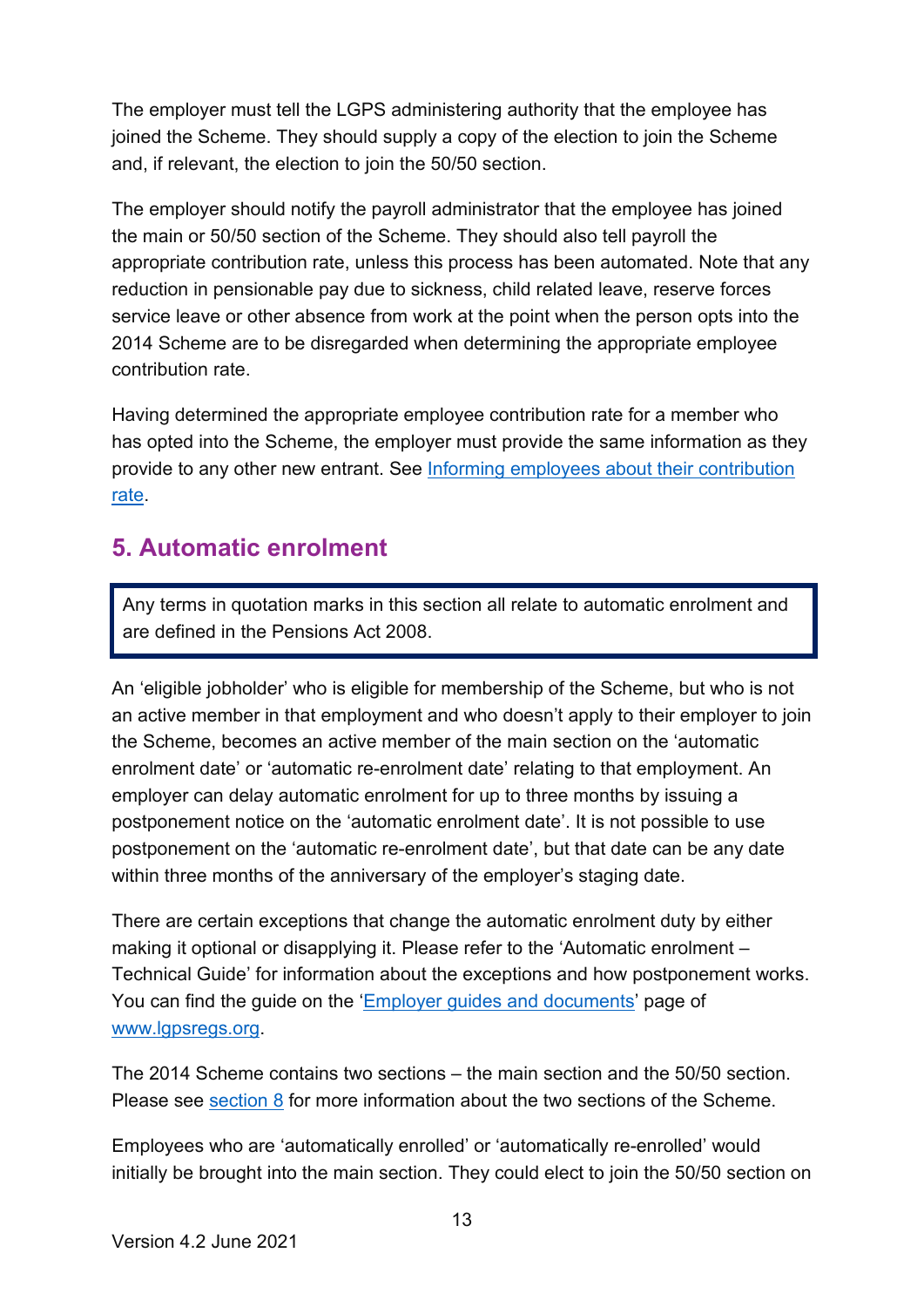or after joining the main section. If they do so before the first payroll after they are enrolled into the Scheme closes, they can be brought into the 50/50 section from the first day of membership.

The employer must tell the LGPS administering authority that the employee has joined the Scheme. They should supply a copy of the election to join the 50/50 section, if relevant.

The employer should notify the payroll administrator that the employee has joined the main or 50/50 section of the Scheme. They should also tell payroll the appropriate contribution rate, unless this process has been automated. Note that any reduction in pensionable pay due to sickness, child related leave, reserve forces service leave or other absence from work at the point when the person opts into the 2014 Scheme are to be disregarded when determining the appropriate employee contribution rate.

Having determined the appropriate employee contribution rate for a member who has been automatically enroled into the Scheme, the employer must provide the same information as they provide to any other new entrant. See Informing [employees about their contribution rate.](#page-9-0)

#### <span id="page-13-0"></span>**Offering a different pension scheme to LGPS opt outs**

An 'eligible jobholder' who is eligible for membership of the LGPS could choose to opt out of the Scheme. If they do so, the employer could enrol them into another qualifying scheme before what would have been the 'eligible jobholder's' 'automatic enrolment date' or 'automatic re-enrolment date'. That person would not have an 'automatic enrolment date' or 'automatic re-enrolment date' because they are already in a qualifying scheme. Consequently, they would not be automatically enrolled into the LGPS

A 'non-eligible jobholder' or 'entitled worker' will retain the right to join the LGPS at any time up to age 75 if they:

- are eligible for membership of the LGPS
- have opted out of LGPS membership

even if their employer has enrolled them into another qualifying scheme (for example NEST).

LGPS employers listed in [Part 1 of Schedule 2 of the LGPS 2013 Regulations](http://www.lgpsregs.org/schemeregs/lgpsregs2013/timeline.php#s2p1) must use the LGPS for the purposes of fulfilling their automatic and re-enrolment duties.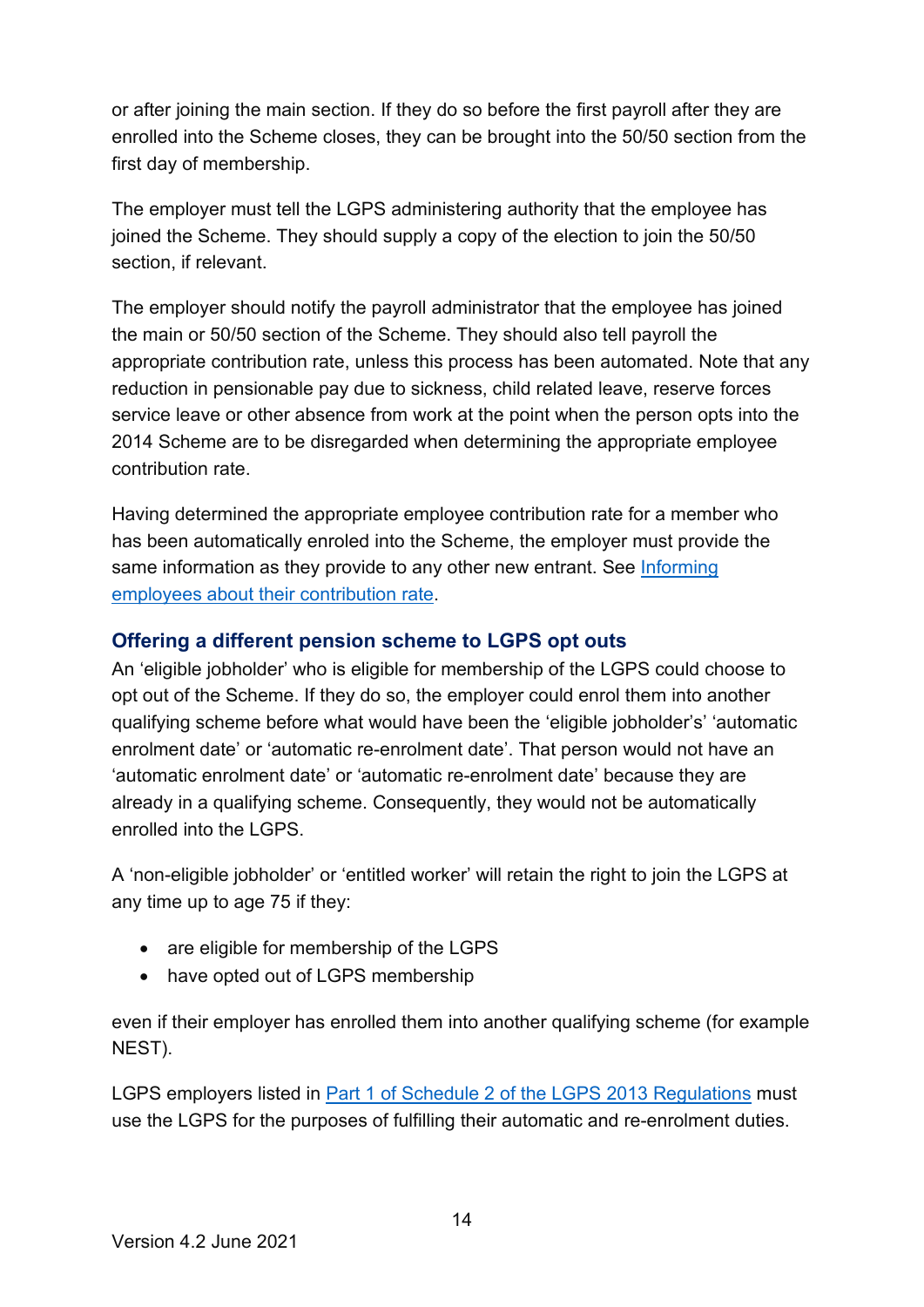Both the main section and the 50/50 section of the LGPS are 'qualifying schemes' for automatic enrolment purposes.

For more information on automatic enrolment and the LGPS, please read the 'Automatic enrolment – Technical Guide' which you can find on the [Employer](https://www.lgpsregs.org/employer-resources/guidesetc.php)  [guides and documents](https://www.lgpsregs.org/employer-resources/guidesetc.php) page of [www.lgpsregs.org.](http://www.lgpsregs.org/) The Pensions Regulator has produced [detailed guidance on automatic enrolment](https://www.thepensionsregulator.gov.uk/en/document-library/automatic-enrolment-detailed-guidance#d0fbeb73b5954f668710e90324243124) that employers may find useful.

# <span id="page-14-0"></span>**6. Pensionable pay**

The definition of pensionable pay in the 2014 Scheme is, basically, the same as in the 2008 Scheme – ie all payments in respect of the job, apart from those listed in regulations as exclusions. There are three main differences.

The first significant change is that non-contractual overtime was removed from the exclusions list and so, since 1 April 2014, non-contractual overtime is pensionable.

The second change is that from 1 April 2014, a payment in consideration of loss of future pensionable payments or benefits is not pensionable. In practice, this means:

- where an employer changes an employee's contract to remove pensionable payments including a reduction in contractual pay and gives a lump sum payment in consideration for the loss, that lump sum would be nonpensionable. If the lump sum is to be paid each pay period for a period of X months in consideration of the loss of these future pensionable payments, then this 'top-up' payment is non-pensionable
- where an employee continues to receive their whole preserved substantive salary and conditions during the period of protection, that salary would be pensionable.

When considering pay protection arrangements, employers should consider if they wish to make pay protection arrangements pensionable. The protection arrangements should reflect the regulation on pensionable pay, as above, and the intention should be recorded in any local agreement.

The third change is that, from 1 April 2014, any actual pay paid by the Scheme employer to a reservist during Reserve Forces Service Leave is not pensionable. While a member is on reserve forces service leave, the employee and the Ministry of Defence pay contributions on the amount of Assumed Pensionable Pay (see [section](#page-26-0) 11).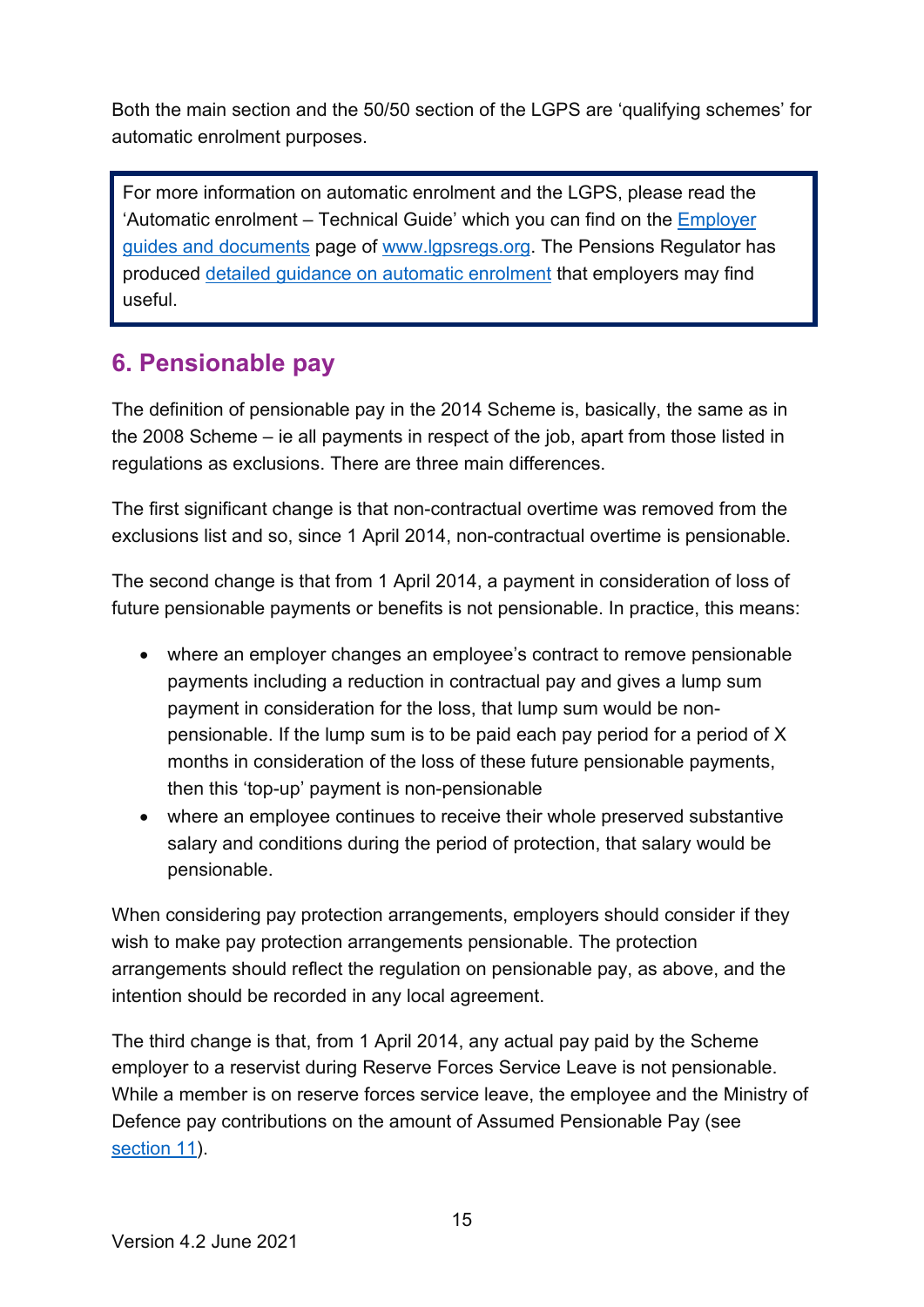The full list of exclusions from pensionable pay is shown below:

- a) any sum which has not had income tax liability determined on it;
- b) any travelling, subsistence or other allowance paid in respect of expenses incurred in relation to the employment;
- c) any payment in consideration of loss of holidays;
- d) any payment in lieu of notice to terminate a contract of employment;
- e) any payment as an inducement not to terminate employment before the payment is made;
- f) any amount treated as the money value to the employee of the provision of a motor vehicle or any amount paid in lieu of such provision;
- g) any payment in consideration of loss of future pensionable payments or benefits;
- h) any award of compensation (excluding any sum representing arrears of pay) for the purpose of achieving equal pay in relation to other employees;
- i) any payment made by the Scheme employer to a member on reserve forces service leave;
- j) returning officer, or acting returning officer fees other than fees paid in respect of—
	- (i) local government elections,
	- (ii) elections for the National Assembly for Wales,
	- (iii) Parliamentary elections, or
	- (iv) European Parliamentary elections.

The LGPS (Transitional Provisions, Savings and Amendment) Regulations 2014 provide that to the above list should be added 'any supplement paid:

- a) to an employee whose employment transferred on 1 April 1996 to the Environment Agency or to such an employee who subsequently transferred on 1 April 2013 to the Natural Resources Body for Wales; or
- b) to an employee whose employment transferred on 1 April 2010 from the Learning and Skills Council for England to a local authority or to London Councils Limited,

in recognition of the difference in contribution rates between members of the principal civil service pension scheme and the 2008 or 2014 Schemes.'

The LGPS (Transitional Provisions, Savings and Amendment) Regulations 2014 also provide that, despite the entry at (f) above, if:

a) an employee's pensionable pay at both 31 December 1992 and 31 March 1998 included an amount treated as the money value to the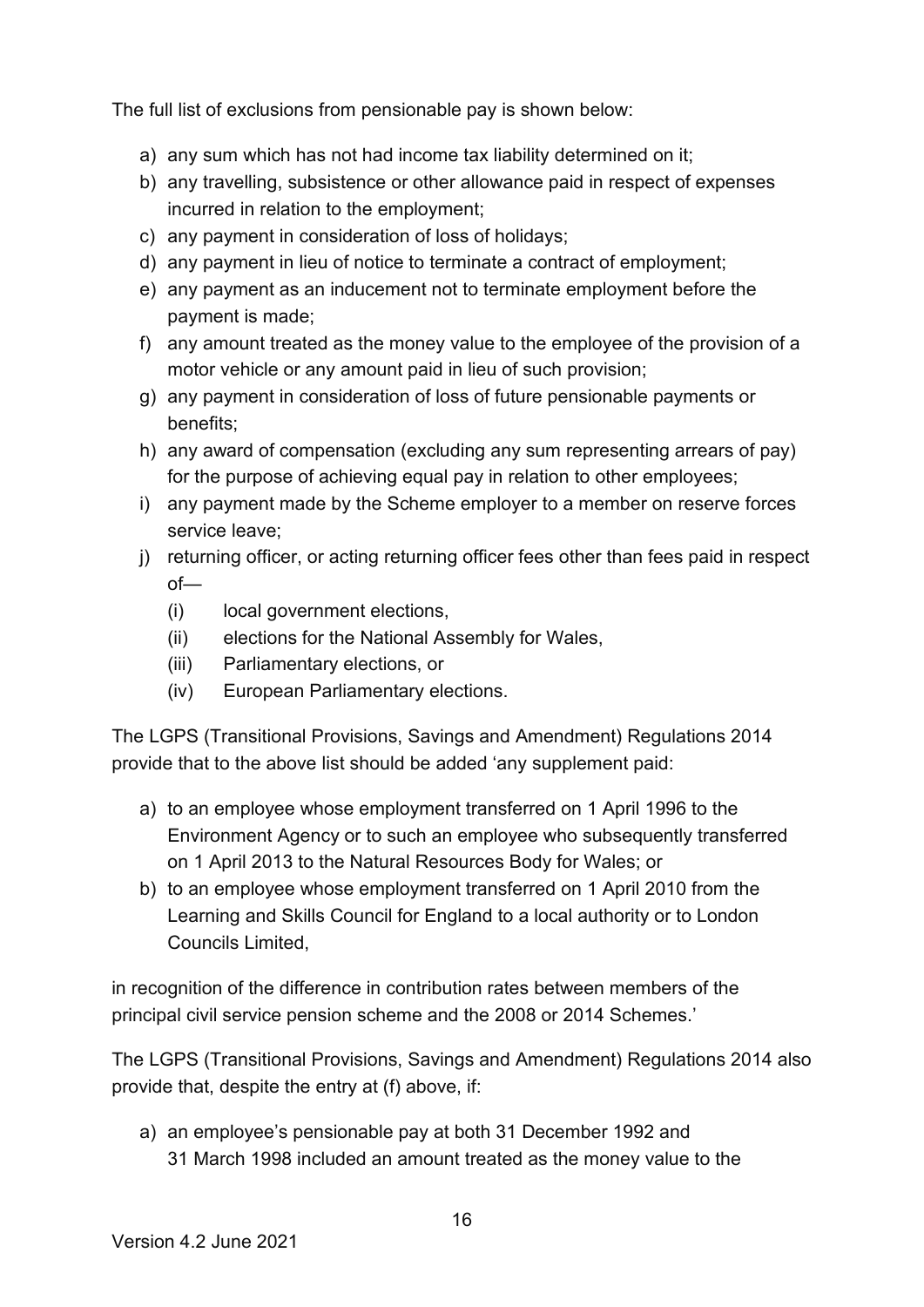employee of the provision of a motor vehicle or any amount paid in lieu of such provision, or

b) an employee was, immediately before 2 May 1995 in the process of converting the provision of a motor vehicle into an amount paid in lieu of such provision where the process was concluded before 1 July 1995 and the employee's pensionable pay at 31 March 1998 included such an amount,

the relevant amount remains pensionable until:

- the member stops being provided with a motor vehicle or an amount representing the money value of the provision of a vehicle, or
- the member leaves employment with the employer who was employing him / her on 31 December 1992.

If the member is compulsorily transferred to another Scheme employer, the amount remains pensionable.

# <span id="page-16-0"></span>**6A. Pensionable pay and salary sacrifice**

HMRC approved salary sacrifice arrangements where an employee has their contractual pay reduced by an agreed amount (supported by a variation to their contract) in return for a tax assessable benefit in kind, from which income tax liability may or may not then be removed, are pensionable under LGPS (where the benefit in kind is specified in the employee's contract of employment as being a pensionable emolument).

The exception is any salary sacrificed for a car or any other vehicle, which cannot be pensionable.

However, from 6 April 2017, significant reforms to salary sacrifice arrangements were introduced by the Government. These reforms have markedly restricted the types of benefits in kind which can benefit from income tax and National Insurance contribution advantages via a salary sacrifice arrangement.

Where holiday entitlement is sold in return for additional remuneration, the extra pay will (as in the 2008 Scheme) be non-pensionable, because it is a 'payment in consideration of loss of holidays'.

#### <span id="page-16-1"></span>**Buying extra leave**

Many employers have introduced schemes that allow employees to buy extra leave as a way of saving money. The impact on a member's pension and the options open to them depend on how the scheme works.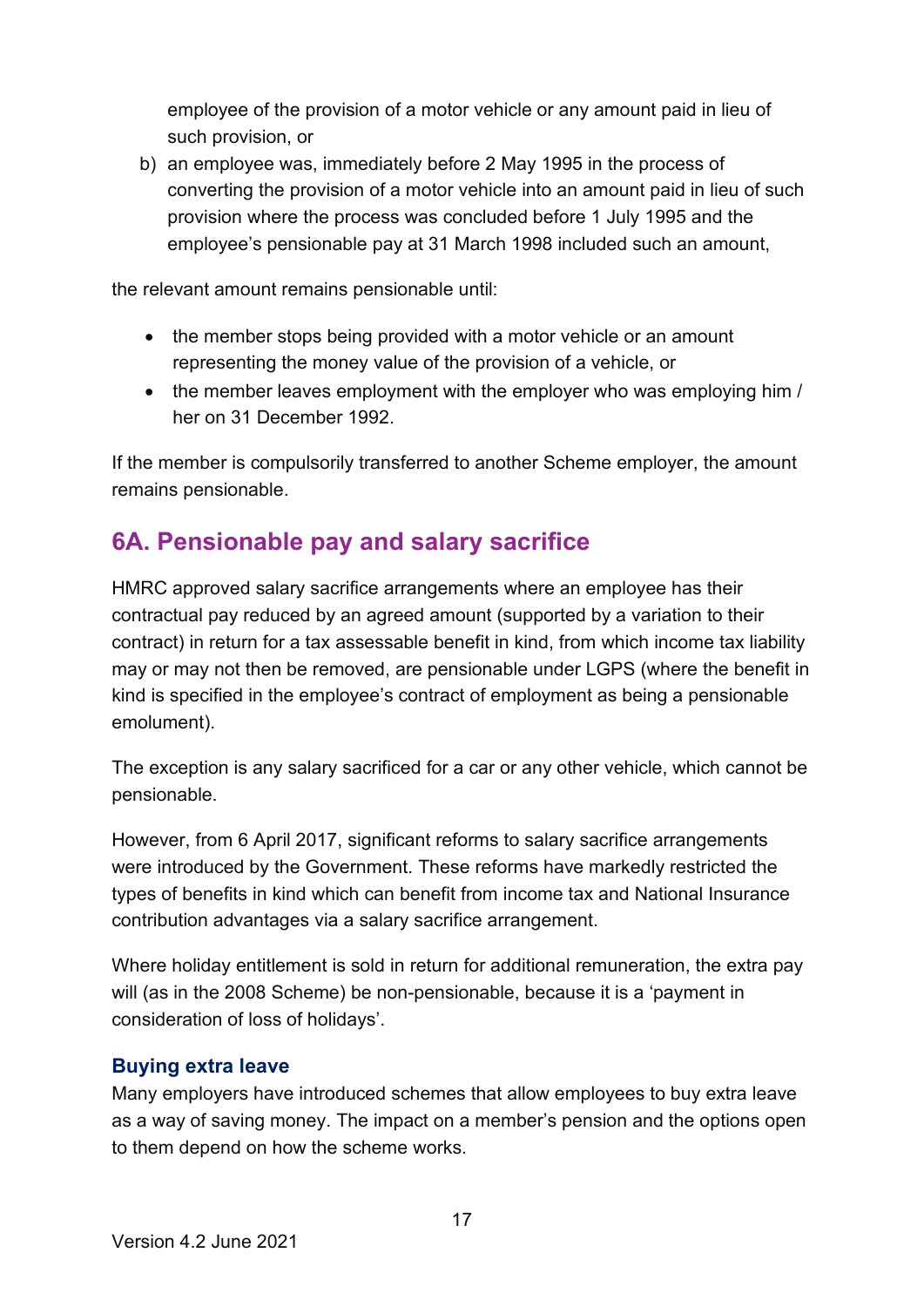**Method 1: The member's pay is reduced in return for additional leave and income tax liability is not determined on the value of that leave**. This is, in effect, authorised leave of absence. The authorised leave of absence reduces the member's income before tax and NIC deductions. The value of this cannot be added back into the member's pensionable pay as a pensionable emolument because the sum has not had income tax liability determined on it.

In the 2014 Scheme, there is no requirement for contributions to be paid for any part of a period of authorised unpaid leave of absence. Instead, it is the employee's choice whether to cover the period of absence for pension purposes. If the employee chooses to do so, this will be by paying an age-related Additional Pension Contribution (APC) to cover the amount of pension 'lost' during the period of authorised unpaid leave of absence. See [section 12](#page-30-0) for further details.

If the member's annual pay is £20,001 and they take five days authorised unpaid leave of absence, their pay will be reduced:

- the employee contribution rate would be based on a salary of £20,001
- the employee could purchase the pension 'lost' during those five days leave of absence by electing to pay an APC
- if the member makes the APC election within 30 days of returning from the absence, it would be a Shared Cost APC and the employer would have to contribute 2/3rds of the cost of that APC.

See section 12 for further details.

#### **Method 2: member's contract of employment changed**

The employer could make a change to the employee's contract of employment, reducing the number of days the employee is required to work in a year. This would be similar to the contract of a term-time employee that says they are only required to work term-time.

The pay of a member who earns £20,001 a year, whose contract was changed to say that they are only required to work 360 days a year would reduce to £19,727. If the member wanted to purchase the equivalent of the pension they would have built up for five days work, they could do so by paying an APC. This would be at the whole cost to the member unless the employer voluntarily agreed to contribute towards the cost of that APC. See [section 12](#page-30-0) for further details.

If the employee has 2008 Scheme membership, this method could reduce their final pay. Regulations 8 to 10 of the LGPS (Benefits, Membership and Contributions) Regulations 2007 would apply. The final pay used to work out the member's pre-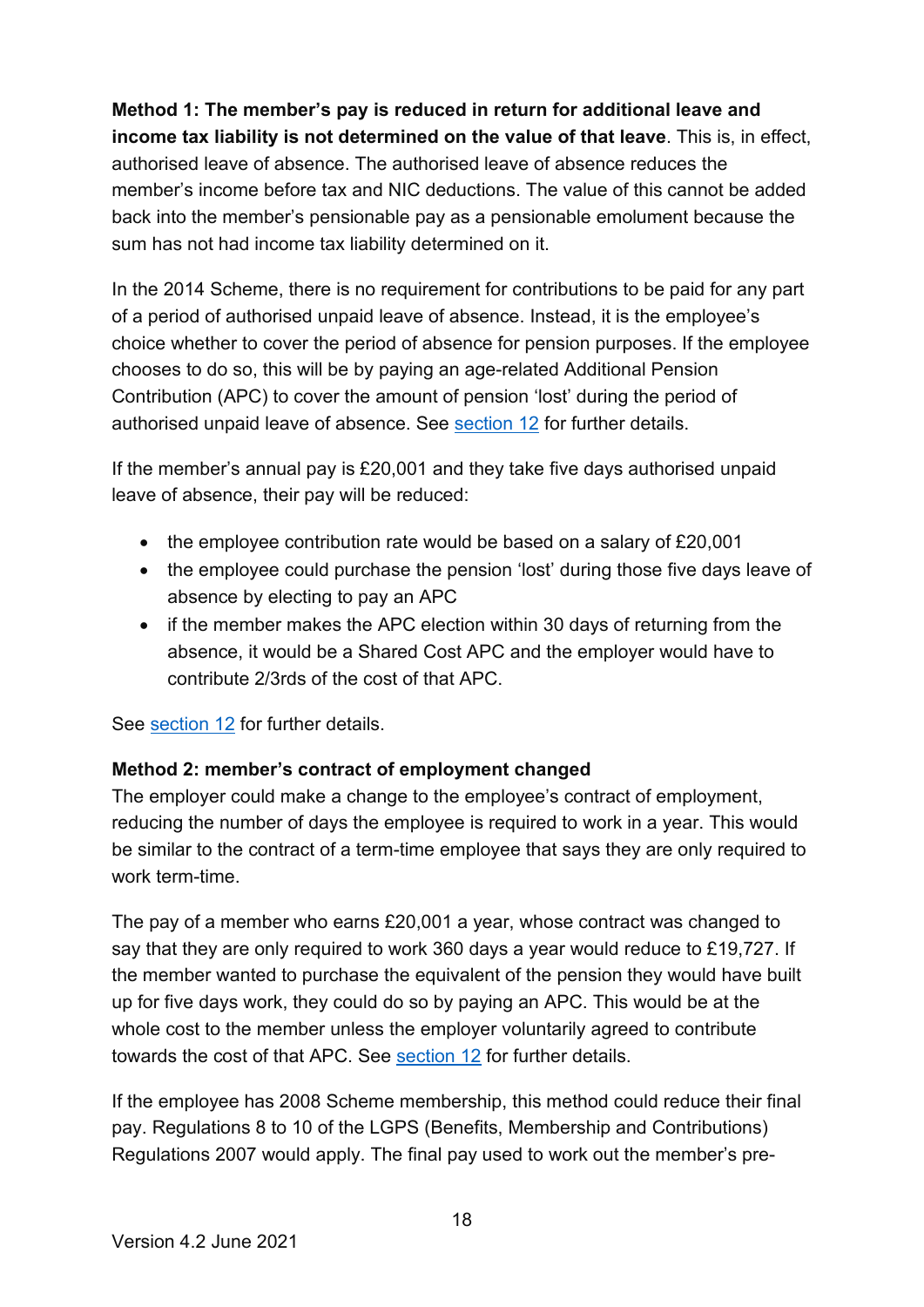1 April 2014 benefits would be the best out of the last three years or, if the pay reduction occurred in the 10 years before leaving, the average of any three consecutive years ending on 31 March in the last 13 years.

#### **Method 3: net deduction from the member's full pay**

The employer could continue to pay the employee in full and make a net deduction in respect of the value of the additional leave. Income tax and NICs would be deducted from the member's full pay. The member's pensionable pay would also be the full amount. The employer would need the agreement of the employee to deduct a net sum from their pay. The sum would be the amount the employee would have received for the period of leave after the deduction of tax, NI and pension contributions. There would be no effect on the employee's pension and no need for them to pay an APC. The member's final pay would not be reduced and so there would be no need to consider earlier years' pay if they have benefits in the 2008 Scheme.

The employer can make a net deduction if:

- it is authorised in the employee's contract and
- the employee has been given a written copy of the relevant terms or a written explanation of them before the deduction is made, or
- the employee consents to the deduction in writing before it is made.

### <span id="page-18-0"></span>**7. Records to maintain**

A separate record must be maintained for each job the employee holds unless the employer determines that a single employment relationship exists. This is the same requirement as under automatic enrolment legislation. The need to calculate pensions on a year by year basis means that separate records are vital.

Examples of where the employer may determine a single employment relationship exists are:

- two concurrent employments where, if one is terminated, the other must be terminated at the same time
- sequential employments without a break (eg a promotion).

Where there is no single employment relationship, separate records will be required for each job so that the correct amount of pension accrued each year for each job can be worked out.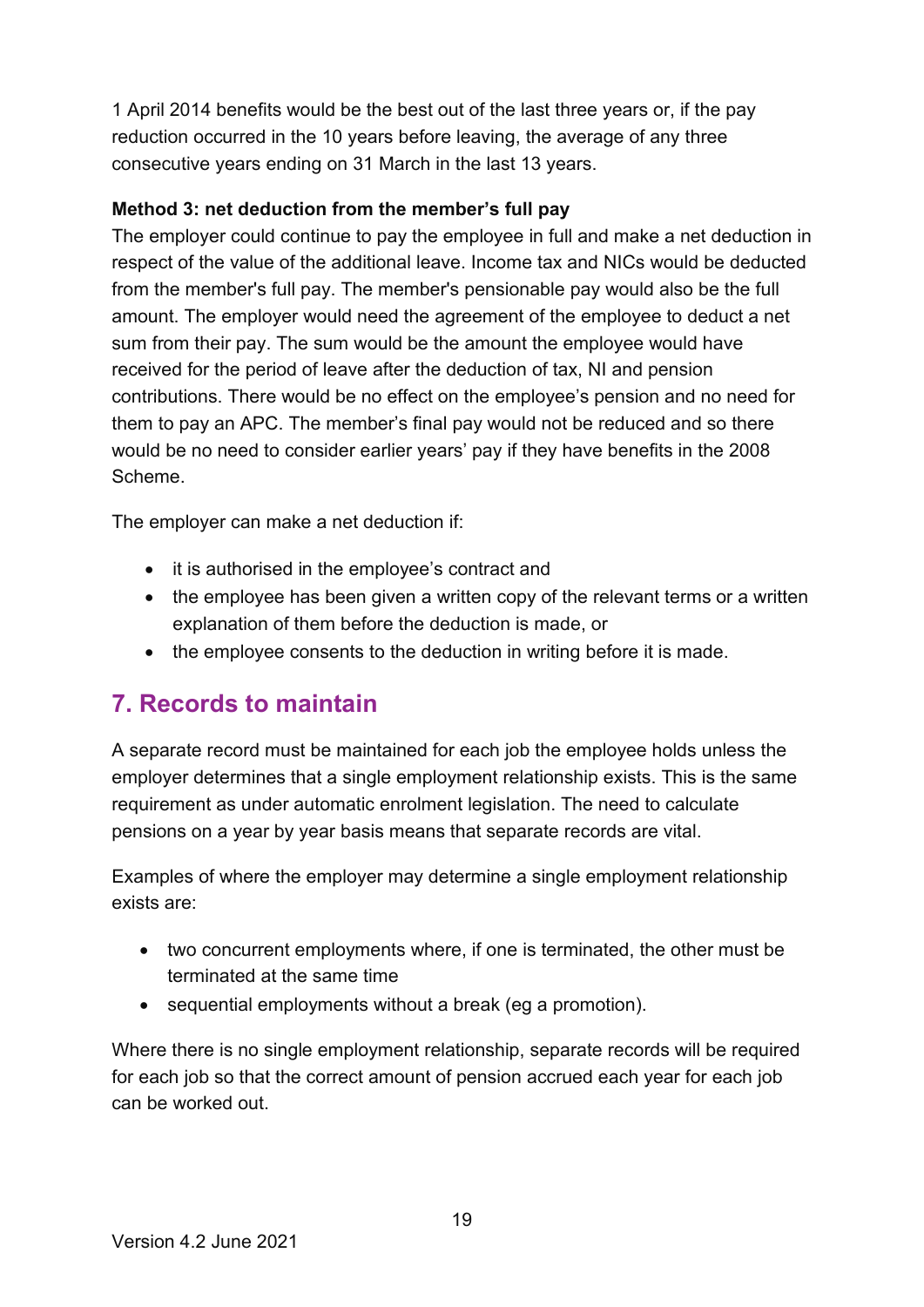#### <span id="page-19-0"></span>**Example 1: multiple jobs**

An employee commences a new job and already holds a job with the same employer which the employee continues to hold. Unless a single employment relationship exists, the employee is to be treated as a new starter for pension purposes in the new job. The employer should instruct payroll to hold a separate record and notify the LGPS administering authority of a new member.

If separate employment relationships exist and the person is being paid on timesheet claim, that timesheet design must include information that identifies which hours relate to which job.

### <span id="page-19-1"></span>**8. The two sections of the 2014 Scheme**

The 2014 Scheme contains two sections – the main section and the 50/50 section. In the 50/50 section, the amount of contributions deducted from the employee is half that due under the main section. The member accrues half the normal pension in the 50/50 section.

If a member who is paying extra pension contributions moves between the main and 50/50 sections, there could be an impact on the extra contributions they are paying. See [section 9](#page-21-0) for more information.

If a member in the 50/50 section dies in service, the lump sum death grant is calculated as if the member was in the main section of the Scheme. Any survivor benefits are also calculated as if the member was in the main section of the Scheme.

If a member in the 50/50 section retires with a Tier 1 or Tier 2 ill health pension, the amount of ill health enhancement granted will be calculated as if the member was in the main section of the Scheme

**Important:** while an employee is in the 50/50 section, the employer contribution is still the normal full contribution rate, not half that rate.

The employee may elect to move between the main and 50/50 sections of the Scheme any number of times. Each election takes effect from the next available pay period. For concurrent employments, the employee may elect to move between sections for any or all of the jobs they hold.

An employer must give an employee who elects for the 50/50 section information on the effect of that election on the benefits they will build up in the 2014 Scheme.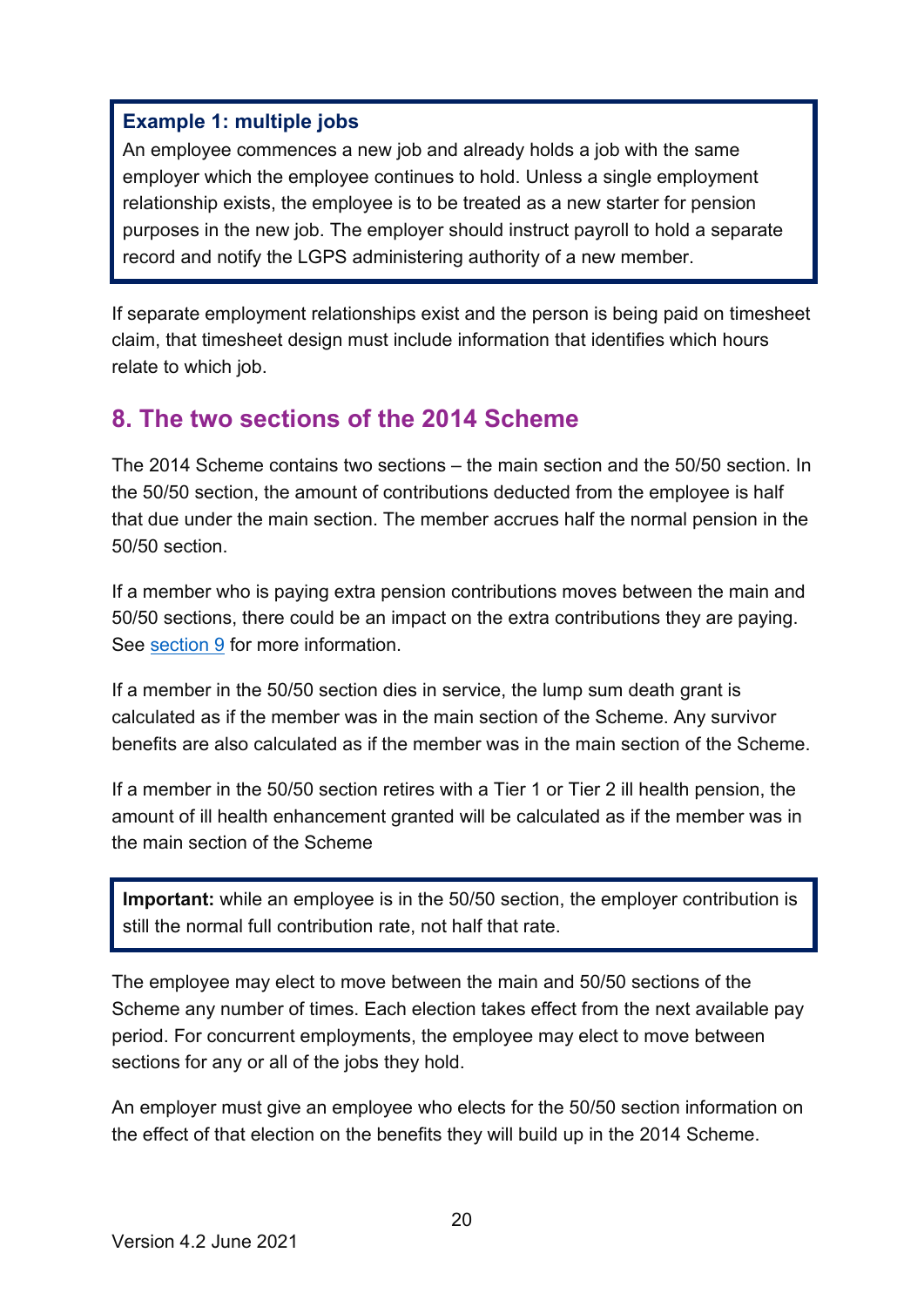The Scheme regulations do not require that a member completes a form to move between sections. It may be advisable to use one as the employer will have to:

- notify the payroll administrator of the date the member moves to a different section
- notify the LGPS administering authority of the date the member moves to a different section and
- maintain a record of elections.

A sample 50/50 election form and notes for employers are available on the [guides](http://lgpsregs.org/resources/guidesetc.php)  [and sample documents](http://lgpsregs.org/resources/guidesetc.php) page of [www.lgpsregs.org.](http://www.lgpsregs.org/) The sample form includes the information an employer must give an employee who elects for the 50/50 section about the effect on their 2014 Scheme pension. Employers should check with their LGPS administering authority whether they can use the sample form or whether the administering authority has its own form that it asks employers to use.

At year end, or date of leaving if earlier, employers should confirm to the administering authority which section the member was in at that time.

Each employer will need to determine the most effective method of holding the above information. As stated in [section 2A,](#page-4-0) employees should always be put into the main section on being brought into, or on electing to join, the Scheme in an employment.

#### <span id="page-20-0"></span>**Changing sections during the Scheme year**

The following circumstances may lead to a change of section during the Scheme year:

- An employee elects to move from the main section to the 50/50 section (or vice versa) from the beginning of the next available pay period.
- An employee in the 50/50 section goes on to no pay due to sickness or injury. The employee must be moved back into the main section from the beginning of the next pay period if they are still on nil pay at that time. This would even be the case where an employer has a policy of nil pay for the first three days of sickness, and the first two days of sickness fall at the end of one pay period and the third day is the first day of the following pay period. The person does have the right to make a further 50/50 election which, if made before the payroll is closed, would mean the member has continuous 50/50 section membership.
- An employee in the 50/50 section goes on to no pay during ordinary maternity leave, ordinary adoption leave or paternity leave. The employee must be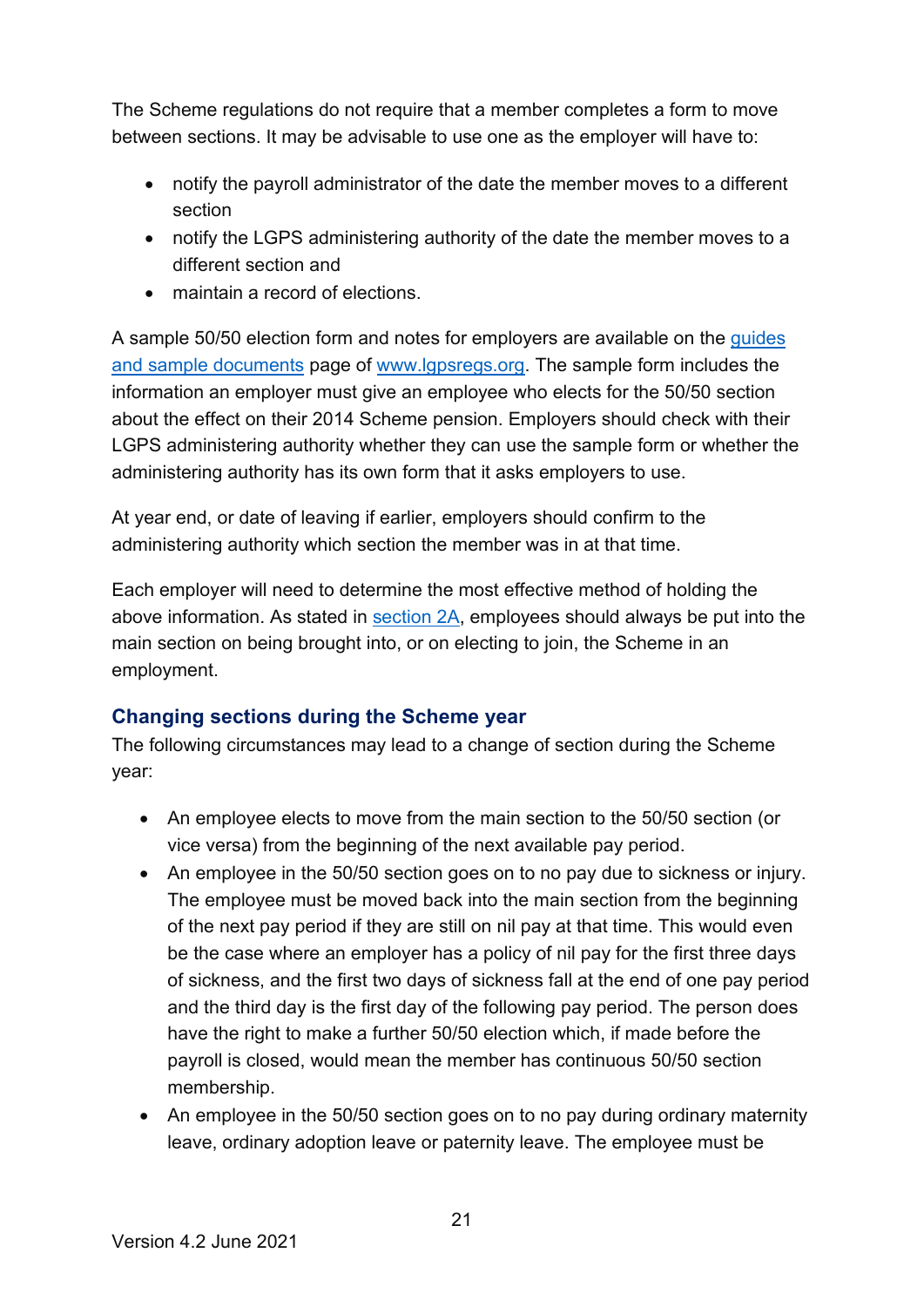moved back into the main section from the beginning of the next pay period if they are still on nil pay at that time.

• If the employee is in the 50/50 section, they must be moved back to the main section from the beginning of the pay period following the employer's 'automatic re-enrolment date'. This would happen irrespective of what category of worker they are for the purposes of the Pensions Act 2008. The person will have the right to make a further 50/50 election which, if made before the payroll is closed, would mean the member has continuous 50/50 section membership.

Both the main section and the 50/50 section of the LGPS are 'qualifying schemes' for automatic enrolment purposes.

The terms in quotation marks in the text above relate to automatic enrolment and are defined in the Pensions Act 2008.

For more information on automatic enrolment and the LGPS please read the 'Automatic enrolment – Technical Guide' which you can find on the Employer guides and documents page of [www.lgpsregs.org.](http://www.lgpsregs.org/)

### <span id="page-21-0"></span>**9. Paying extra and moving between the main and 50/50 sections**

If a member elects to move to the 50/50 section:

- any existing Additional Pension Contribution (APC) contract to buy extra pension which is at whole cost to the employee must stop
- any Shared Cost Additional Pension Contribution (SCAPC) contract to buy extra pension must stop
- any AVC or Shared Cost AVC contract continues, unless the member elects to terminate the contract, and
- any APC or SCAPC contract to purchase an amount of pension 'lost' during a period of authorised unpaid leave, unpaid additional maternity or adoption leave, unpaid parental bereavement leave or unpaid shared parental leave continues, unless the member elects to terminate the contract.

On moving to the 50/50 section, any extra pension contributions that the member continues to pay including:

- AVC/SCAVC
- APC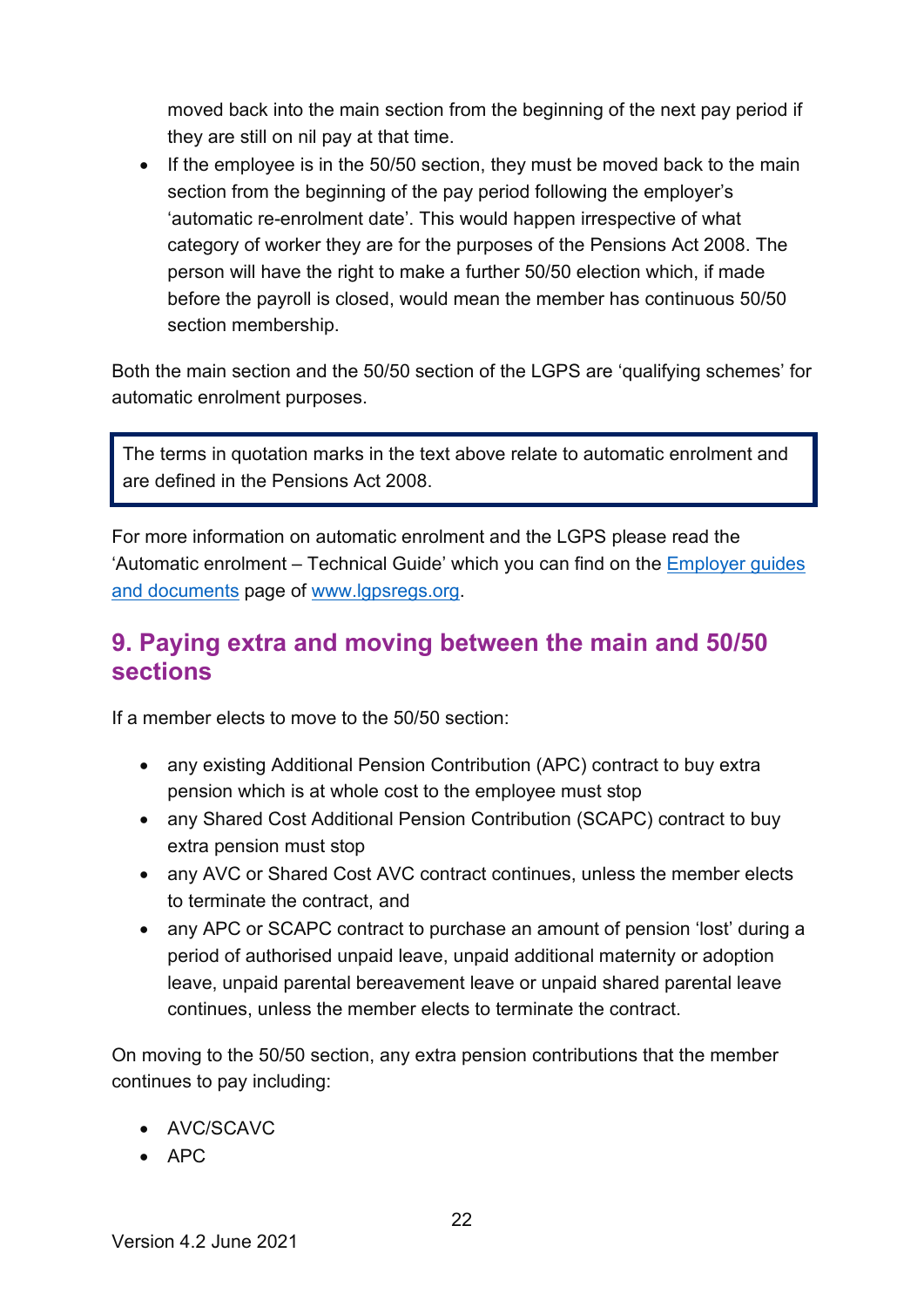- SCAPC
- Additional Regular Contributions (ARC)
- contributions to buy added years
- Preston part-time buy-back, or
- contributions to an Additional Survivor Benefit Contribution (ASBC) contract / arrangement in force before 1 April 2014 (see [section 16\)](#page-37-2)

are not reduced to half rate. The contributions under such contracts / arrangements continue to be paid in full. The member continues to pay the full percentage rate or flat rate sum due under the relevant contract / arrangement.

A member in the 50/50 section cannot commence payment of an APC contract which is at whole cost to the employee to buy extra pension. A member in the 50/50 section can commence payment of an APC contract if it is to purchase an amount of pension 'lost' due to:

- a trade dispute
- a period of authorised leave of absence
- a period of unpaid additional maternity or adoption leave
- unpaid shared parental leave, or
- unpaid parental bereavement leave

where the member is paying the full cost of the APC.

A member in the 50/50 section can commence payment of a SCAPC contract only if such a contribution is to purchase an amount of pension 'lost' during a period of:

- authorised unpaid leave of absence
- unpaid additional maternity or adoption leave
- unpaid shared parental leave, or
- unpaid parental bereavement leave.

A member in the 50/50 section can commence payment of an AVC or Shared Cost AVC contract.

A member in the 50/50 section can commence payment of Preston part-time buyback contributions.

When a member moves from the 50/50 section to the main section, any existing:

- APC
- SCAPC
- Additional Regular Contribution (ARC)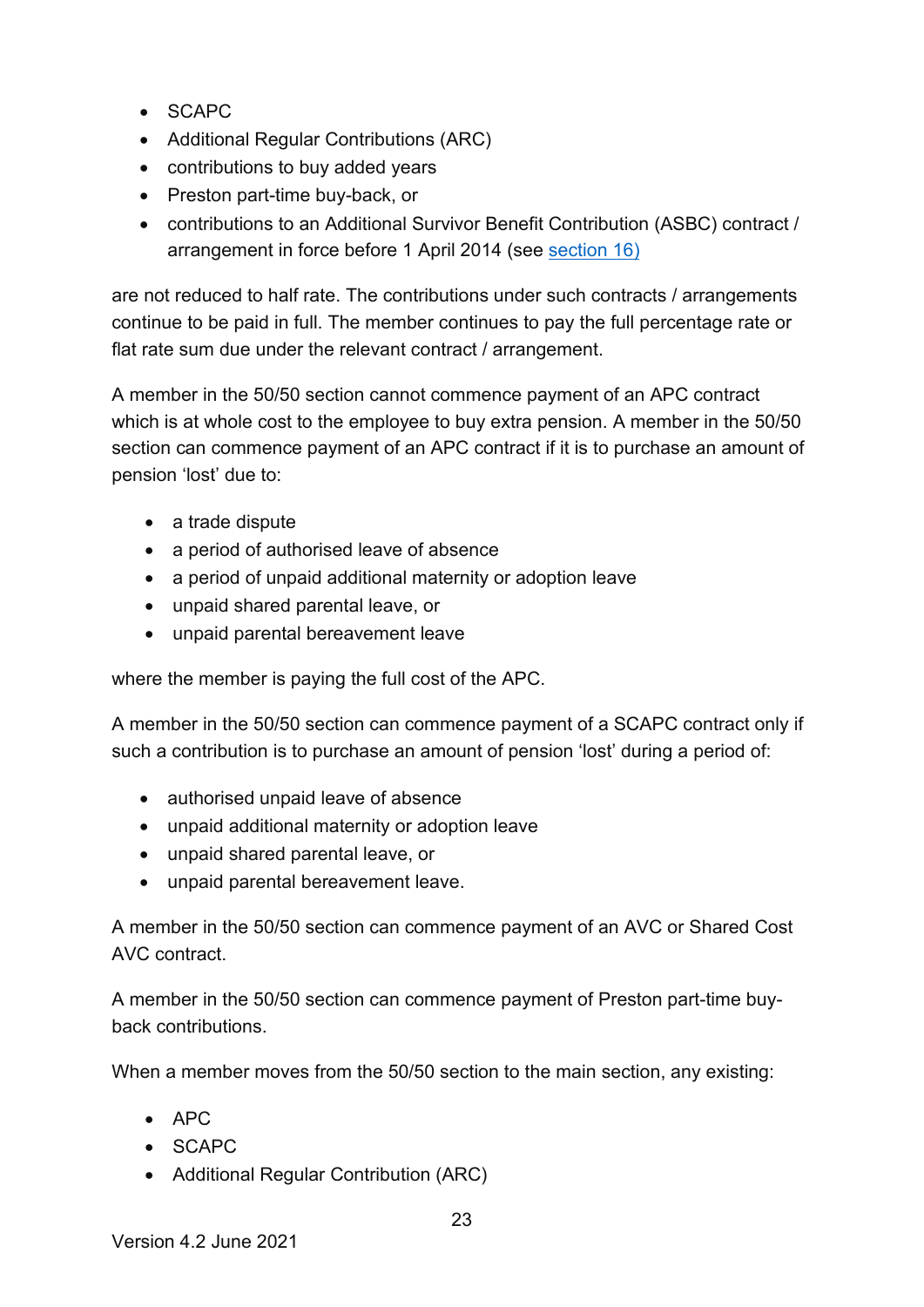- added years
- Additional Survivor Benefit Contribution (ASBC)
- AVC or
- Shared Cost AVC

contract / arrangement must continue, unless the member elects to terminate the contract / arrangement. Any Preston part-time buy-back contributions must continue.

A member in the main section can commence payment of:

- an APC contract which is at whole cost to the employee
- an SCAPC contract
- an AVC or Shared Cost AVC contract
- Preston part-time buy-back contributions.

### <span id="page-23-0"></span>**10. Movements between contribution bands**

Once the initial pay band and contribution rate has been determined for an employee (see sections [2A,](#page-4-0) [2B,](#page-9-1) [4](#page-11-0) and [5\)](#page-12-0) the employer must reassess the appropriate band and rate each April, in the pay period in which 1 April falls.

The employer may choose to review the appropriate band and rate when there is a material change in pay. This means that the employer can review the band and rate during a Scheme year if there is a material change in an employee's contractual pay. An employee's pay might change if they change jobs, they are promoted or demoted, their job is regraded, they receive a pay award or they change their contractual hours. If an employee receives a backdated pay award or re-grading, this could lead to a retrospective change in contribution band. The employer can decide only to apply the new rate from the date the pay award or re-grading is actioned on the payroll.

Where the initial employee contribution rate was set based on an estimated pay figure (see [section 2A\)](#page-4-0), the employer may wish to review the actual pensionable pay received regularly to ensure the correct rate is being applied. Any reductions in pensionable pay due to sickness, child related leave, reserve forces service leave or other absence from work are to be disregarded when assessing / reviewing the appropriate band and rate.

Such a review could take place:

a) Each pay period. This could be done in a number of ways. For example: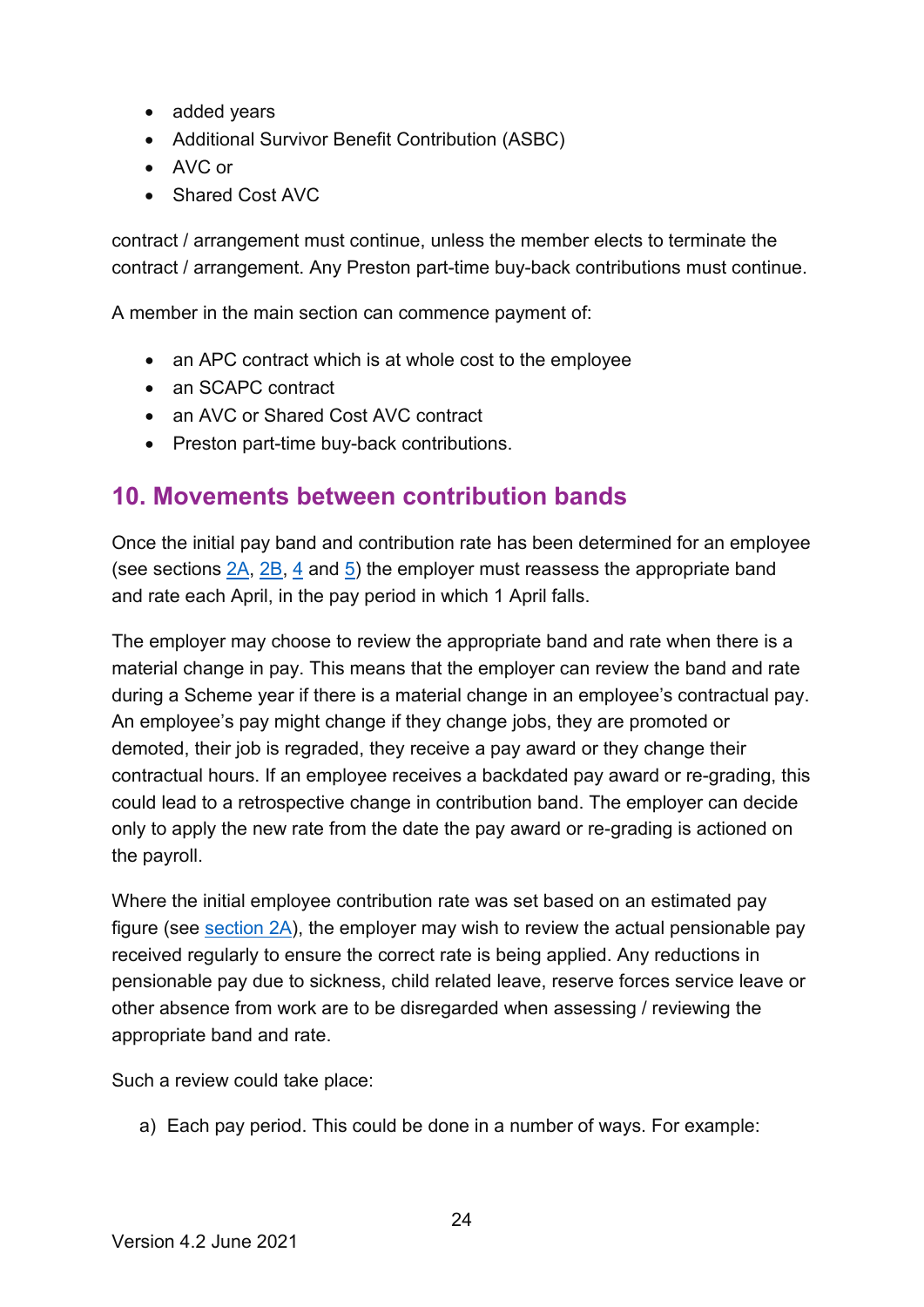- a. The pensionable pay in the pay period is grossed up to an annual equivalent and the contribution rate for that pay period determined accordingly. However, any lump sums or retrospective payments covering more than one pay period, or any payments not paid every pay period (eg payments made twice a year for cutting verges) would need to be excluded from the calculation or, alternatively, excluded before the grossing up calculation and then added to the resultant grossed up annual rate. If this is not done, the derived annual pensionable pay figure would be overestimated. Such an approach can be automated on the payroll and has the advantage of ensuring the annual rate of pay is assessed pay period by pay period. This method could still result in a member paying more or less in contributions than their actual pensionable pay over the Scheme year might have otherwise warranted. For example, a member whose pay month by month is on the cusp of pay bands 2 and 3 might pay a contribution rate of 5.8% some months and 6.5% other months. Over the course of the Scheme year, the member's aggregate pensionable pay could fall within pay band 2. The member could argue that they have paid too much in contributions in some months. The aggregate pensionable pay could fall within pay band 3. It could then be argued the member has paid too little in some months.
- b. The cumulative pensionable pay for the Scheme year to date, including the pensionable pay in the pay period, is grossed up to an annual equivalent. The pay would need to be adjusted for any lump sum or retrospective payments paid in the Scheme year to date. The contribution rate for that pay period would be determined accordingly. This option has the same problems as a. above, but to a lesser degree.
- b) each quarter (or half yearly). This could be done in a number of ways. For example:
	- a. the pensionable pay received in the previous quarter (or previous half year) could be grossed up to an annual equivalent. The pay would need to be adjusted for any lump sum or retrospective payments paid during that quarter (or half year) and the contribution rate for the next quarter (or half year) set accordingly, or
	- b. the cumulative pensionable pay for the Scheme year to date at the end of the previous quarter could be grossed up to an annual equivalent. The pay would need to be adjusted for any lump sum or retrospective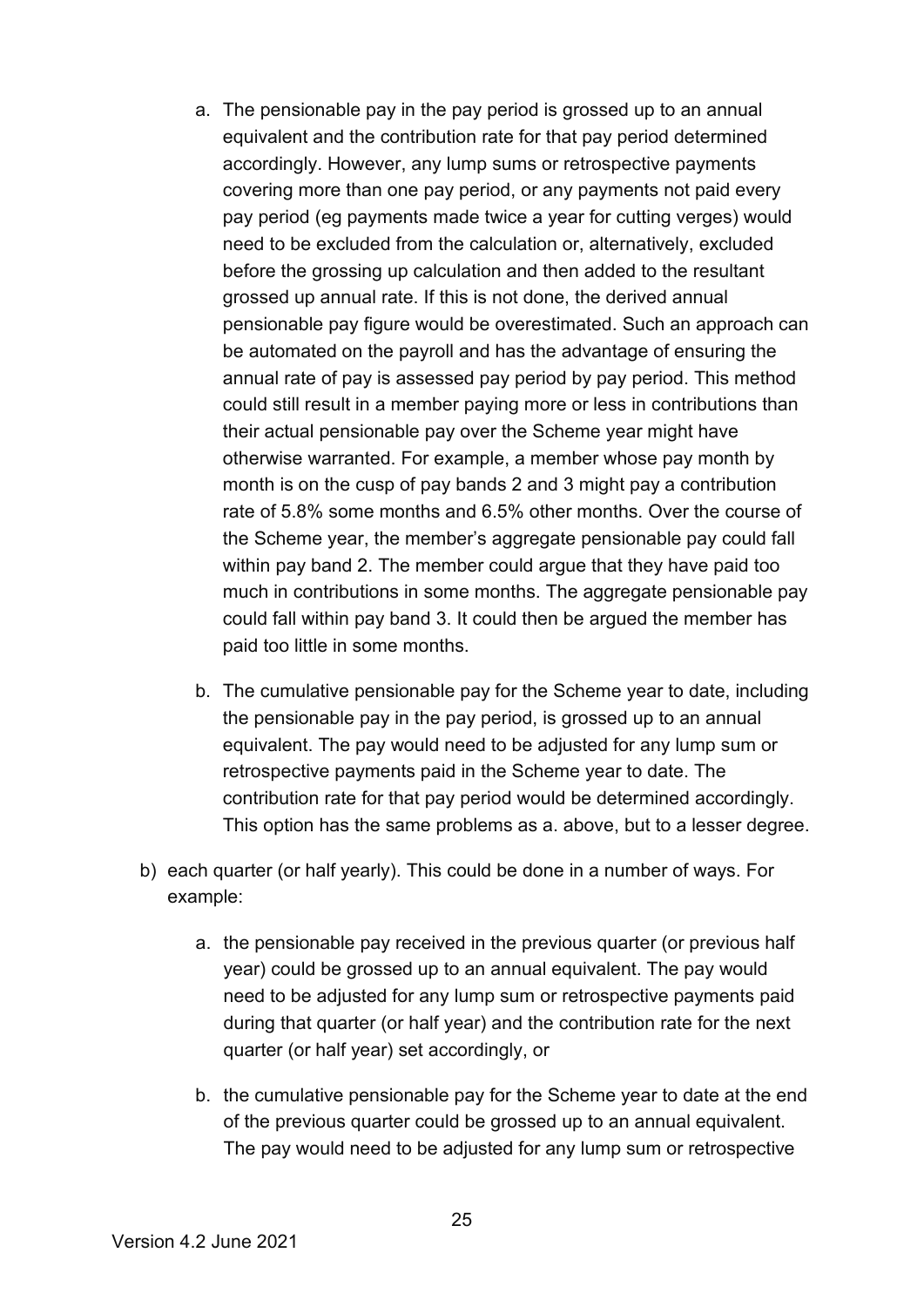payments paid during that quarter (or half year) and the contribution rate for the next quarter (or half year) set accordingly.

The issues identified in the options under (a) also apply to the options under (b).

- c) at the end of month 11 (or week 48 for weekly paid employees). This could be done in a number of ways. For example:
	- a. the cumulative pensionable pay for the Scheme year to date at the end of month 11 (or week 48) could be grossed up to an annual equivalent (making an appropriate adjustment for any lump sum or retrospective payments made in the Scheme year to date). If this indicates that the incorrect employee contribution rate had been applied during the Scheme year to date, apply a new contribution rate for the remaining period of the Scheme year which will, as near as is possible, recover any 'underpaid' employee contributions or refund any 'overpaid' employee contributions. A new employee contribution rate would, of course, still need to be assessed at the beginning of the new Scheme year.
- d) each year with the rate for the next Scheme year being set by reference to:
	- the actual pensionable pay received in the previous Scheme year, or
	- the annual rate of pensionable pay at the beginning of the new Scheme year, or
	- the expected annual pensionable pay for the new Scheme year.

Any reductions in pensionable pay due to sickness, child related leave, reserve forces service leave or other absence from work are to be disregarded when assessing / reviewing the appropriate contribution rate.

#### <span id="page-25-0"></span>**Example 2: Assessing the contribution rate**

The rate set on commencement was based on contractual annual pay. However, when the rate is reviewed at the end of the year, it is clear that the employee worked a significant amount of non-contractual overtime which would have placed them in the next band up. The employer may choose to apply the rate applicable to that next band up for the following year.

In deciding the approach to take, employers will need to strike a balance between:

• the aim of ensuring that the employee contributions deducted over a Scheme year fairly reflect the pay band appropriate to the pensionable pay received by the employee in the Scheme year, and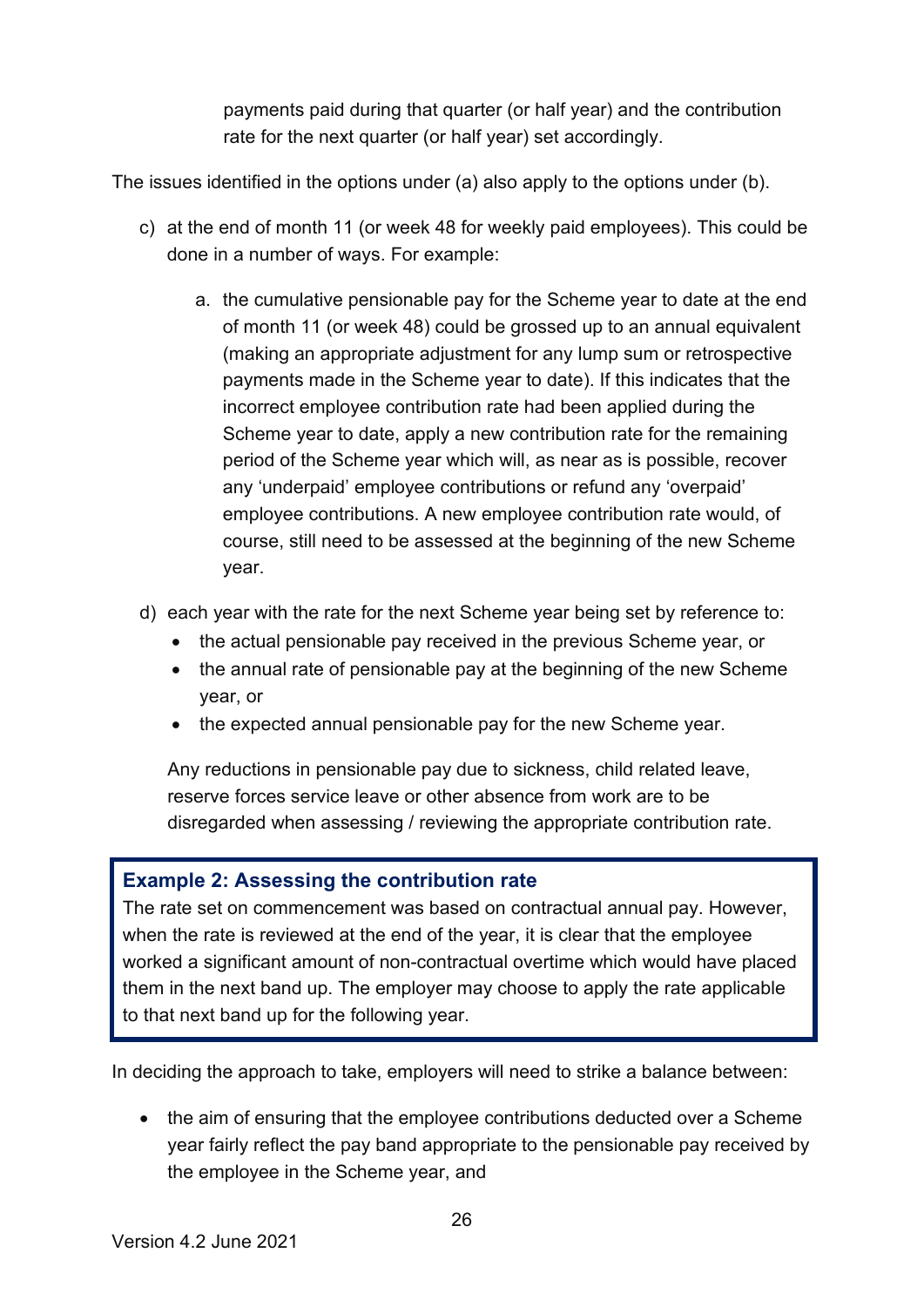• the need to adopt an approach that is simple both to administer and for employees to understand.

Employers will need to consider the level of complexity involved in getting income from employee contributions correct to the nth degree. They may wish to adopt a process that is simpler to administer and explain to employees. Employers should ensure that whatever process they adopt is reasonable and is applied consistently to all employees. Any under or over collection of employee contributions may affect the employer's contribution rate.

Whenever an employer changes the band to which the employee is allocated, the employer must, as soon as is reasonably practicable notify the employee of the new contribution rate that is payable and the date from which it is to be applied. It would be preferable to notify the member before the new rate is applied to avoid complaints from those whose contribution rate increases. See the end of [section 2A](#page-9-0) for what the notification must contain.

# <span id="page-26-0"></span>**11. Assumed Pensionable Pay**

#### <span id="page-26-1"></span>**When does Assumed Pensionable Pay apply?**

If an employee moves to a period of reduced contractual pay or nil pay because of:

- sickness or injury
- ordinary maternity or adoption leave
- paternity leave
- paid shared parental leave
- paid parental bereavement leave, or
- paid additional maternity or adoption leave

the employer should notify payroll of the date of the reduction (for sickness or injury), or the date the relevant child related leave began. Payroll should be instructed to apply Assumed Pensionable Pay (APP) for pension purposes during the period of absence. APP does not apply during any part of relevant child related leave where the pensionable pay the member receives is greater than the APP for that part of the leave period.

As in the 2008 Scheme, the employee will pay contributions on any pensionable pay received during such periods of absence. Unlike in the 2008 Scheme, the employer will pay contributions on the amount of APP.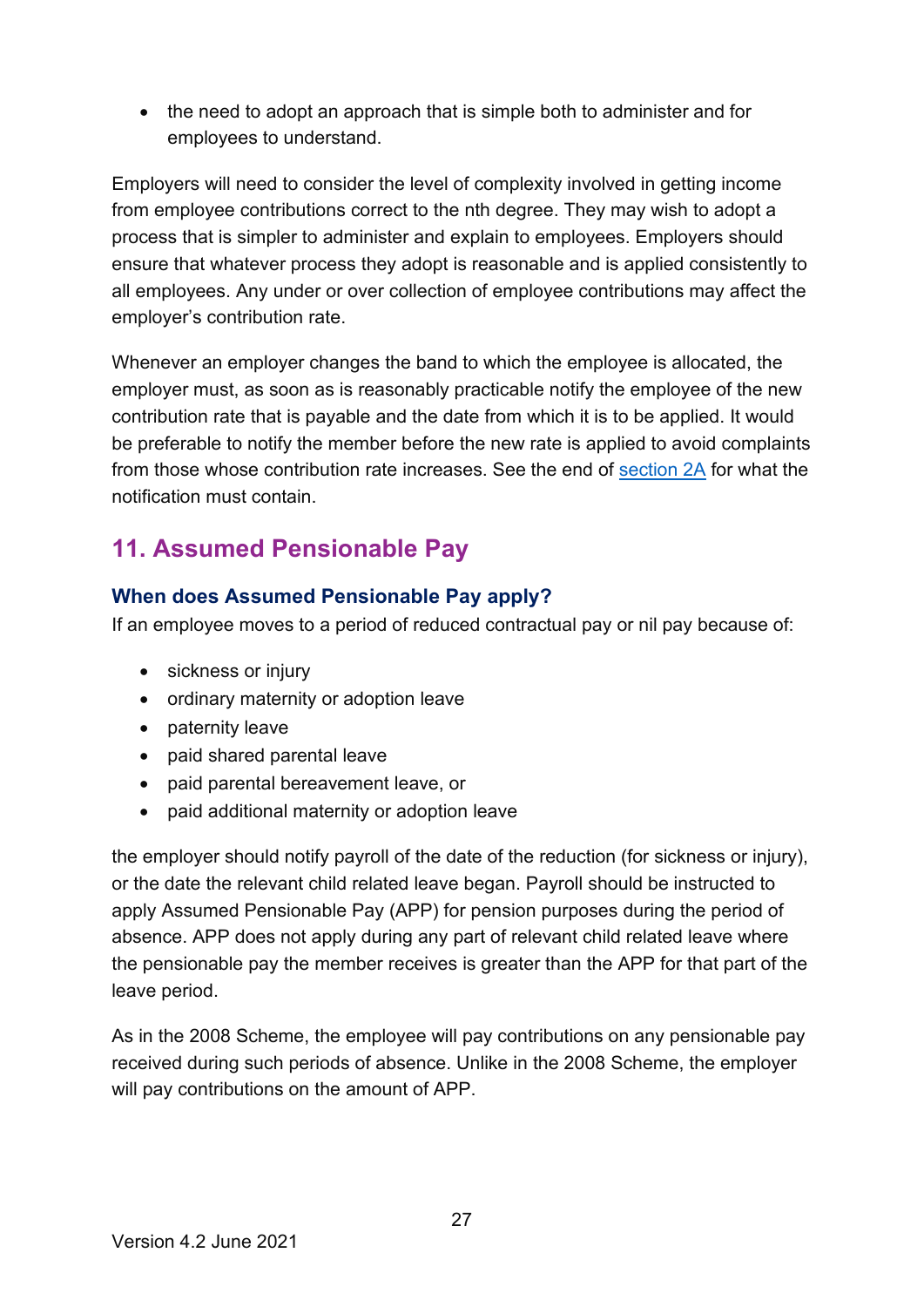#### <span id="page-27-0"></span>**When does APP not apply?**

**APP does not apply** during a period of authorised unpaid leave of absence, unauthorised unpaid leave of absence or absence due to industrial action. APP should not be added to the cumulative pensionable pay for that period of absence.

**APP does not apply** during any part of relevant child related leave during which the pensionable pay received is greater than the Assumed Pensionable Pay for that part of the leave period. On those days, the employee and employer pay contributions on the actual pensionable pay received. Relevant child related leave means ordinary maternity, paternity or adoption leave, paid parental bereavement leave, paid shared parental leave and paid additional maternity or adoption leave.

#### **APP does not apply** during:

- unpaid additional maternity or adoption leave
- unpaid shared parental leave, or
- unpaid parental bereavement leave.

These types of leave should be treated as unpaid leave of absence. If the member was in the 50/50 section before dropping to nil contractual pay because of sickness or before going on to no pay during ordinary maternity, ordinary adoption or paternity leave, they should be returned to the main section from the beginning of the next pay period, provided they are still on no pay at that time.

**APP does not apply** on a 'Stringer day' if the pensionable pay the member receives is greater than the APP. A Stringer day is an annual leave day taken during a period of sick leave.

#### <span id="page-27-1"></span>**Calculating APP**

The calculation of APP uses the three complete months' or 12 complete weeks' pensionable pay the member received relating to that employment before:

- the period of reduced contractual pay or nil pay due to sickness or injury started
- the relevant child related leave commenced or
- the member commenced reserve forces leave.

If the pensionable pay the member received during the three month or 12-week period is reduced because of an absence with the employer's permission or due to a trade dispute, the reduction in pay is ignored in the APP calculation.

If the pay the member received in the three month period (or 12 weeks if paid weekly) is materially lower than the pay they would normally receive, the employer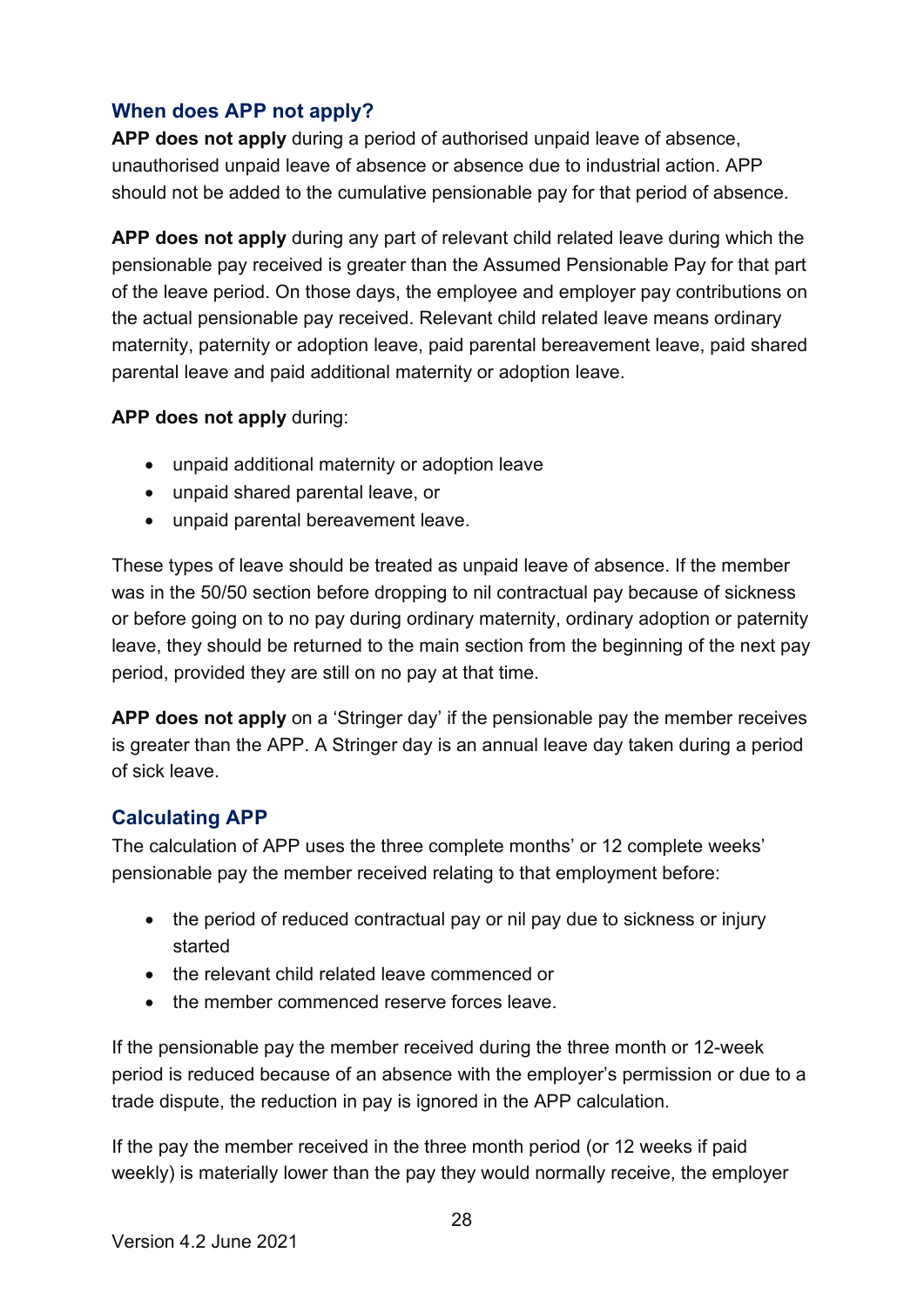has a discretion to use a higher pay in the APP calculation. The employer must have regard to the pensionable pay the member earned over the previous 12 months when determining what the normal level of pensionable pay is.

You can read more on how to calculate APP in section 4.2 of the 'Payroll guide' which you can find on the ['Employer guides and documents'](https://www.lgpsregs.org/employer-resources/guidesetc.php) page of [www.lgpsregs.org.](http://www.lgpsregs.org/)

#### <span id="page-28-0"></span>**APP and separate employments**

If, during the period of three months' or 12 weeks' pensionable pay used to calculate the APP, the member ceases one employment and is reemployed on a new contract of employment, the calculation of APP is based on the pensionable pay received in the new employment only, using the number of complete weeks or complete months available in that employment.

#### <span id="page-28-1"></span>**Reserve Forces Service Leave**

An employee on Reserve Forces Service Leave may elect to remain a member of the LGPS. If they do so, the employer will calculate APP whilst the reservist is on leave and drop that into the person's cumulative pensionable pay on the payroll (ie into the main or 50/50 section). The member continues to build up a pension as if they were still at work.

The employer would pay no employer contribution to the LGPS administering authority on that APP. The employer would notify the reservist and, via the reservist, the Ministry of Defence (MoD) of both the APP figure and the employee and employer contribution rate due on that amount, and the amount of any additional contributions being paid by the member. If the MoD pay is less than the member's pensionable pay as defined in the 2008 Scheme, and the additional contributions are:

- Additional Regular Contributions (ARCs),
- contributions to purchase added years, or
- Additional Survivor Benefit Contributions (ASBCs)

then the additional contributions are deemed to have been paid.

The MoD would deduct the employee contribution and any additional employee contributions from the reservist and pay those contributions, together with the employer contribution, directly to the LGPS administering authority or to the AVC provider, as appropriate.

Any employer contributions to an SCAPC or SCAVC remain payable by the employer.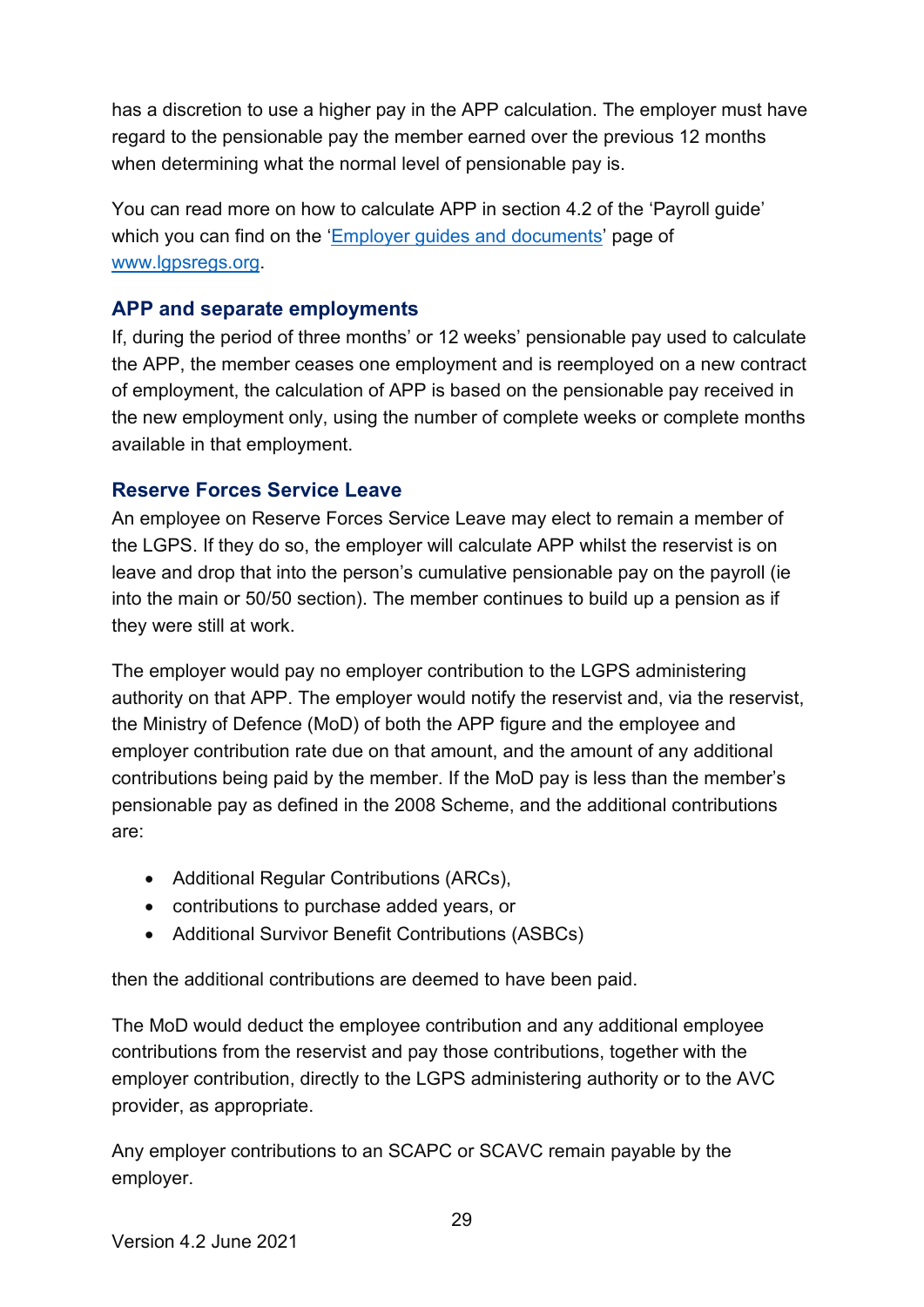If the employer continues to pay the reservist some pay whilst they are on reserve forces service leave, that pay is non-pensionable. Neither employee nor employer contributions should be deducted. Any pay paid by the employer is not added into the person's cumulative pensionable pay figure. Only APP is added into the cumulative pensionable pay during a period of reserve forces leave.

### <span id="page-29-0"></span>**End of APP accrual**

APP stops accruing:

- When a member stops being absent on reduced contractual pay or nil pay as a result of sickness or injury
- at the end of relevant child related leave ie ordinary maternity or ordinary adoption leave, paternity leave, paid shared parental leave, paid parental bereavement leave and any paid additional maternity or adoption leave
- at the end of a period of reserve forces service leave.

#### <span id="page-29-1"></span>**Tier 1 and Tier 2 ill health pensions or death in service**

APP will need to be calculated (by the employer – not held on payroll) when:

- an employer terminates an active member's employment on the grounds of permanent ill health with a Tier 1 or Tier 2 ill health pension
- an active member dies in service, or
- a Tier 3 ill health pension is uplifted to a Tier 2 ill health pension.

The APP figure is based on:

- the average of the pensionable pay for the 12 complete pay periods before the date of termination / death for an employee who is paid weekly
- the average of the pensionable pay for the three complete pay periods before the date of termination / death for an employee who is paid monthly
- if APP applied during those three months or 12 weeks, that is included in the calculation
- any regular lump sums paid in the 12 months before the date of retirement / death which the employer determines there is a 'reasonable expectation' would again have been paid to the member are added back into the annual rate of APP.

This APP figure is needed to calculate the amount of the enhancement to the benefits due under the LGPS. The Independent Registered Medical Practitioner must certify whether the member was working reduced contractual hours during the relevant 12 (weekly) or 3 (monthly) pay periods wholly or partly as a result of the condition that caused or contributed to the ill health retirement. If they were, the APP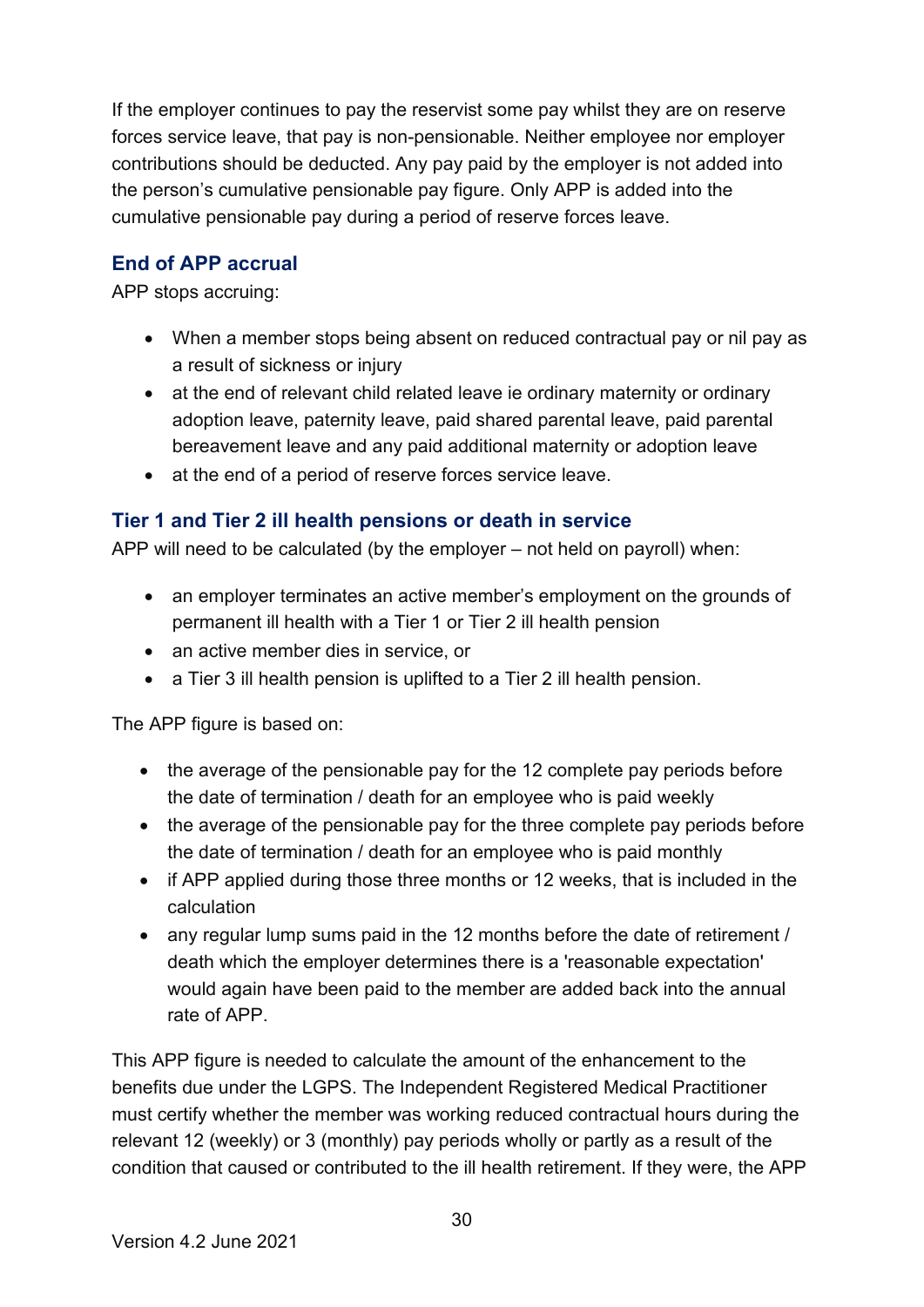figure must be calculated on the pay the member would have received during the relevant pay periods if they had not been working reduced contractual hours.

# <span id="page-30-0"></span>**12. Buying extra pension**

#### <span id="page-30-1"></span>**Employee only APCs and Shared Cost APCs**

Scheme members may choose to buy extra annual pension using an Additional Pension Contribution (APC) contract. If the employer makes a contribution to the cost, this is known as a Shared Cost APC (SCAPC). The maximum at April 2014 was £6,500 and represented an increase from the 2008 Scheme maximum of £5,000. The maximum of £6,500 is increased each April from April 2015 by Pensions Increase (assuming a PI date of 1 April 2013). The maximum for the 2021/22 year is £7,316.

An LGPS administering authority can require a member to produce a report by a registered medical practitioner of the results of a medical examination (undertaken at the member's own expense). The administering authority can refuse an APC contract application if they are not satisfied that the member is in reasonably good health. Subject to that, a member can enter into an APC contract:

• **To buy extra pension**. The Scheme member may choose to make a one-off contribution or regular additional contributions to buy a set amount of additional pension. The cost is determined by the Scheme member's age, contract length and the amount they wish to purchase. The cost is a cash amount **not** a percentage of pay. An employer may, if they wish, agree to meet some or all of the cost of any additional pension purchased.

A Scheme member cannot start an APC to buy extra pension if they are in the 50/50 section.

• **To buy 'lost' pension for authorised unpaid leave of absence.** Authorised unpaid leave of absence includes any period of unpaid additional maternity or adoption leave, unpaid parental bereavement leave and unpaid shared parental leave.

An employee may elect to pay APCs to purchase any or all of the amount of pension 'lost' during the period of absence. If they elect to do so within 30 days of returning to work (or such longer period as the employer allows), the employer must pay 2/3rds of the cost of the APC (a Shared Cost APC). The employer is only required to pay for any individual period of absence up to 36 months, but not any period beyond that.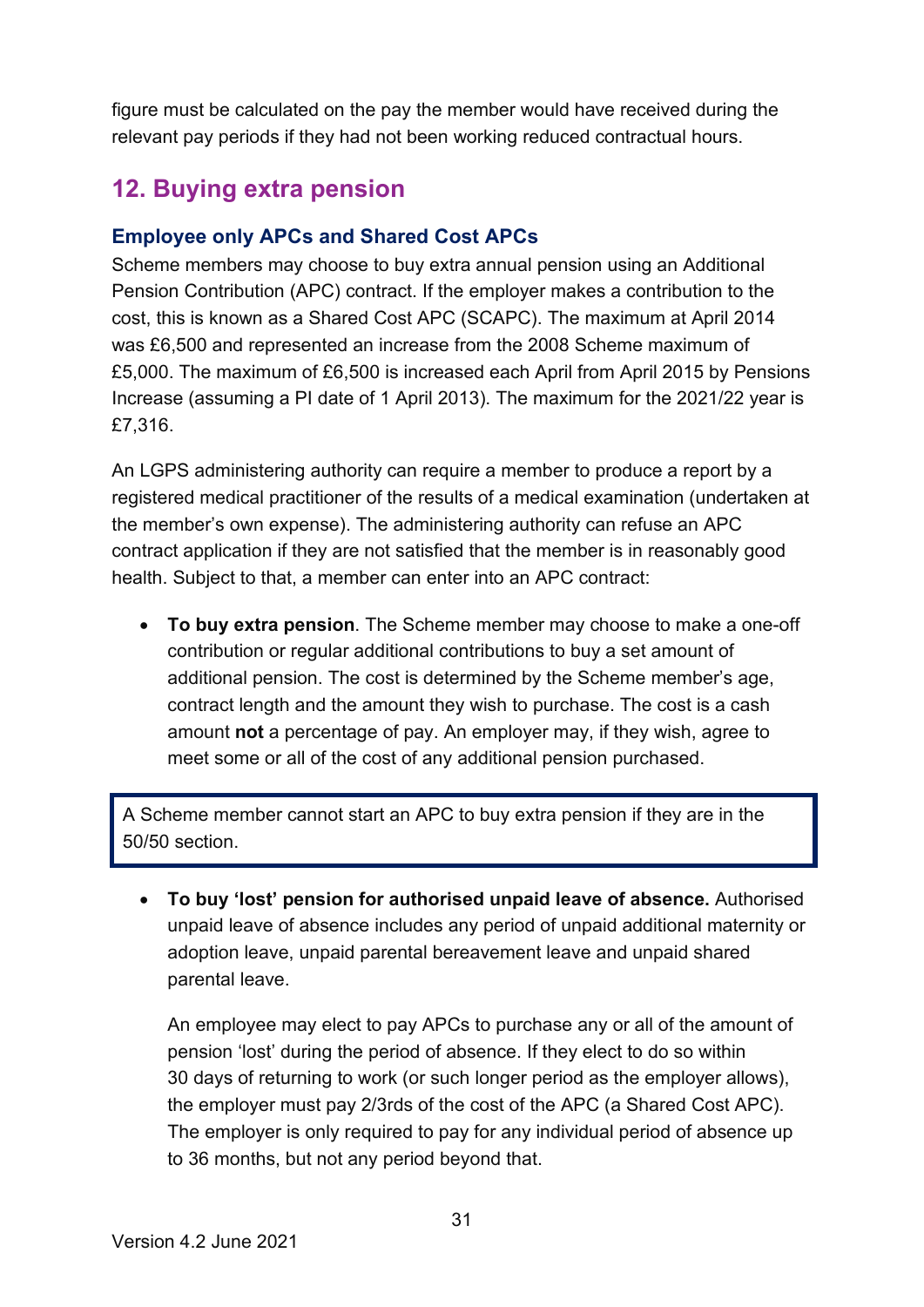If the member elects after the 30-day period (or such longer period as the employer allows), the cost of the APC contract will be at full cost to the employee.

The cost of purchasing 'lost' pension for a period of absence beyond 36 months will be at full cost to the employee, unless the employer chooses to contribute towards the cost.

The member can choose to pay APCs to buy back the pension 'lost' during the period of absence over a period of time or as a one-off lump sum. The member **must** pay by lump sum if the LGPS administering authority determines that payment by regular contributions would not be practicable. Members who are over their Normal Pension Age, or within a year of attaining their Normal Pension Age can only pay APCs by lump sum.

The amount of 'lost' pension is calculated as 1/49th of the 'lost' pensionable pay for the period of unpaid leave if the person was in the main section during that period, or 1/98th of the 'lost' pensionable pay if they were in the 50/50. A Scheme member can commence an APC or Shared Cost APC in this circumstance even if they are in the 50/50 section.

Contributions are not compulsory for any period of authorised unpaid leave of absence. Instead, the member can choose whether or not to pay contributions to cover the pension 'lost' during the period of authorised unpaid leave of absence.

There are no special rules governing jury service. In the 2014 Scheme, if a member is on jury service on no pay (ie authorised leave of absence) the rules above apply.

• **To buy pension 'lost' during a trade dispute**. Where an employee is absent due to a trade dispute, they may choose to buy extra pension to replace the amount of pension 'lost' during the period of the trade dispute. The amount of 'lost' pension is calculated as 1/49th of the pensionable pay 'lost' during the period of the trade dispute if the person was in the main section during that period, or 1/98th of the pensionable pay 'lost' if they were in the 50/50 section. An employee can commence an APC in this circumstance even if they are in the 50/50 section.

If the employee has pre 1 April 2014 membership, they might wish to pay for the amount of 'lost' pension for a period of unpaid absence or trade dispute that falls in their final year of membership. This would mean that the final pay calculation for their pre-1 April 2014 benefits includes that period and could generate a higher final pay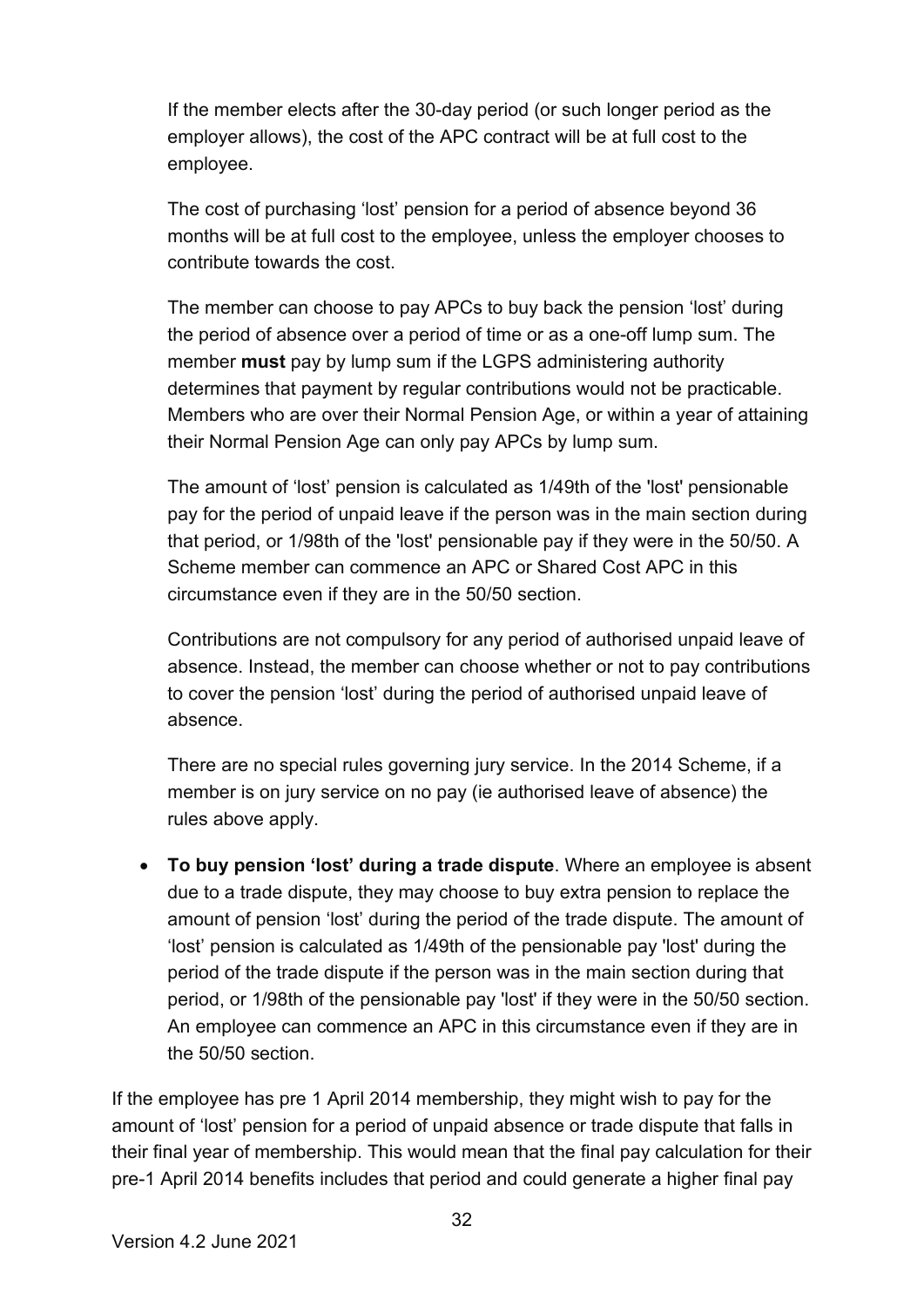figure. This final pay figure would also be used in the underpin calculation for protected members, see [section 16.](#page-37-2) A member subject to the 85 year rule might wish to cover the amount of pension 'lost' in respect of a period of authorised unpaid leave of absence as, if they do not do so, it could have the effect of putting back the date they meet the 85 year rule.

If the Scheme member wishes to purchase extra pension in any of the above circumstances, they will need to sign a contract to do so. Both the payroll and LGPS administering authority must be notified of:

- the amount to be purchased
- how much the purchase costs ie the cash contribution
- the period over which it is to be paid, or if it is to be paid by a lump sum
- the reason for the purchase
- if the member has more than one pensionable employment, the employment to which the APC contract is to be attached.

Members and employers can use the APC [calculator](https://www.lgpsmember.org/more/apc/index.php) on the national LGPS member website. The calculator allows members to complete and print or download an application for buying lost or extra pension.

An LGPS administering authority can determine that payments cannot be made over a period of time where it would be impracticable. Administering authorities will wish to have a policy on this and should tell the employers in their Fund what the policy is.

Subject to the provisions explained in [section 9,](#page-21-0) during any period of:

- sickness or injury on reduced contractual pay or no pay, or
- child related leave (ordinary maternity, ordinary adoption or paternity leave, shared parental leave, parental bereavement leave, additional maternity or adoption leave), or
- absence due to a trade dispute, or
- reserve forces service leave, or
- any other period of authorised leave of absence, or
- any period of unpaid unauthorised absence

any pre-existing APC / SCAPC contracts entered into after 31 March 2014 remain payable (unless the member elects to end the contract). The exception is that during a period of sickness or injury on no pay, the employee contributions to an APC / SCAPC are deemed to have been paid. For further information see the notes under example 23 in section 5.3 of the 'Payroll guide' which you can find on the ['Employer](https://www.lgpsregs.org/employer-resources/guidesetc.php)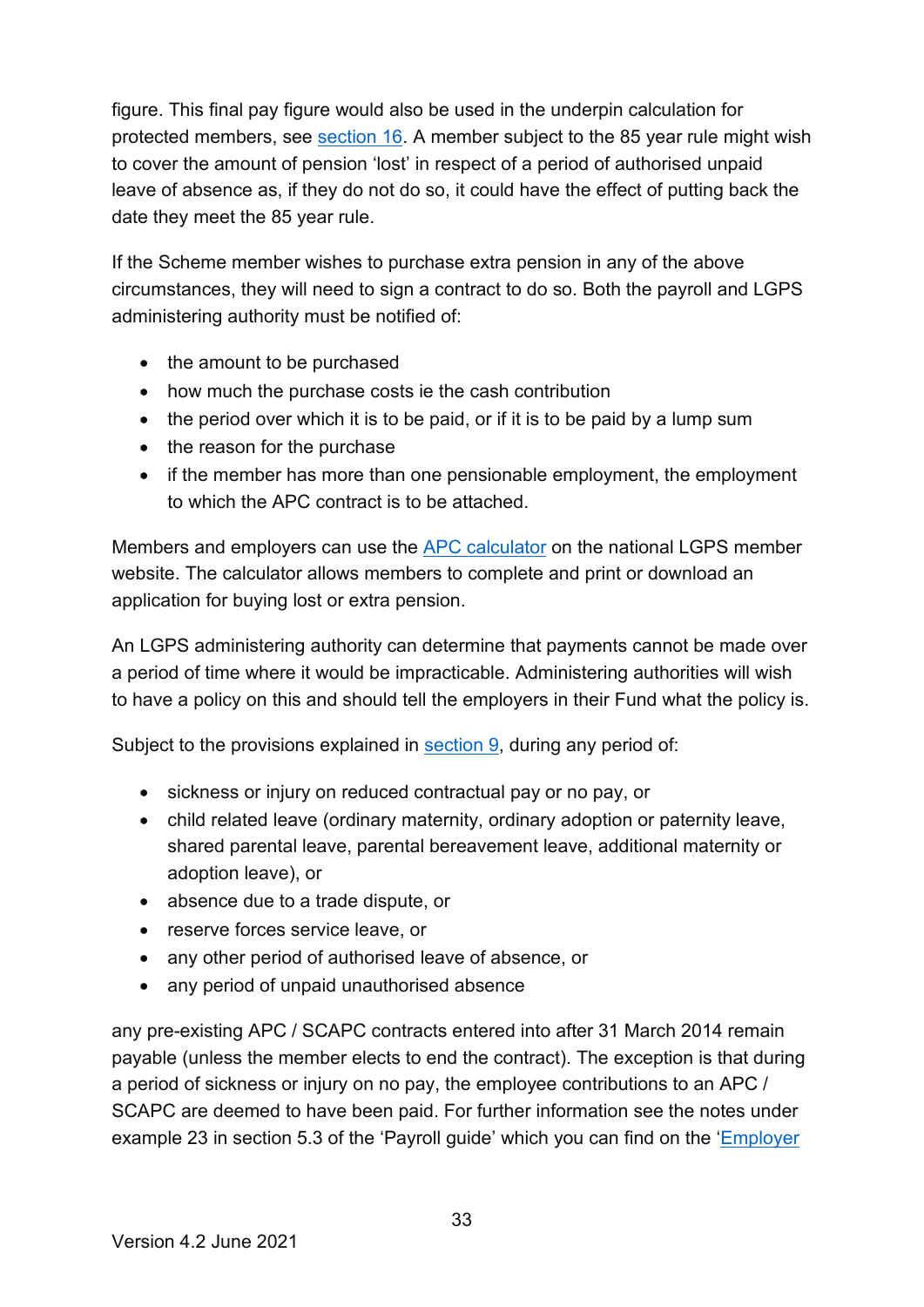[guides and documents'](https://www.lgpsregs.org/employer-resources/guidesetc.php) page of [www.lgpsregs.org.](http://www.lgpsregs.org/) See section 16 of the 'Payroll Guide' regarding contracts entered into before 1 April 2014.

#### <span id="page-33-0"></span>**Employer only APCs**

Employers can award additional annual pension to active Scheme members. This is limited to the maximum allowed, which should be reduced by any amount of additional annual pension the employer has already contributed towards or is contributing towards under a Shared Cost APC. The maximum at April 2014 was £6,500 and represented an increase from the 2008 Scheme maximum of £5,000. The maximum of £6,500 is increased each April from April 2015 by Pensions Increase, assuming a PI date of 1 April 2013. The maximum for the 2021/22 year is £7,316. An employer may also make such an award to a member who left on the grounds of redundancy or business efficiency up to six months after their date of leaving.

The employer would make a one-off contribution in order to buy a set amount of additional pension for the member. The cost is determined by the employee's age and the amount purchased.

#### <span id="page-33-1"></span>**AVCs**

Additional Voluntary Contributions (AVCs) can be made by the employee or, in the case of a Shared Cost AVC (SCAVC), by both the employer and employee. Such contributions will be either a cash amount or a percentage of pensionable pay. The employer will notify the payroll of the employee amount or percentage to be deducted per pay period and, in the case of a SCAVC, the employer amount or percentage to be paid per pay period. The LGPS administering authority must also be notified. The split between employee's and employer's additional contributions for a SCAVC can be any proportion, but not 100% cost to the employer.

Before 14 May 2018, if a member's AVC contract started before 1 April 2014, they were restricted to paying 50% of their pensionable pay (2008 Scheme definition) to an AVC. From 14 May 2018, any active member paying an AVC, regardless of when the AVC contract started, can pay up to 100% of their pensionable pay (2014 Scheme definition) into an AVC plan.

It should be noted that during any period of:

- sickness or injury on reduced contractual pay or no pay, or
- relevant child related leave (ordinary maternity, ordinary adoption or paternity leave, paid shared parental leave, paid parental bereavement leave, paid additional maternity leave or paid additional adoption leave), or
- reserve forces service leave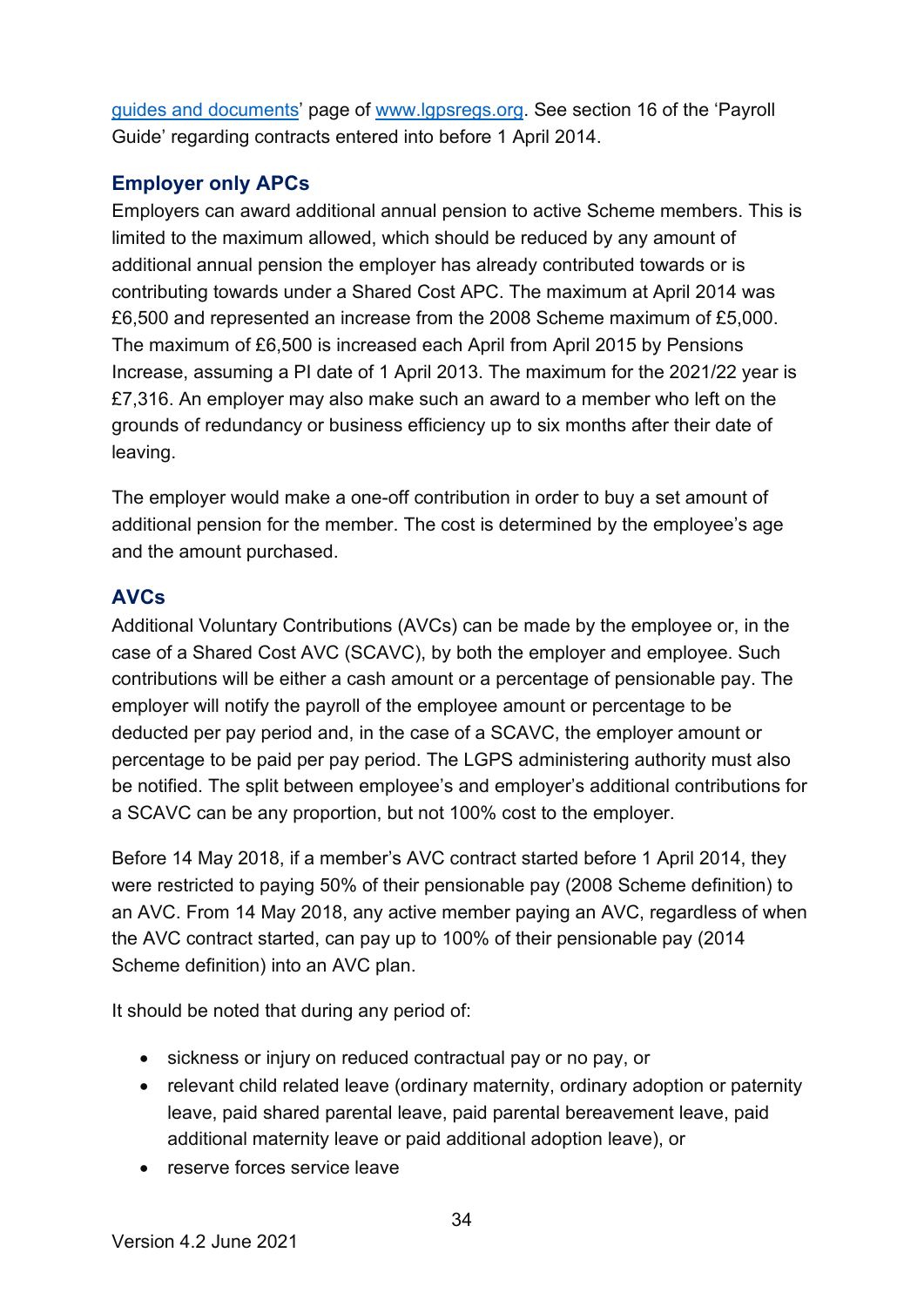any pre-existing AVC / SCAVC contracts remain payable for so long as there is enough pay to cover them, unless the member, or the employer in the case of a SCAVC, elects to end the contract. Any member paying AVCs for additional life assurance cover will have to make arrangements to continue to pay the life assurance AVCs during any period when there is not enough pay to cover them if they wish to ensure their AVC life assurance cover does not lapse. For further information see the notes under example 27 in section 5.3 of the 'Payroll guide' which you can find on the ['Employer guides and documents'](https://www.lgpsregs.org/employer-resources/guidesetc.php) page of [www.lgpsregs.org.](http://www.lgpsregs.org/)

During any period of:

- unpaid additional maternity and adoption leave or unpaid shared parental leave, or
- absence due to a trade dispute, or
- any other period of authorised leave of absence

the member may elect to continue payments in respect of any AVC / SCAVC contract. For further information see the notes under example 27 in section 5.3 of the 'Payroll guide' which you can find on the ['Employer guides and documents'](https://www.lgpsregs.org/employer-resources/guidesetc.php) page of [www.lgpsregs.org.](http://www.lgpsregs.org/)

#### <span id="page-34-0"></span>**Reserve Forces Service Leave**

The above rules on APCs / SCAPCs / AVCs / SCAVCs equally apply to a Scheme member on reserve forces service leave (but see [section 9](#page-21-0) concerning the impact of moving to the 50/50 section).

Subject to [section 9](#page-21-0) (impact of moving to the 50/50 section), unless the member elects to end the contract, any pre-existing APC / SCAPC / AVC / SCAVC contracts that were entered into after 31 March 2014 remain payable during any period of reserve forces service leave - but not via payroll. The employer sends the relevant details about the amount of APC or AVC payable to the reservist to pass on to the Ministry of Defence (MoD). The MoD arranges the relevant deductions from the reservist's pay. The MoD pays the APC amounts over to the LGPS Fund and the AVC amounts to the relevant AVC provider. Any employer contributions to a SCAPC or SCAVC remain payable by the employer, not the MoD.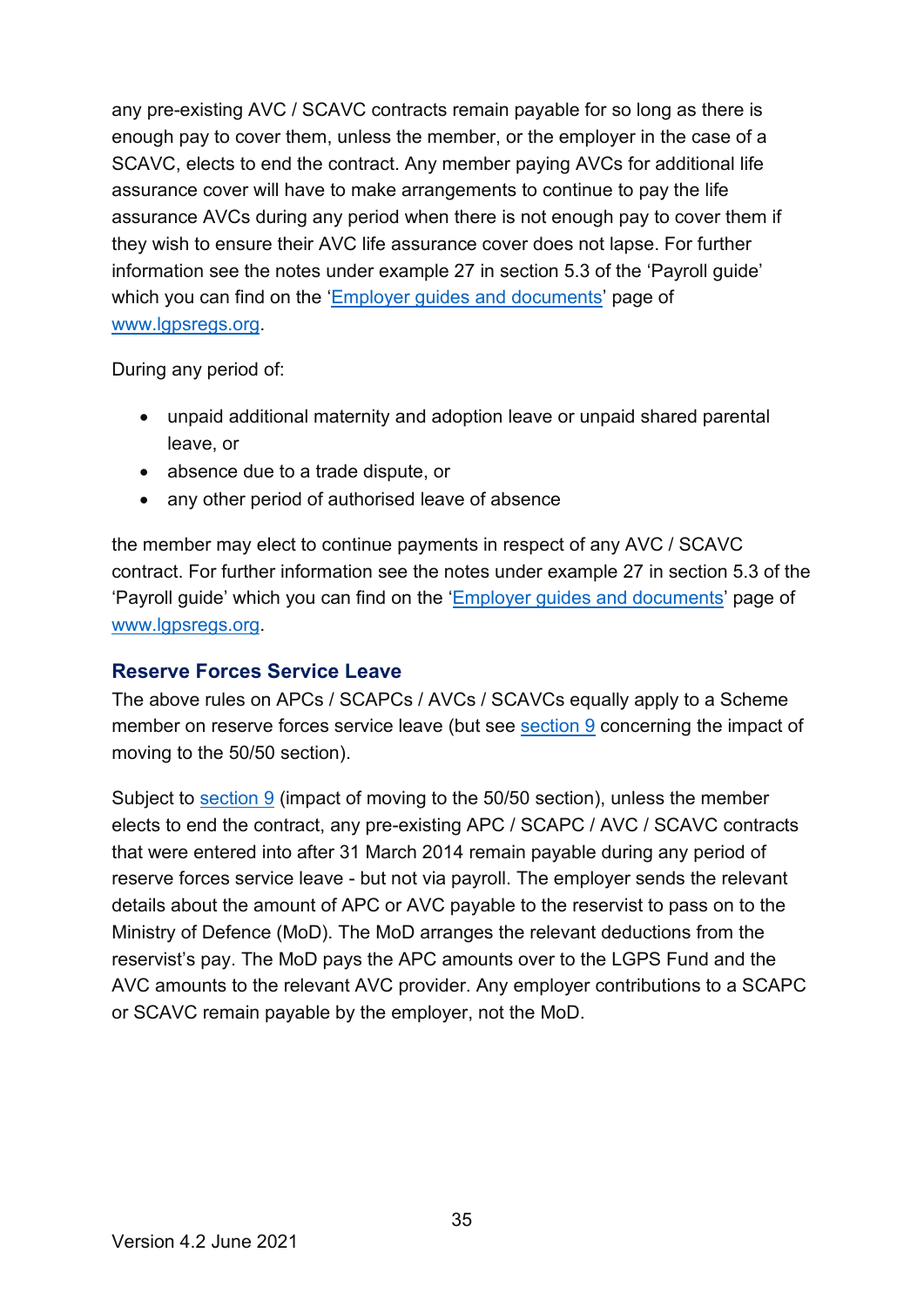# <span id="page-35-0"></span>**13. Termination**

Where a Scheme member opts out of the Scheme, retires, ceases pensionable employment, dies in service or attains age 75, the employer should inform the payroll administrator and the LGPS administering authority, and the notification should include:

- The date of cessation
- The reason for cessation
- The relevant section of the Scheme on cessation
- Any existing APC / SCAPC contracts in force and the amount of employee and / or employer contributions paid to the APC / SCAPC in the final Scheme year
- Pension contributions paid in relation to the job in the final Scheme year
- Cumulative pensionable pay (per section) in relation to the job in the final Scheme year
- An APP figure where employment has been terminated on the grounds of permanent ill health with a Tier 1 or Tier 2 ill health pension or an active member dies in service, or where a Tier 3 ill health pension is awarded which is subsequently changed to a Tier 2 ill health pension. This APP figure is needed to calculate the amount of the enhancement to the benefits due under the LGPS.
- The final pensionable pay figure, calculated under the rules of the 2008 Scheme, for those members who were in the Scheme on or before 31 March 2014, and for members who joined the LGPS after 31 March 2014 and transferred final salary pension benefits from another public service pension scheme into the LGPS (see [section 16](#page-37-2) for more information).
- Any changes in contractual hours or contractual weeks / days per year, or any service breaks, for those members who were in the Scheme on 31 March 2014 which have not already been notified to the LGPS administering authority (see [section 16](#page-37-2) for more information).
- For voluntary (non-flexible) retirements on or after age 55 and before age 60, whether the employer agrees under their discretions policy to switch on the 85-year rule protection (for retirees who were members of the LGPS on 30 September 2006).
- For voluntary and flexible retirements, whether any actuarial reductions are to be waived in accordance with the employer's discretions policy.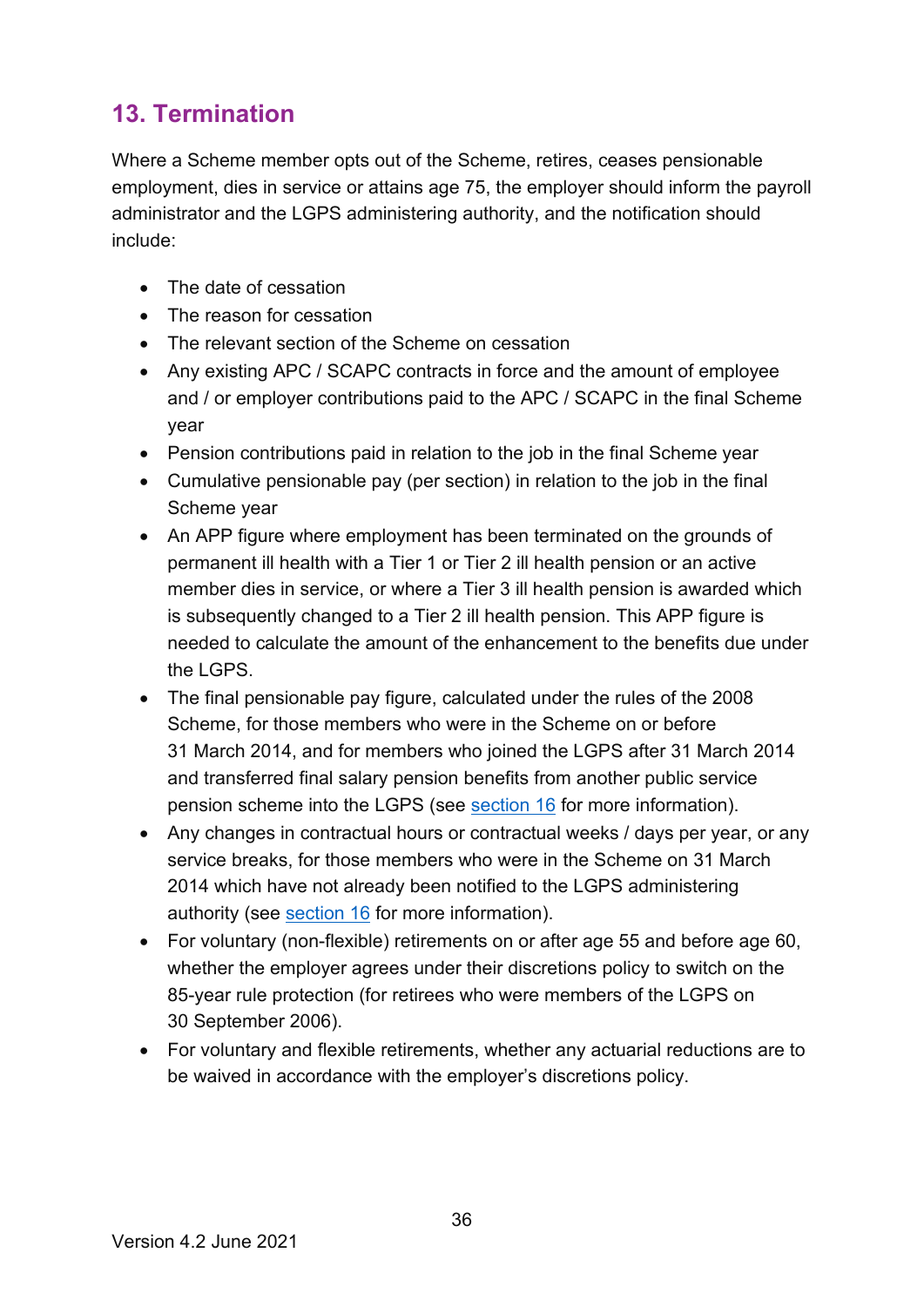# <span id="page-36-0"></span>**14. Retirements**

When a Scheme member retires, the employer must provide the LGPS administering authority with the information set out in [section 13.](#page-35-0)

A Scheme member can elect to take payment of their pension benefits from age 55 on termination of their employment. The Scheme member does not require employer consent and should have been provided with an estimate of any reduction to their pension before making such an election.

The 85-year rule protections for those Scheme members subject to the 85-year rule continue to apply automatically to members' 2008 Scheme and 2014 Scheme benefits if the member takes their benefits at or after age 60. To have 85-year rule protections, a member must have joined the LGPS before 1 October 2006.

The 85-year rule does not automatically apply if the employee decides to take their benefits voluntarily on or after age 55 and before age 60. The employer can agree to apply the 85-year rule, subject to their discretions policy. If the employer does apply the 85-year rule, the employer would have to meet any strain on fund cost. If the employer does not apply the 85-year rule, the Scheme member would meet any strain on fund cost by receiving a reduced pension.

In the case of a voluntary retirement before Normal Pension Age, the employer has the discretion to waive in whole or in part any actuarial reduction that would otherwise apply, if their discretions policy so permits. The employer would meet the cost by making a strain on fund payment to the administering authority.

Normal Pension Age in the 2014 Scheme is the employee's State Pension Age (with a minimum of age 65). The Normal Pension Age for benefits accrued before 1 April 2014 will remain age 65 for most members. A member cannot take their 2008 Scheme benefits earlier than the 2014 Scheme benefits, other than on flexible retirement.

The ill health retirement (from any age), flexible retirement (from age 55, subject to their employer's discretions policy) and redundancy / efficiency retirement (from age 55) provisions continue.

**Important:** under the 2014 Scheme, a member requires two years' membership to be entitled to an ill health, flexible, redundancy or efficiency retirement.

Sample ill health medical certificates are available from the [Administrator guides and](http://www.lgpsregs.org/resources/guidesetc.php)  [documents](http://www.lgpsregs.org/resources/guidesetc.php) page of [www.lgpsregs.org.](http://www.lgpsregs.org/)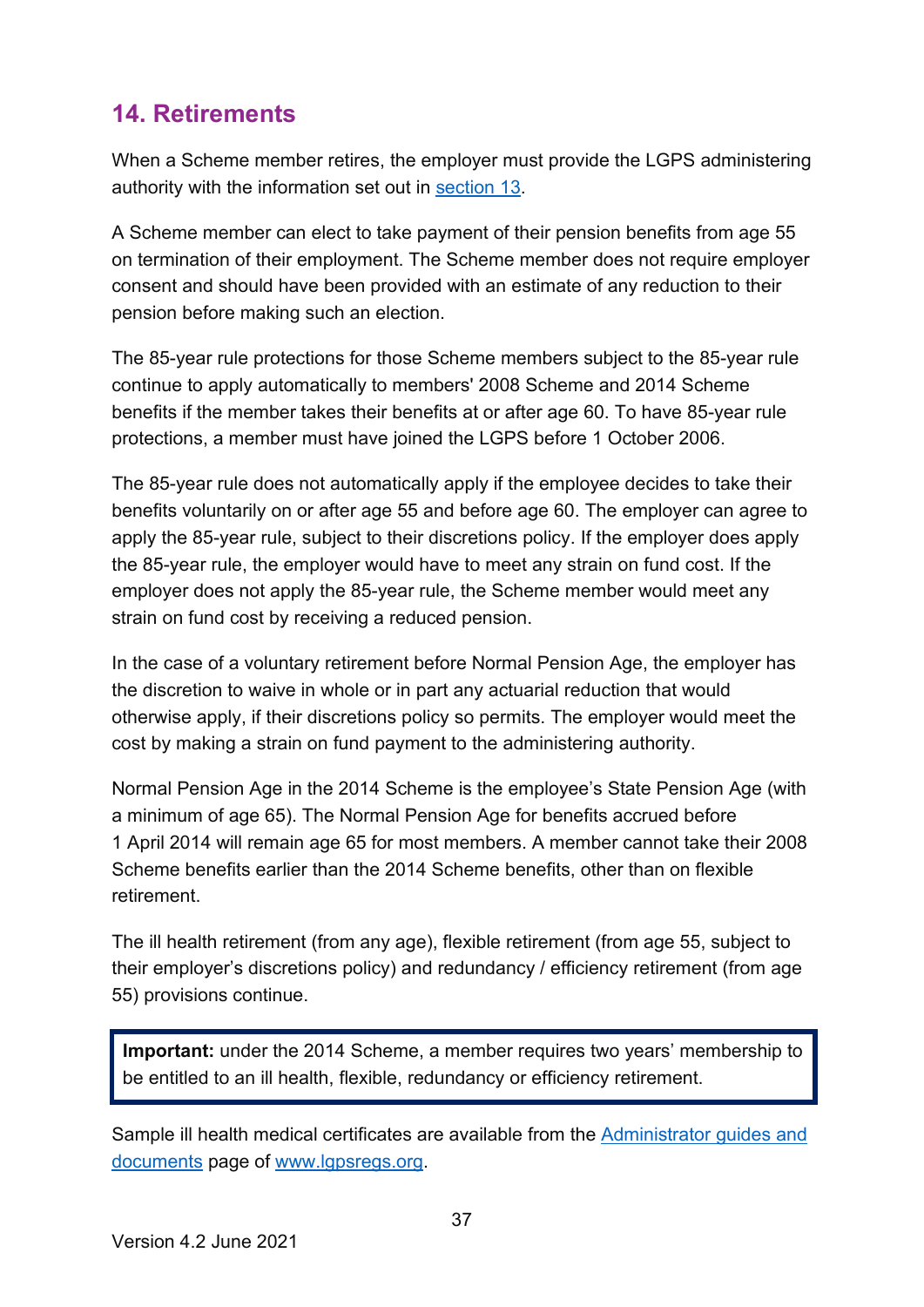#### <span id="page-37-0"></span>**Flexible retirement**

Where an employer agrees to flexible retirement, the employee must take all of their pre 1 April 2008 benefits, plus some, all or none of their benefits accrued after 1 April 2008. Any extra benefits the member or employer had paid for via extra contributions will be payable in accordance with [guidance issued by the Secretary of](http://www.lgpsregs.org/schemeregs/actguidance.php)  [State.](http://www.lgpsregs.org/schemeregs/actguidance.php) The 85-year rule automatically applies to flexible retirements (if the Scheme member is subject to the 85-year rule), even when the flexible retirement occurs before age 60.

If flexible retirement occurs before Normal Pension Age, the employer has the discretion to waive in whole or in part any actuarial reduction that would otherwise apply, if their discretions policy so permits. The employer would meet the cost by making a strain on fund payment to the administering authority.

### <span id="page-37-1"></span>**15. Payments made after leaving**

Any retrospective payments that come within the definition of pensionable pay will require the relevant employee and employer contributions to be paid on them. If further pensionable payments are made after termination of Scheme membership in a job and after data has already been submitted to the LGPS administering authority, the revised data (if the payment is made in the year of leaving) or new data (if the payment is made in a year after leaving) should be submitted to the LGPS administering authority together with the date the additional payment was made.

The additional pension derived from a retrospective payment made after leaving (eg from a backdated pay award or backdated re-grading) is treated as if it were received on the day before the active member's account was closed and the pension in the account is retrospectively recalculated. For a pension already in payment, this would require the LGPS administering authority to calculate and pay any arrears due and to undertake new lifetime allowance and annual allowance checks.

If the member has pre 1 April 2014 membership, the retrospective pay may result in a recalculation of the final year's pensionable pay. Any pension already paid in respect of the pre 2014 membership (or the underpin) will need to be recalculated and, consequently, arrears of pension paid.

### <span id="page-37-2"></span>**16. Processes carried forward from the 2008 Scheme**

The following elements of the 2008 Scheme are carried forward into the 2014 Scheme.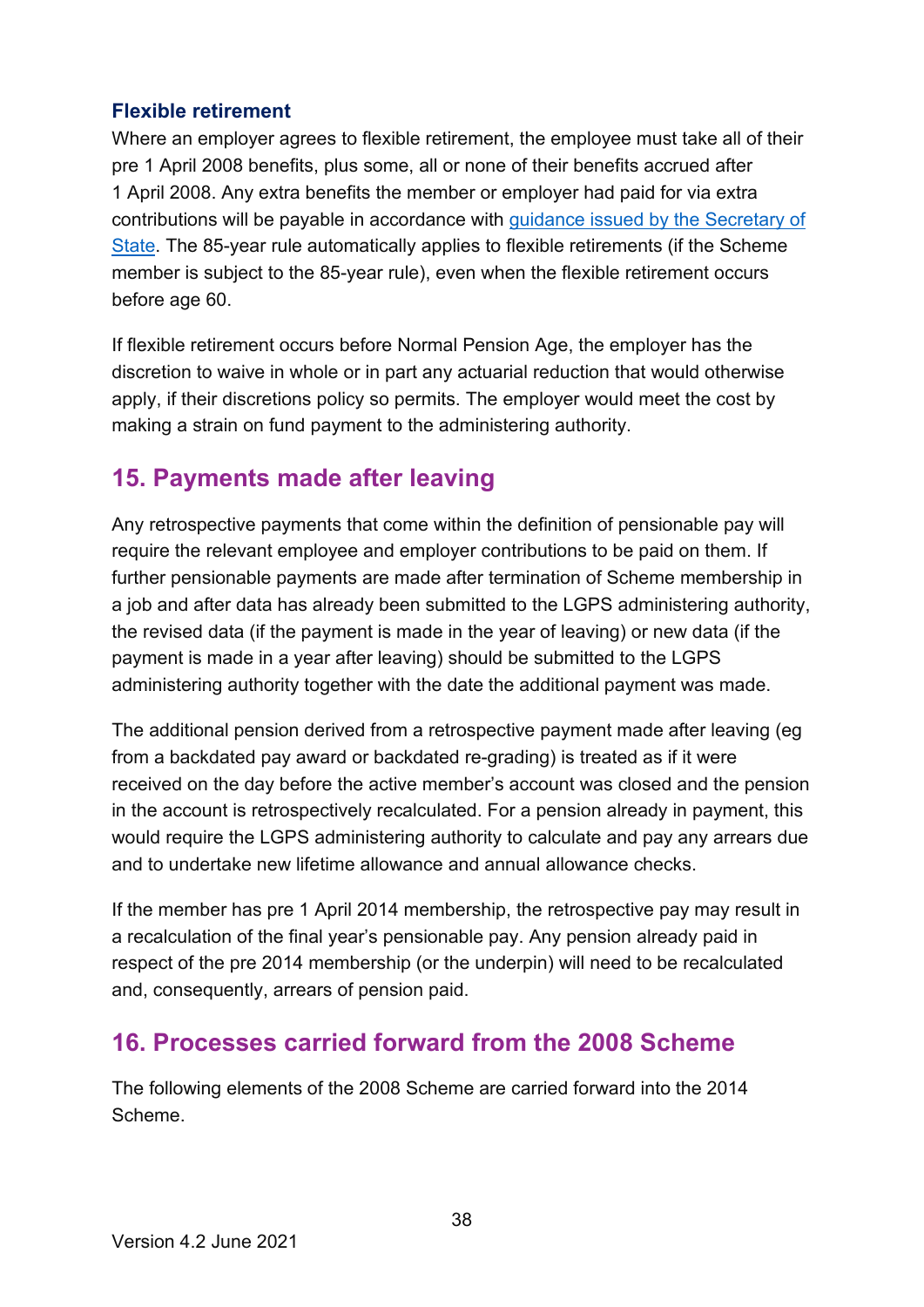#### <span id="page-38-0"></span>**Additional Regular Contributions (ARCs)**

Contributions under existing ARC contracts entered into before 1 April 2014 continue to be payable, but the member can elect to end the contract. Payments under these contracts are flat sums payable per pay period not percentages of pensionable pay.

During any period of:

- relevant child related leave (ordinary maternity, ordinary adoption or paternity leave, paid shared parental leave, paid parental bereavement leave or paid additional maternity or adoption leave)
- unpaid additional maternity or adoption leave, unpaid shared parental leave or unpaid parental bereavement leave
- reserve forces service leave where the reserve forces pay is equal to or greater than the pay that would have been paid had the member continued to be employed by the Scheme employer
- absence due to sickness on full, reduced or nil pay
- absence due to a trade dispute
- jury service on reduced or no pay
- any other period of authorised leave of absence, or
- any period of unpaid unauthorised absence

the employee must continue to pay contributions under any pre-existing ARC contract entered into before 1 April 2014, unless the employee elects to end the contract. Where necessary, these contributions can be collected from pay when the member returns to work.

During any period of reserve forces service leave where the reserve forces pay is less than the pay that would have been paid had the member continued to be employed by the Scheme employer, the employee is not required to pay contributions under the ARC contract. The contributions are deemed to have been paid.

No new ARC contracts can be taken out after 31 March 2014 (but the member can take out an Additional Pension Contributions contract – see [section 12\)](#page-30-0).

#### <span id="page-38-1"></span>**Added years contracts**

Existing contracts entered into by members who elected before 1 April 2008 to purchase added years of membership continue in force unless the member elects to end the contract. Payments under these contracts are expressed as a percentage of the member's pensionable pay. The contributions should only be deducted on the 2008 Scheme definition of pensionable pay ie excluding any pay that is pensionable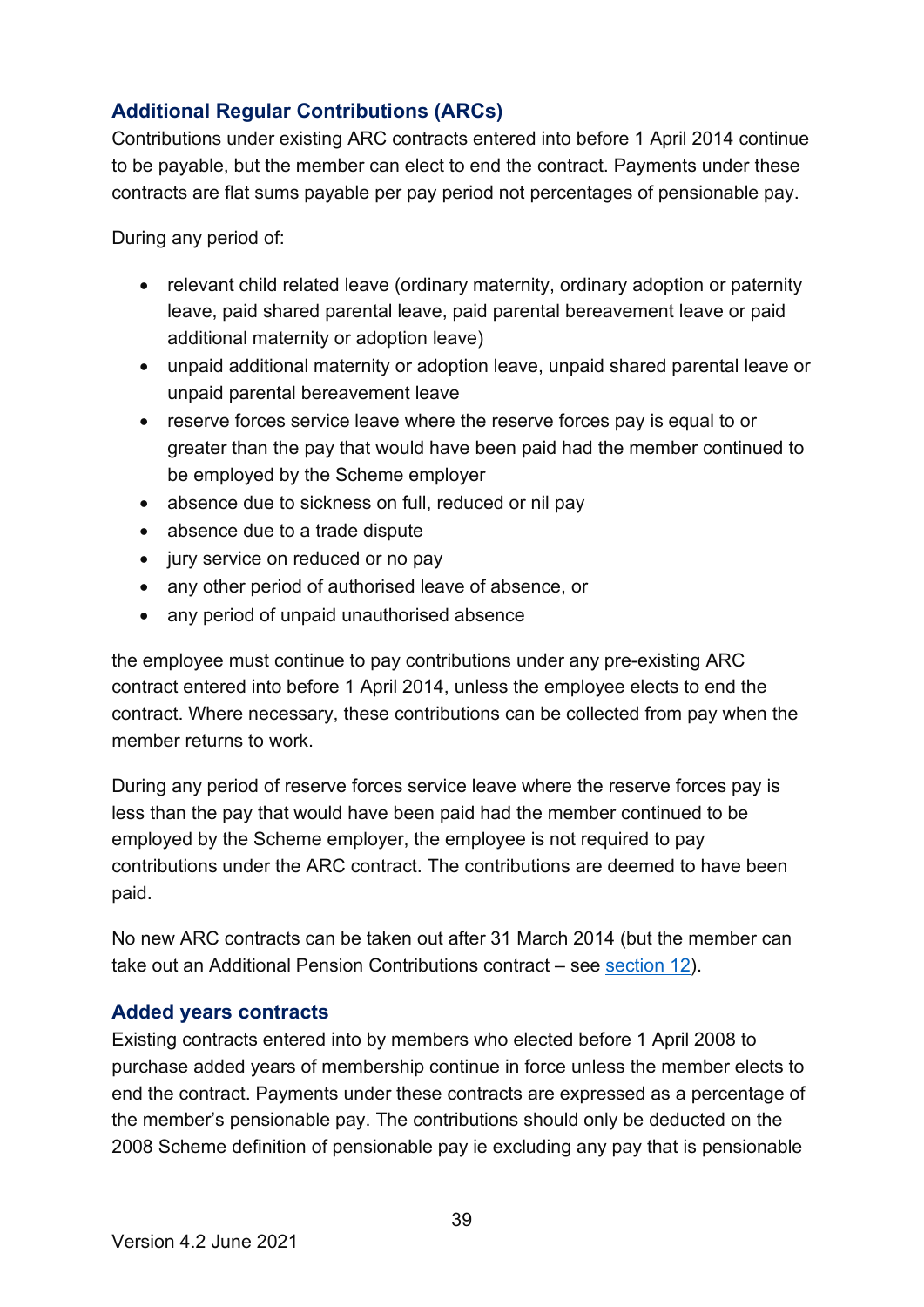in the 2014 Scheme, but which was not pensionable in the 2008 Scheme – such as non-contractual overtime.

During any period of:

- relevant child related leave (ordinary maternity, ordinary adoption or paternity leave, paid shared parental leave, paid parental bereavement leave and paid additional maternity or adoption leave)
- unpaid additional maternity or adoption leave, unpaid shared parental leave or unpaid parental bereavement leave
- reserve forces service leave where the reserve forces pay is equal to or greater than the pay that would have been paid had the member continued to be employed by the Scheme employer, or
- absence due to a trade dispute, or
- jury service on reduced or no pay, or
- any other period of authorised leave of absence, or
- any period of unpaid unauthorised absence

the employee must continue to pay contributions under any pre-existing added years contract entered into before 1 April 2008, unless the employee elects to end the contract.

During any period of absence due to sickness on full or reduced pay the member will continue to pay the contributions under the added years contract on the pay received. They do not pay contributions under the added years contract during a period of sick leave on no pay.

During any period of reserve forces service leave where the reserve forces pay is less than the pay that would have been paid had the member continued to be employed by the Scheme employer, the employee is not required to pay contributions under the added years contract. The contributions are deemed to have been paid.

#### <span id="page-39-0"></span>**Preston part-time buy-back contracts**

Any existing (Preston) part-time buy-back contracts continue to be payable and, where any new cases are conceded by the employer, the Scheme member can enter into a new contract to buy-back the part-time membership. Payments under these contracts are flat sums payable per pay period not percentages of pensionable pay.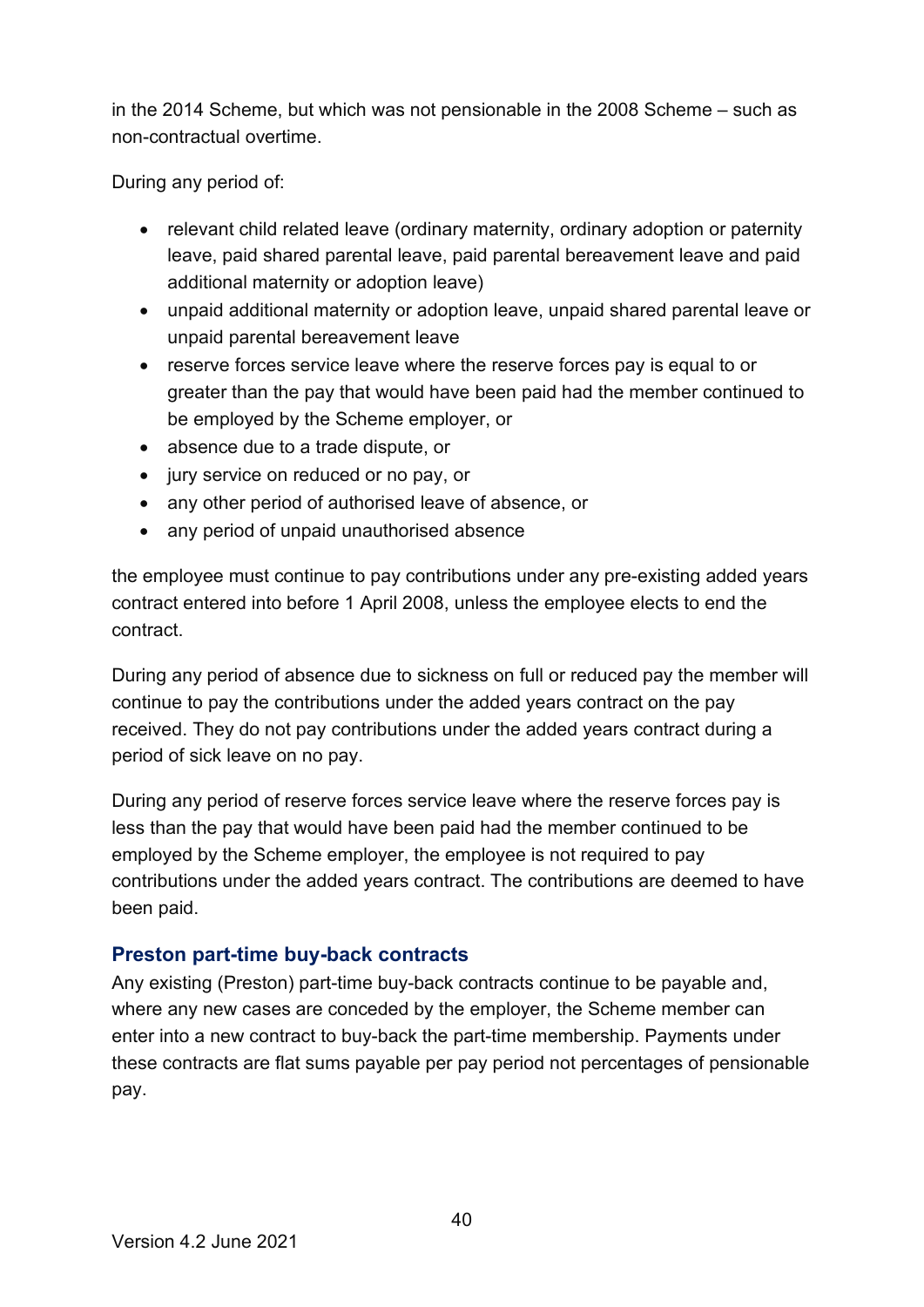During any period of:

- sickness on reduced contractual pay or no pay
- relevant child related leave (ordinary maternity, ordinary adoption or paternity leave, paid shared parental leave, paid parental bereavement leave and paid additional maternity or adoption leave)
- unpaid additional maternity or adoption leave, unpaid shared parental leave or unpaid parental bereavement leave
- reserve forces service leave
- absence due to a trade dispute
- jury service on reduced or no pay
- any other period of authorised leave of absence, or
- any period of unpaid unauthorised absence

the employee must continue to pay contributions under any Preston part-time buyback contract.

#### <span id="page-40-0"></span>**ASBCs for cohabitee survivor's pension**

Any existing Additional Survivor Benefit Contributions (ASBC) contracts continue to be paid, unless the member elects to end the contract. ASBC contracts allow members to pay extra so that pre 6 April 1988 membership counts towards a cohabitee survivor's pension. An ASBC contract must have started before 31 March 2014. It is not possible to start a new ASBC contract now. Payments under existing ASBC contracts are expressed as a percentage of the member's full time equivalent pensionable pay. The contributions should only be deducted on the 2008 Scheme definition of pensionable pay, ie excluding any pay that is pensionable in the 2014 Scheme, but which was not pensionable in the 2008 Scheme – such as noncontractual overtime.

During any period of:

- relevant child related leave (ordinary maternity, ordinary adoption or paternity leave, paid shared parental leave, paid parental bereavement leave and paid additional maternity or adoption leave)
- unpaid additional maternity or adoption leave, unpaid shared parental leave or unpaid parental bereavement leave
- reserve forces service leave where the reserve forces pay is equal to or greater than the pay that would have been paid had the member continued to be employed by the Scheme employer
- absence due to a trade dispute
- jury service on reduced or no pay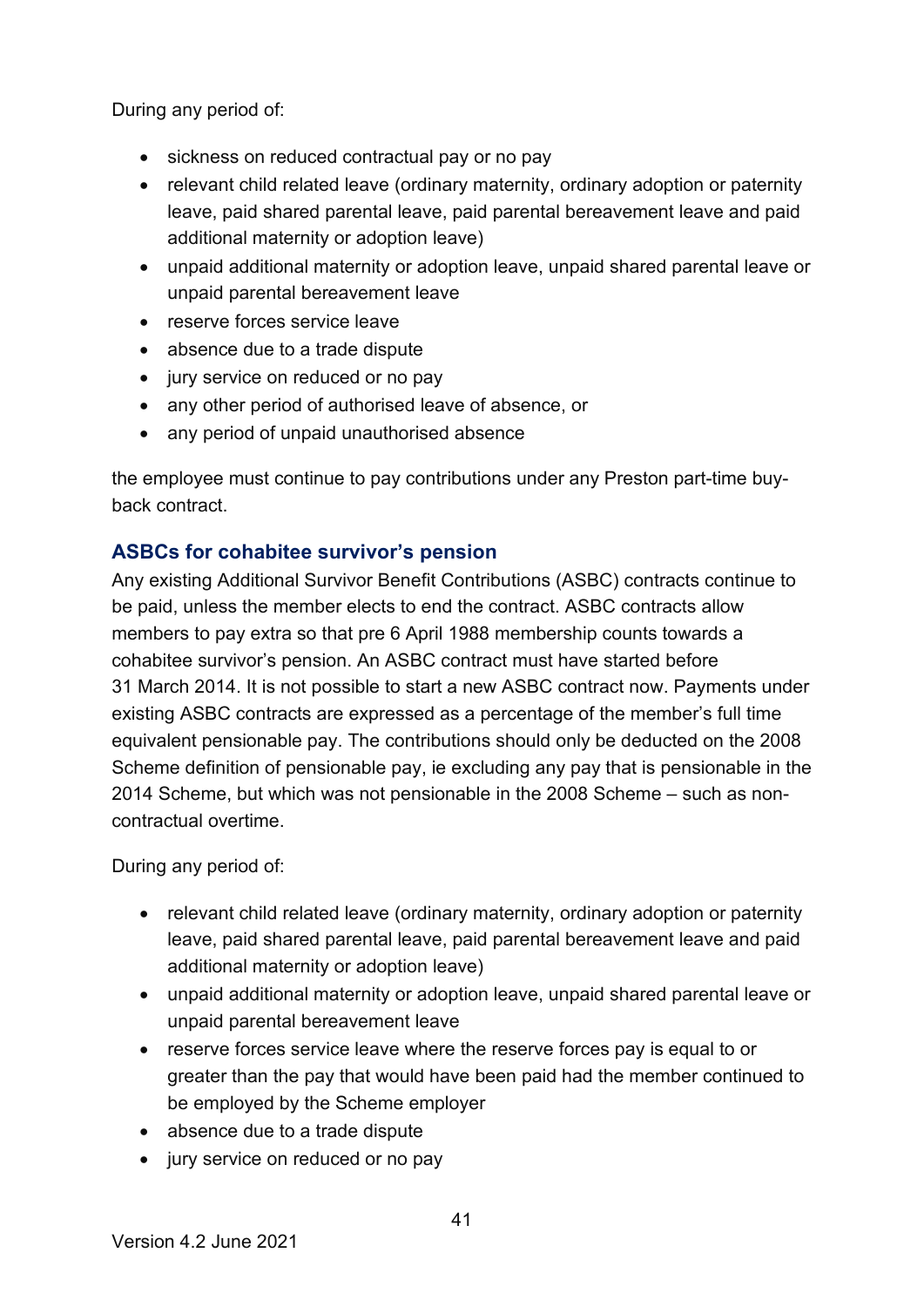- any other period of authorised leave of absence, or
- any period of unpaid unauthorised absence

the employee must continue to pay contributions under any ASBC contract, unless the employee elects to end the contract.

During any period of absence due to sickness or injury on full or reduced pay the member will continue to pay the contributions under the ASBC contract on the pay received. They do not pay contributions under the ASBC contract during a period of sick leave on no pay.

During any period of reserve forces service leave where the reserve forces pay is less than the pay that would have been paid had the member continued to be employed by the Scheme employer, the employee is not required to pay contributions under the ASBC contract. The contributions are deemed to have been paid.

#### <span id="page-41-0"></span>**Final Pay and changes of contractual hours and weeks**

Employers are still required to provide the information detailed below to the LGPS administering authority:

- a) Final Pay (2008 Scheme definition) at each 31 March, on flexible retirement and on ending membership of the Scheme (opting out, termination of pensionable employment, death in service or attaining age 75), for use in calculating pre 2014 benefits, and
- b) Final Pay at Normal Pension Age (NPA) (2008 Scheme definition normally age 65) for those who remain active members beyond this date. This will enable the LGPS administering authority to calculate the underpin for those members to whom the underpin calculation applies.

The current underpin has to be calculated for a member who:

- was an active member on 31 March 2012, or
- was an active member of another public service pension scheme on 31 March 2012 and transferred their pension benefits from that public service pension scheme into the LGPS (where the transfer bought final salary benefits ie membership in the 2008 Scheme), and
- was within 10 years of NPA in the 2008 Scheme on 1 April 2012 normally age 65
- has not had a continuous break of more than five years in membership of a public service pension scheme after 31 March 2012
- has not already taken any benefits from the 2014 Scheme in relation to the employment eg on flexible retirement.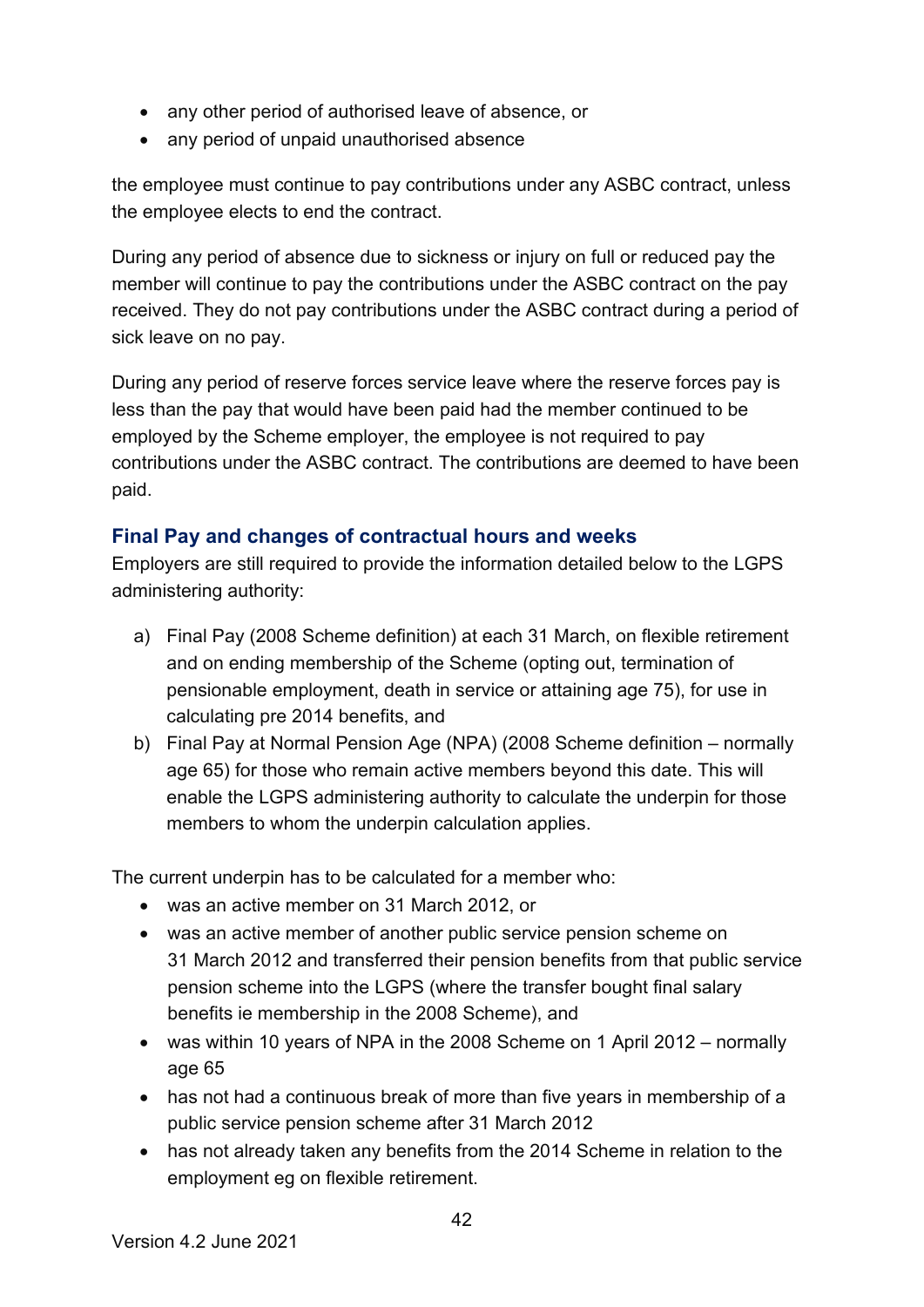The final pay figure (2008 Scheme definition) for the underpin is the pay due for, normally, the 12 months preceding the date of cessation or NPA, whichever is the earlier.

If a Scheme member is subject to a reduction or restriction in pay, regulations 8 and 10 of the LGPS (Benefits, Membership and Contributions) Regulations 2007 continue to apply for the purposes of the final pay calculation for (a) and (b) above regardless of whether the reduction or restriction in pay occurs before, on or after 1 April 2014.

An employee who has a period of absence due to a trade dispute, authorised unpaid leave of absence or unpaid additional maternity or adoption leave or unpaid shared parental leave may choose to pay Additional Pension Contributions (APCs) to cover the amount of pension 'lost' during that absence. If that absence falls in the final pay period whether the member pays APCs will affect the final pay calculation. The final pay period is normally the 12 months up to the date active membership ends, or the 12 months ending when the member reaches their 2008 Scheme Normal Pension Age.

If the employee elects to pay APCs (or shared cost APCs) to cover the whole amount of pension 'lost' during an absence, the employee is treated as having received the pay they would have received but for the absence when working out their final pay.

If the employee does not make such an election, or has a period of unauthorised unpaid leave of absence, the final pay will be the pay received during that final pay period divided by the number of paid days in that period multiplied by 365.

- c) Changes of contractual hours for part-time employees (or the average hours for the Scheme year for employees who have no contractual hours) in respect of:
- members to whom the underpin calculation applies where the change occurs before NPA (2008 Scheme definition – normally age 65) so that the underpin calculation can be accurately performed,
- members who have an added years contract because the added years contract has to be adjusted when the member changes their contractual hours, and
- members covered by regulation 20(13) of the LGPS (Benefits, Membership and Contributions) Regulations 2007. This regulation provides a minimum ill health enhancement for those who:
	- were active members before 1 April 2008
	- were aged 45 or over at that time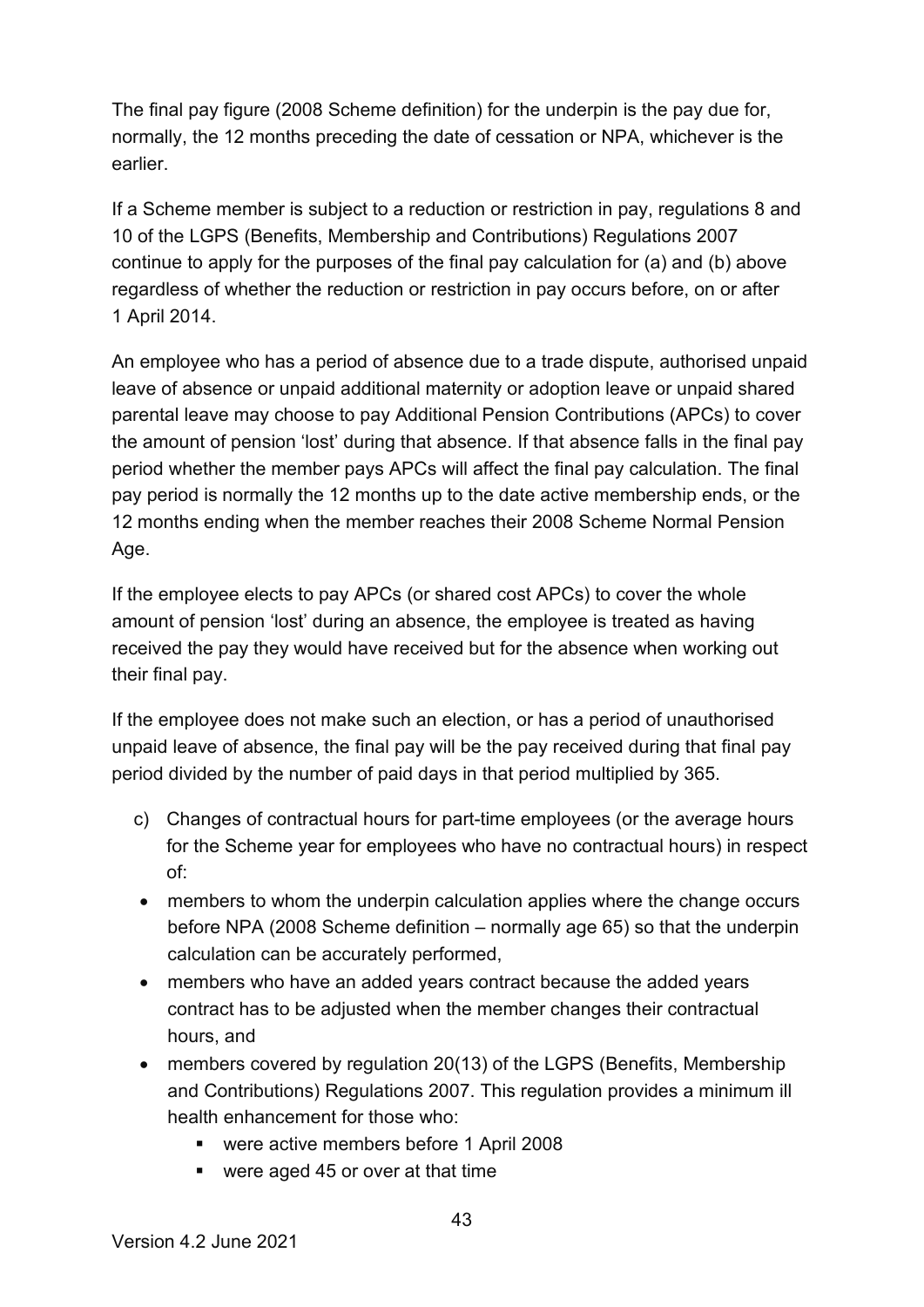- **•** have been in continuous membership since then, and
- have not already received any benefits in respect of that membership

A change in contractual hours can affect the level of the minimum ill health enhancement.

Changes in contractual hours will also need to be taken into account in assessing the level of contributions payable under an ongoing Additional Survivor Benefit Contribution (ASBC) contract.

- d) Changes in contractual weeks / contractual days per year (if the LGPS administering authority prorates the membership of employees whose contractual weeks / contractual days per year are less than 52 weeks per year / 365 days per year) but only for:
- members to whom the underpin calculation applies where the change occurs before NPA (2008 Scheme definition – normally age 65) so that the underpin calculation can be accurately performed,
- members who have an added years contract, and
- members covered by regulation 20(13) of the LGPS (Benefits, Membership and Contributions) Regulations 2007. This regulation provides a minimum ill health enhancement for those who:
	- were active members before 1 April 2008
	- were aged 45 or over at that time
	- **have been in continuous membership since then, and**
	- have not already received any benefits in respect of that membership.

A change in contractual weeks can affect the level of the minimum ill health enhancement.

Changes in contractual weeks / days will also need to be taken into account in assessing the level of contributions payable under an Additional Survivor Benefit Contribution (ASBC) contract (if the LGPS administering authority prorates the membership of employees whose contractual weeks / days per year are less than 52 weeks per year / 365 days per year).

For all employees in (c) and (d), employers will need to provide, at each 31 March, the relevant changes that have occurred during the Scheme year. The information is required by the LGPS administering authority to calculate the member's benefits for the purposes of the Annual Benefit Statement and the annual allowance. Employers will also need to provide details of the changes that have occurred during the final Scheme year when active membership ends.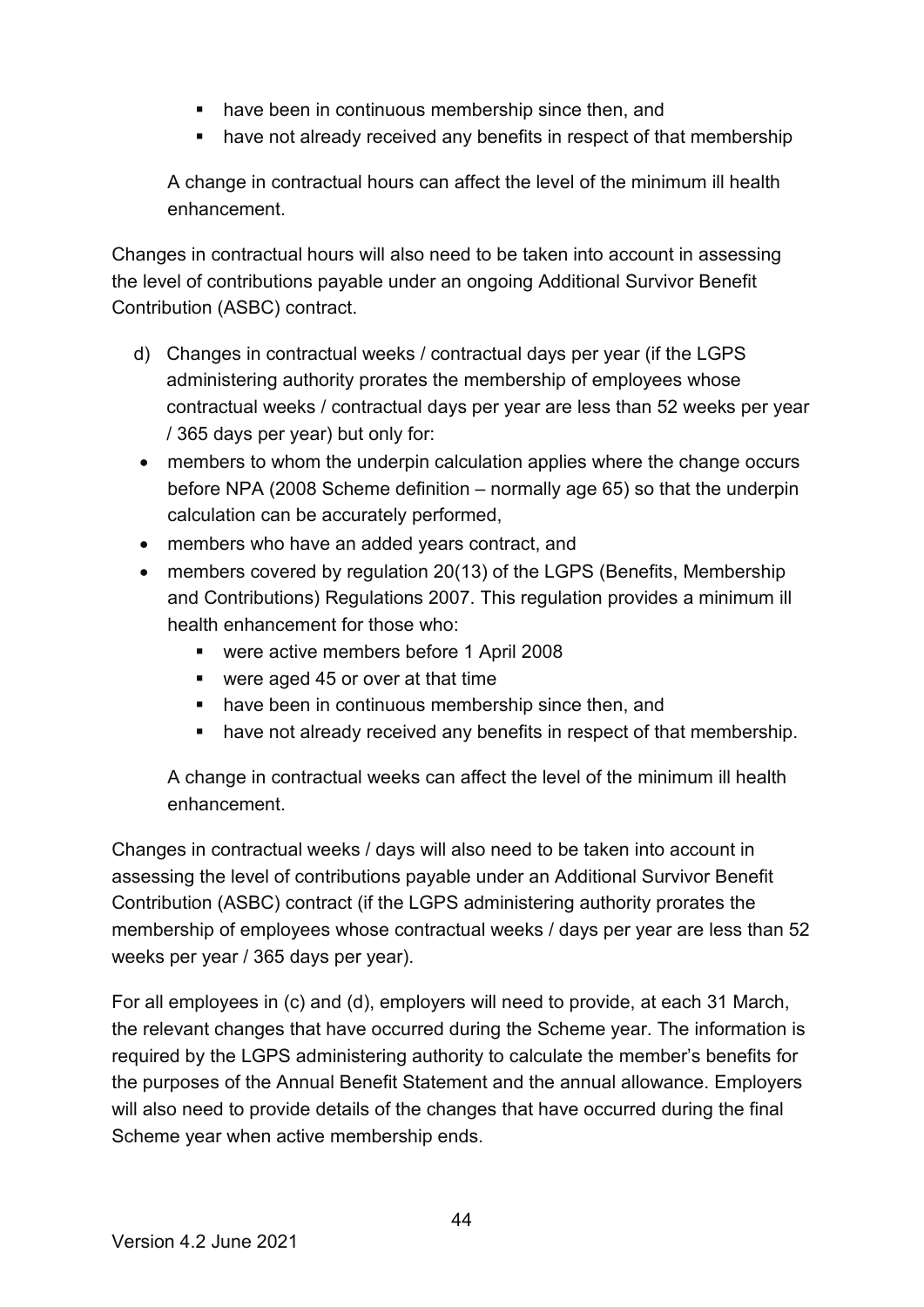#### <span id="page-44-0"></span>**Extension of the underpin**

The underpin was introduced to protect the pensions of older members when the LGPS changed from a final salary to a CARE scheme in 2014. The Court of Appeal found that younger members of other public sector pension schemes had been discriminated against, because similar protections did not apply to them. The Government has accepted that this outcome will apply to all public sector schemes.

The Government is working on proposals to remove the discrimination from all public sector pension schemes.

In the LGPS, employers will need to provide administering authorities with working hours and working weeks information for Scheme members who are not currently protected by the underpin. Administering authorities may request additional information about working hours and weeks, or ask employers to check and verify the data that they have already supplied.

#### <span id="page-44-1"></span>**Retention of payroll data**

Scheme employers must provide the relevant administering authority with the information they require to calculate the value of each member's LGPS pension entitlement correctly. Employers' data retention schedules for payroll and HR data should take into account that there are circumstances where they will need to supply historical information to ensure that this requirement can be met.

Employers must also make payroll providers aware of their retention schedules so that they are able to retain access to the information needed.

#### **Pensionable pay data**

When a Scheme member with pre 2014 membership leaves, the employer must calculate their 'final pay' in accordance with the Scheme regulations. The regulations state that:

- the final pay period is the year ending with the last day of membership; however, one of the two immediately preceding years can be used if higher.
- if a member is subject to a reduction or restriction in pay in the 10-year period before leaving the Scheme, they can choose to have their final pay calculated as the best consecutive three years' pay in the last 13 years.

The reason for the reduction or restriction of pay in the second bullet point above can be for a variety of reasons including, but not limited to, where the member chooses to be employed with the same employer at a lower grade (or with less responsibility) or as result of a job evaluation exercise.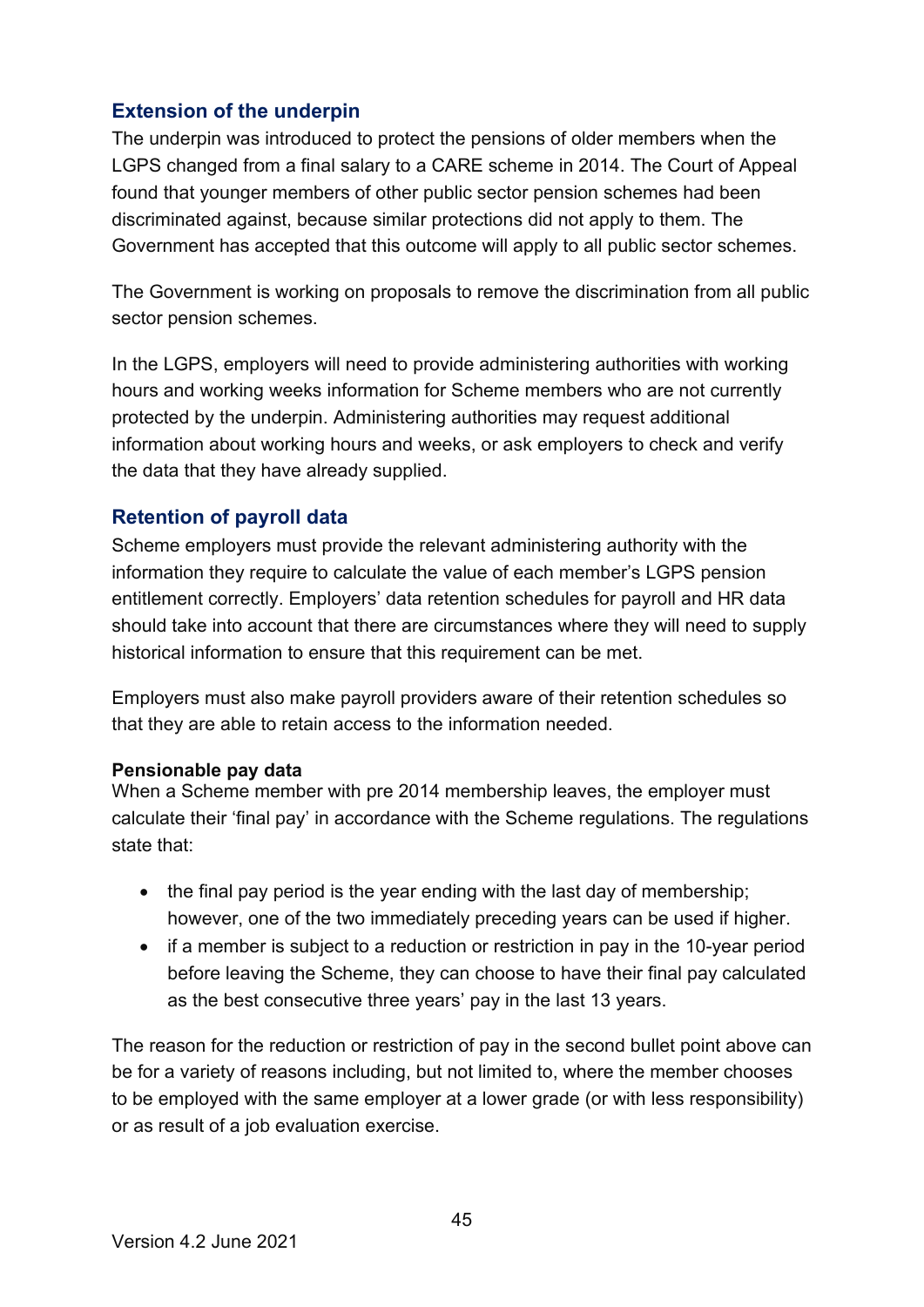Employers should be aware that in order to calculate final pay accurately under the Scheme regulations complete pensionable salary data for the 13 years before the member's scheme membership ended will be needed.

#### **Hours data**

Employees who joined the LGPS before 1 April 2014 have membership in the final salary scheme. The employee's working hours are used in the calculation of benefits built up in the final salary scheme. Member queries concerning working hours can be received many years after any they change their worked hours.

#### **Other data**

Employers should be aware that under the Scheme rules they are responsible for deciding whether deferred members, ie employees who have left the Scheme but not yet taken payment of their pension benefits, can be paid their benefits early on ill health grounds.

If a former employee applies for their deferred benefits to be put into payment early on ill health grounds, the employer is required to obtain an opinion from an Independent Registered Medical Practitioner before making a decision. The regulations require that the former employee is assessed in relation to their ability to do the job that they were doing immediately before they left the Scheme. Therefore, it is important to keep records of employees' duties and responsibilities, usually in the form of a job description.

**Important:** providing data to the administering authority remains the responsibility of the employer. Employers must put processes in place to retain access to historical payroll information when they change payroll providers so that they can continue to fulfil their responsibilities as a Scheme employer.

#### <span id="page-45-0"></span>**Service breaks**

Employers are responsible for providing details to the LGPS administering authority of breaks in membership that occur before Normal Pension Age (2008 Scheme definition – normally age 65) due to:

- a trade dispute, or
- authorised unpaid leave of absence, or
- unpaid additional maternity or adoption leave or unpaid shared parental leave, or

but only for those members:

• to whom the underpin calculation applies, or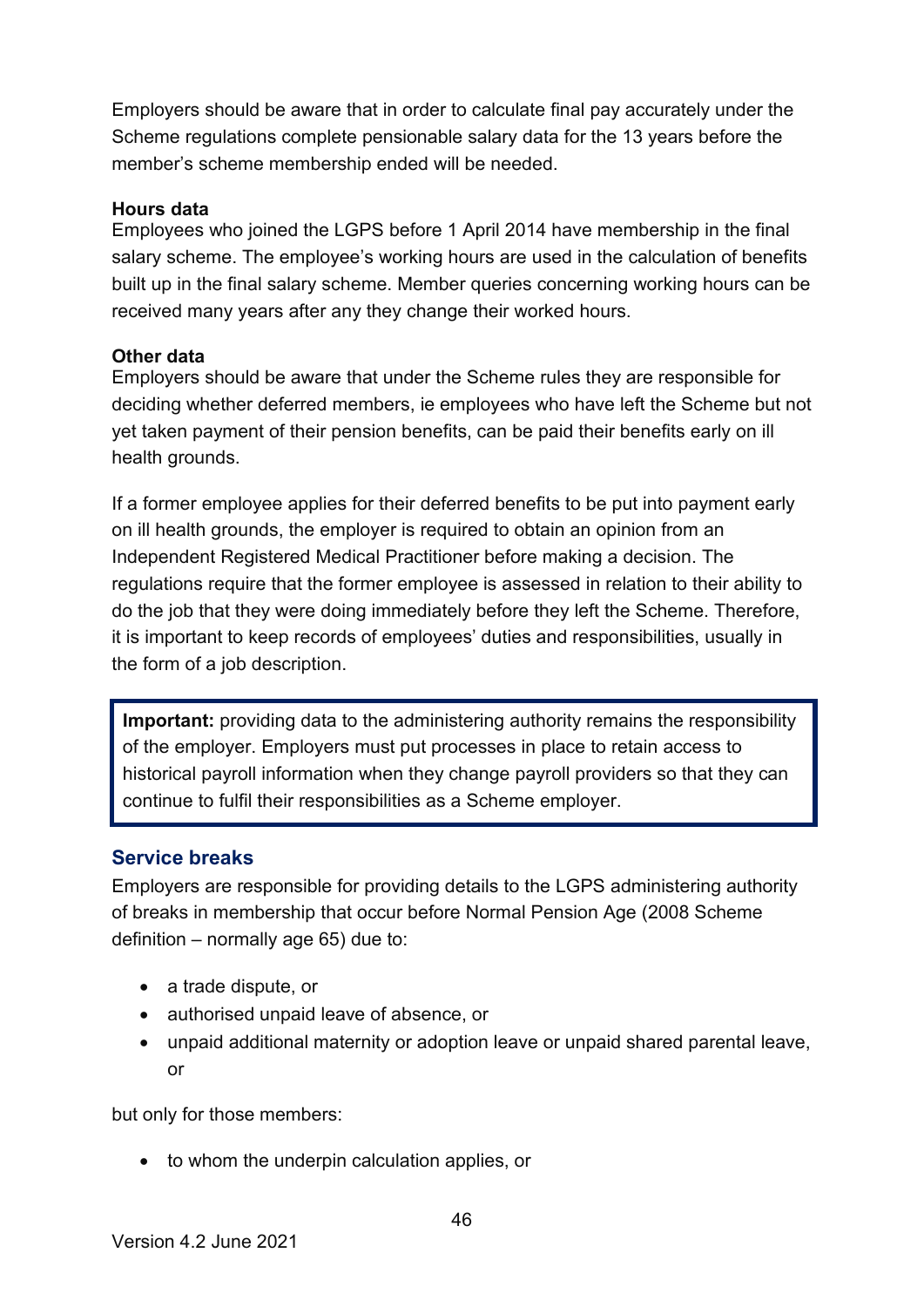• to whom the 85-year rule applies

and who have not taken out an Additional Pension Contribution (APC) or a Shared Cost APC contract to cover the whole of the pension that would have accrued during the unpaid period. Compulsory employer contributions to a Shared Cost APC are limited to cover a maximum period of 36 months.

In addition, employers will need to provide details to the administering authority of breaks in membership due to:

• unauthorised unpaid absence

for those members:

- to whom the underpin calculation applies, or
- to whom the 85-year rule applies, or
- who have not yet met the two year vesting period.

**Important:** Unauthorised unpaid absences will always constitute a break as there is no facility to pay an APC to cover the pension that would have accrued during a period of absence of this type.

Notification of service breaks are required in order that the LGPS administering authority can determine:

- whether the final salary benefit underpin for members subject to the underpin exceeds their post 31 March 2014 career average pension
- when the member meets the 85-year rule (as a break can potentially put back to a later date the date when the 85-year rule is achieved), and
- when the member meets the two year vesting period.

#### <span id="page-46-0"></span>**Extension of the underpin**

The underpin was introduced to protect the pensions of older members when the LGPS changed from a final salary to a CARE scheme in 2014. The Court of Appeal found that younger members of other public sector pension schemes had been discriminated against, because similar protections did not apply to them. The Government has accepted that this outcome will apply to all public sector schemes.

The Government is working on proposals to remove the discrimination from all public sector pension schemes.

LGPS employers will need to provide administering authorities with service break information for Scheme members who are not currently protected by the underpin.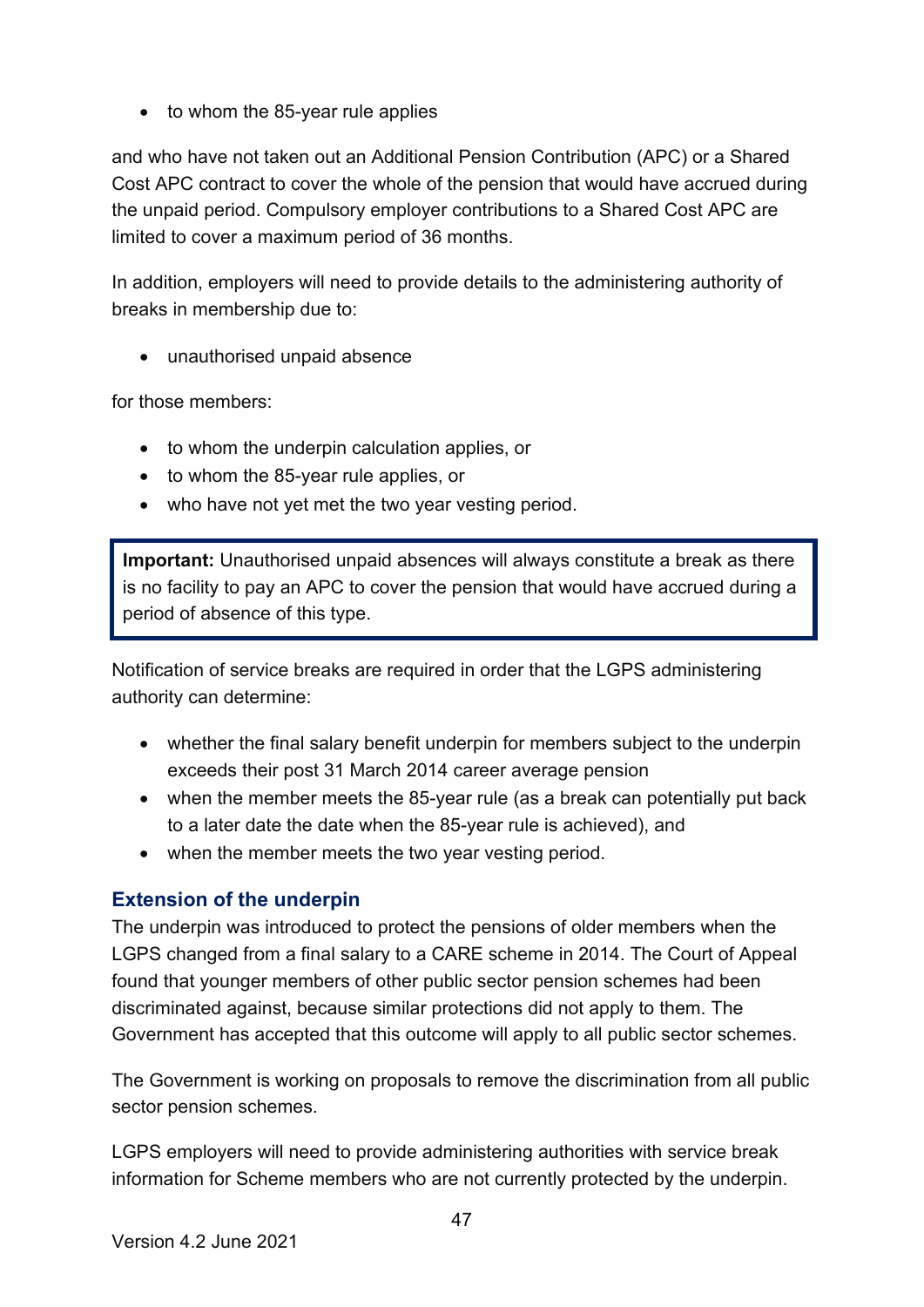Administering authorities may request additional information about service breaks, or ask employers to check and verify the data that they have already supplied.

# <span id="page-47-0"></span>**17. Discretions policy**

Each employer must prepare, publish and keep under review a policy statement in relation to the exercise of a number of discretions under the LGPS. The employer must send a copy of their policy statement to their LGPS administering authority. If an employer amends the policy statement, they must send a copy to the relevant administering authority within one month of the date the revisions are made.

In formulating and reviewing its policy, an employer is required by the regulations to have regard to the extent to which the exercise of their discretionary powers could lead to a serious loss of confidence in the public service.

#### <span id="page-47-1"></span>**Discretions for leavers after 31 April 2014**

Employers must prepare, publish and review policy statements in four areas in respect of members who leave the Scheme after 31 March 2014:

- whether to contribute to the cost of purchasing additional pension via a Shared Cost Additional Pension Contribution (SCAPC) contract, either by regular ongoing contribution or one-off lump sum
- whether all or some benefits can be paid if an employee reduces their hours or grade (flexible retirement)
- whether to waive all or part of any actuarial reduction where a member takes benefits before their normal pension age
- whether to award additional pension (at whole cost to the employer).

The employer must also prepare, publish and keep under review a policy statement in relation to members who paid into the LGPS after 31 March 2014 but who also have membership before 1 April 2014 in relation to:

- whether to apply the 85-year rule to a Scheme member wishing to take (nonflexible retirement) benefits voluntarily between age 55 and 60
- whether to agree to waive actuarial reductions on compassionate grounds on protected membership, as set out in the 'Technical guide – discretionary policies' which can be found on the ['Employer guides and documents'](https://www.lgpsregs.org/employer-resources/guidesetc.php) page of [www.lgpsregs.org.](http://www.lgpsregs.org/)

The 85-year rule does not automatically apply if the employee decides to take (nonflexible retirement) benefits voluntarily between age 55 and 60. The employer can agree to apply the 85-year rule. If the employer does apply the 85-year rule, the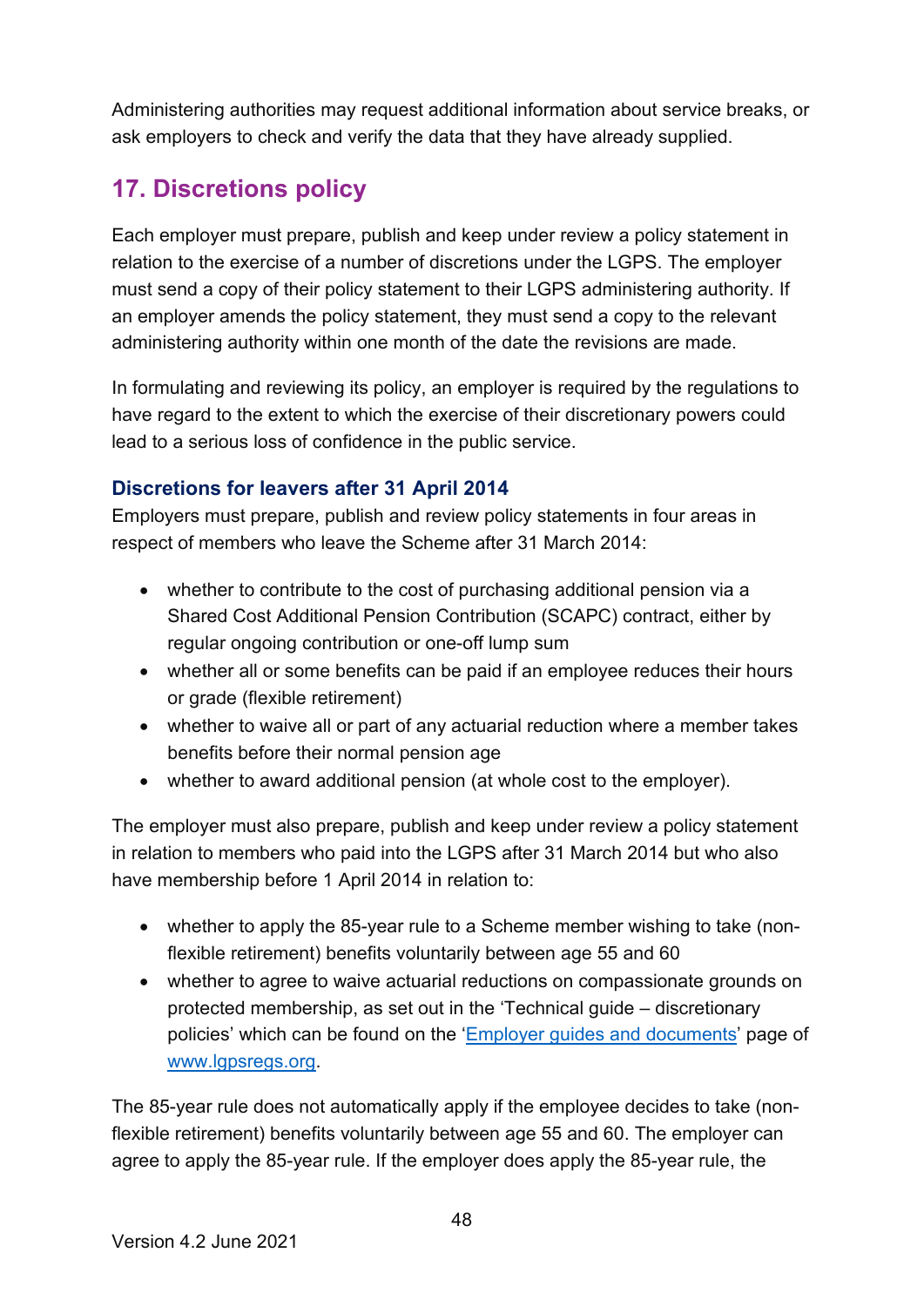employer would have to meet any strain on fund cost. If the employer does not apply the 85-year rule, the Scheme member would meet any strain on fund cost via an actuarial reduction applied to their pension. However, the employer also has discretion to waive actuarial reductions and pay the associated strain cost.

#### <span id="page-48-0"></span>**Discretions for leavers before 1 April 2014**

An employer must also prepare, formulate and review certain mandatory policies in respect of members who left the LGPS before 1 April 2014. Full details of the requirements are set out in the 'Technical guide – discretionary policies' which can be found on the Employer guides and documents page of [www.lgpsregs.org.](http://www.lgpsregs.org/)

There are numerous other discretions the employer is not required to have a written policy on. However, for at least some of these, the employer might wish to have a written policy, or a statement of intent as to how such discretions might be exercised.

More information is available in the 'Technical guide – discretionary policies' which can be found on the Employer guides and documents page of [www.lgpsregs.org.](http://www.lgpsregs.org/)

### <span id="page-48-1"></span>**18. Payment of sums to the pension fund**

As well as paying over employee and employer pension contributions (see section 9 of the 'Payroll guide' which you can find on the Employer guides and documents page of [www.lgpsregs.org\)](http://www.lgpsregs.org/), employers are required to make further payments to the administering authority. The following must be paid by the deadline specified by the LGPS administering authority. This will be at least once a year but is likely to be more frequent:

- any amount notified by the administering authority during the interval to cover any extra charge for payment of:
	- **I** ill health pensions
	- early payment of deferred benefits or deferred pensioner benefits on ill health grounds
	- any strain on fund costs in respect of flexible retirements, redundancy or business efficiency retirements
	- any strain on fund costs relating to the waiver by the employer of any actuarial reduction, and
	- the cost of any additional annual pension (up to permitted maximum) granted to the member by the employer
- a contribution towards the cost of the administration of the fund (where the cost of administration is not charged direct to the LGPS administering authority)